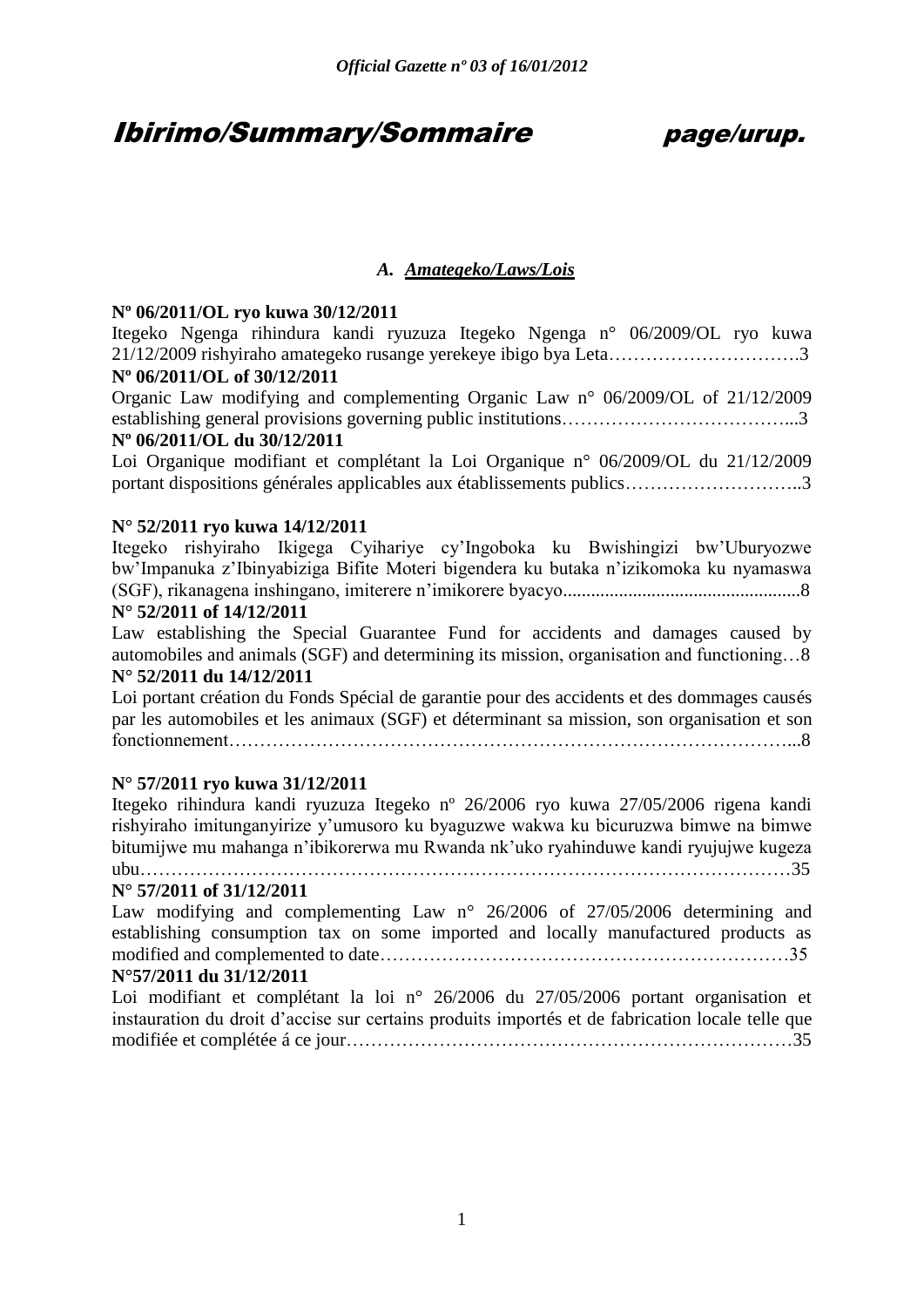### *B. Iteka rya Perezida/Presidential Order/Arrêté Présidentiel*

### **Nº109 bis/01 ryo ku wa 03/10/2011**

Iteka rya Perezida ryemeza burundu amasezerano ashyiraho uburyo bwo gutwara ibintu no kubitambutsa hakoreshejwe Inzira y'Amajyaruguru hamwe n'imigereka yayo cumi n'umwe byashyiriweho umukono i Nairobi kuwa 06 Ukwakira 2007 hagati ya Guverinoma za Repubulika y'u Burundi, Repubulika Iharanira Demokarasi ya Kongo, Repubulika ya Kenya, Repubulika y'u Rwanda na Repubulika ya Uganda………………………………………….41

### **Nº109 bis/01 of 03/10/2011**

Presidential Order ratifying the Northern Corridor transit and transport agreement with its eleven protocols signed in Nairobi on 06 October 2007, between the Governments of the Republic of Burundi, the Democratic Republic of Congo, the Republic of Kenya, the Republic of Rwanda and the Republic of Uganda…………………………………………...41

### **Nº109 bis/01 du 03/10/2011**

Arrêté Présidentiel ratifiant l'accord de transit et de transport du Corridor Nord et ses onze protocoles signés á Nairobi le 06 octobre 2007, entre les Gouvernements de la République du Burundi, de la République Démocratique du Congo, de la République du Kenya, de la République du Rwanda et de la République de l'Ouganda…………………………………..41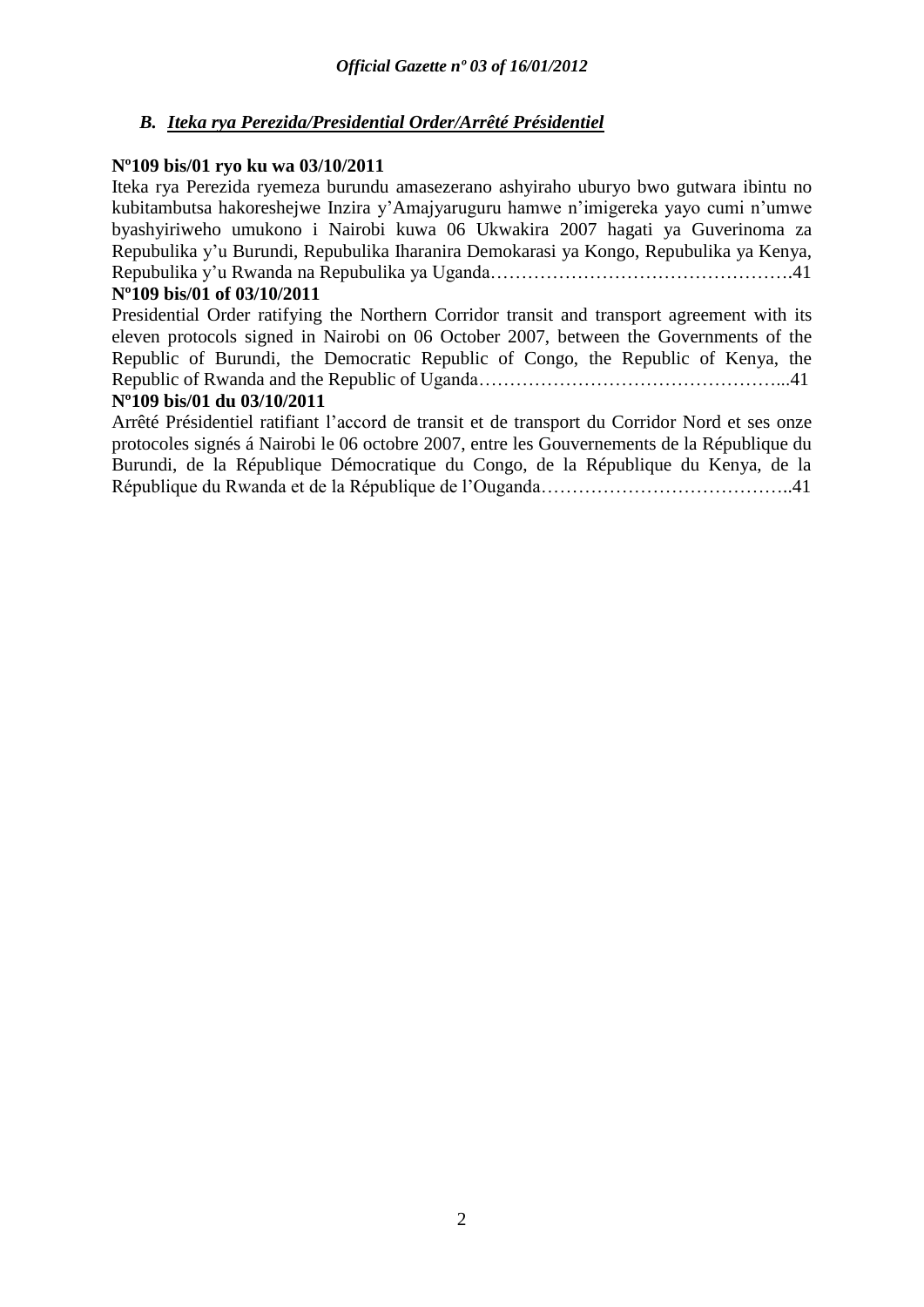**ITEGEKO NGENGA Nº 06/2011/OL RYO ORGANIC LAW Nº 06/2011/OL OF LOI ORGANIQUE Nº 06/2011/OL DU KUWA 30/12/2011 RIHINDURA KANDI RYUZUZA ITEGEKO NGENGA N° COMPLEMENTING ORGANIC LAW N° COMPLETANT LA LOI ORGANIQUE N° 06/2009/OL RYO KUWA 21/12/2009 RISHYIRAHO AMATEGEKO RUSANGE ESTABLISHING GENERAL YEREKEYE IBIGO BYA LETA 30/12/2011 MODIFYING AND 06/2009/OL OF 21/12/2009 06/2009/OL DU 21/12/2009 PORTANT PROVISIONS GOVERNING PUBLIC APPLICABLES AUX ETABLISSEMENTS INSTITUTIONS 30/12/2011 MODIFIANT ET**  GENERAL DISPOSITIONS **GENERALES PUBLICS**

### **ISHAKIRO**

### **TABLE OF CONTENTS**

### **TABLE DES MATIERES**

| Ingingo ya mbere: Ingingo y'inzibacyuho                                                              | <b>Article One: Transitional provision</b>         | <b>Article premier : Disposition transitoire</b>                          |
|------------------------------------------------------------------------------------------------------|----------------------------------------------------|---------------------------------------------------------------------------|
| Ingingo ya 2: Itegurwa, isuzumwa n'itorwa Article 2: Drafting, consideration<br>ry'iri tegeko ngenga | and<br>adoption of this Organic Law                | Article 2: Initiation, examen et adoption de<br>la présente loi organique |
| Ingingo<br>$ya \quad 3:$<br>zinyuranyije n'iri<br>z'amategeko<br>tegeko<br>ngenga                    | Ivanwaho ry'ingingo Article 3: Repealing provision | <b>Article 3: Disposition abrogatoire</b>                                 |
| Ingingo ya 4: Igihe itegeko ngenga ritangira<br>gukurikizwa                                          | <b>Article 4: Commencement</b>                     | Article 4 : Entrée en vigueur                                             |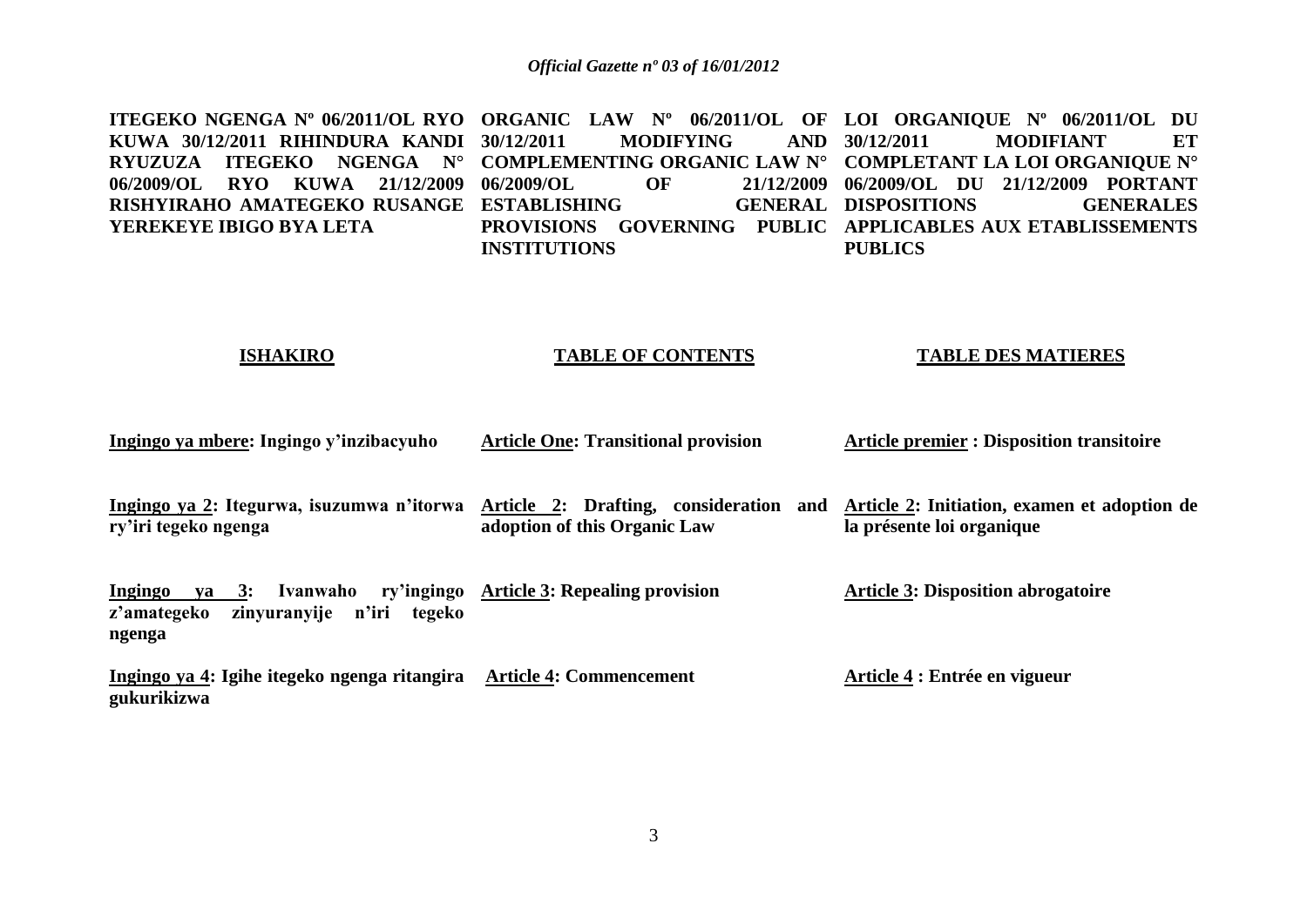|                                           |                     | ITEGEKO NGENGA Nº 06/2011/OL RYO ORGANIC LAW Nº 06/2011/OL OF LOI ORGANIQUE Nº 06/2011/OL DU |
|-------------------------------------------|---------------------|----------------------------------------------------------------------------------------------|
|                                           |                     | KUWA 30/12/2011 RIHINDURA KANDI 30/12/2011    MODIFYING    AND 30/12/2011    MODIFIANT    ET |
|                                           |                     | RYUZUZA ITEGEKO NGENGA N° COMPLEMENTING ORGANIC LAW N° COMPLETANT LA LOI ORGANIQUE N°        |
|                                           |                     | 06/2009/OL RYO KU WA 21/12/2009 06/2009/OL OF 21/12/2009 06/2009/OL DU 21/12/2009 PORTANT    |
| RISHYIRAHO AMATEGEKO RUSANGE ESTABLISHING |                     | GENERAL DISPOSITIONS GENERALES                                                               |
|                                           |                     | YEREKEYE IBIGO BYA LETA PROVISIONS GOVERNING PUBLIC APPLICABLES AUX ETABLISSEMENTS           |
|                                           | <b>INSTITUTIONS</b> | <b>PUBLICS</b>                                                                               |

**Twebwe, KAGAME Paul,**  Perezida wa Repubulika;

**We, KAGAME Paul,** President of the Republic; **Nous, KAGAME Paul,**  Président de la République;

| INTEKO ISHINGA AMATEGEKO THE PARLIAMENT HAS ADOPTED LE-PARLEMENT A ADOPTE-ET-NOUS           |  |               |  |  |  |                             |  |  |  |
|---------------------------------------------------------------------------------------------|--|---------------|--|--|--|-----------------------------|--|--|--|
| YEMEJE, NONE NATWE DUHAMIJE, AND WE SANCTION, PROMULGATE SANCTIONNONS, PROMULGUONS LA       |  |               |  |  |  |                             |  |  |  |
| DUTANGAJE ITEGEKO RITEYE RITYA THE FOLLOWING LAW AND ORDER LOI DONT LA TENEUR SUIT ET       |  |               |  |  |  |                             |  |  |  |
| KANDI DUTEGETSE KO RYANDIKWA IT BE PUBLISHED IN THE OFFICIAL ORDONNONS QU'ELLE SOIT PUBLIEE |  |               |  |  |  |                             |  |  |  |
| MU IGAZETI YA LETA YA GAZETTE OF THE REPUBLIC OF AU JOURNAL OFFICIEL DE LA                  |  |               |  |  |  |                             |  |  |  |
| REPUBULIKA Y'U RWANDA                                                                       |  | <b>RWANDA</b> |  |  |  | <b>REPUBLIOUE DU RWANDA</b> |  |  |  |

**INTEKO ISHINGA AMATEGEKO : THE PARLIAMENT: LE PARLEMENT :** 

Umutwe w'Abadepite, mu nama yawo yo The Chamber of Deputies, in its session of 23 La Chambre des Députés, en sa séance du 23 kuwa 23 Ukuboza 2011; Umutwe wa Sena, mu nama yawo yo kuwa 27 The Senate, in its session of 27 December Le Sénat, en sa séance du 27 décembre 2011; Ukuboza 2011; December 2011; 2011; décembre 2011;

4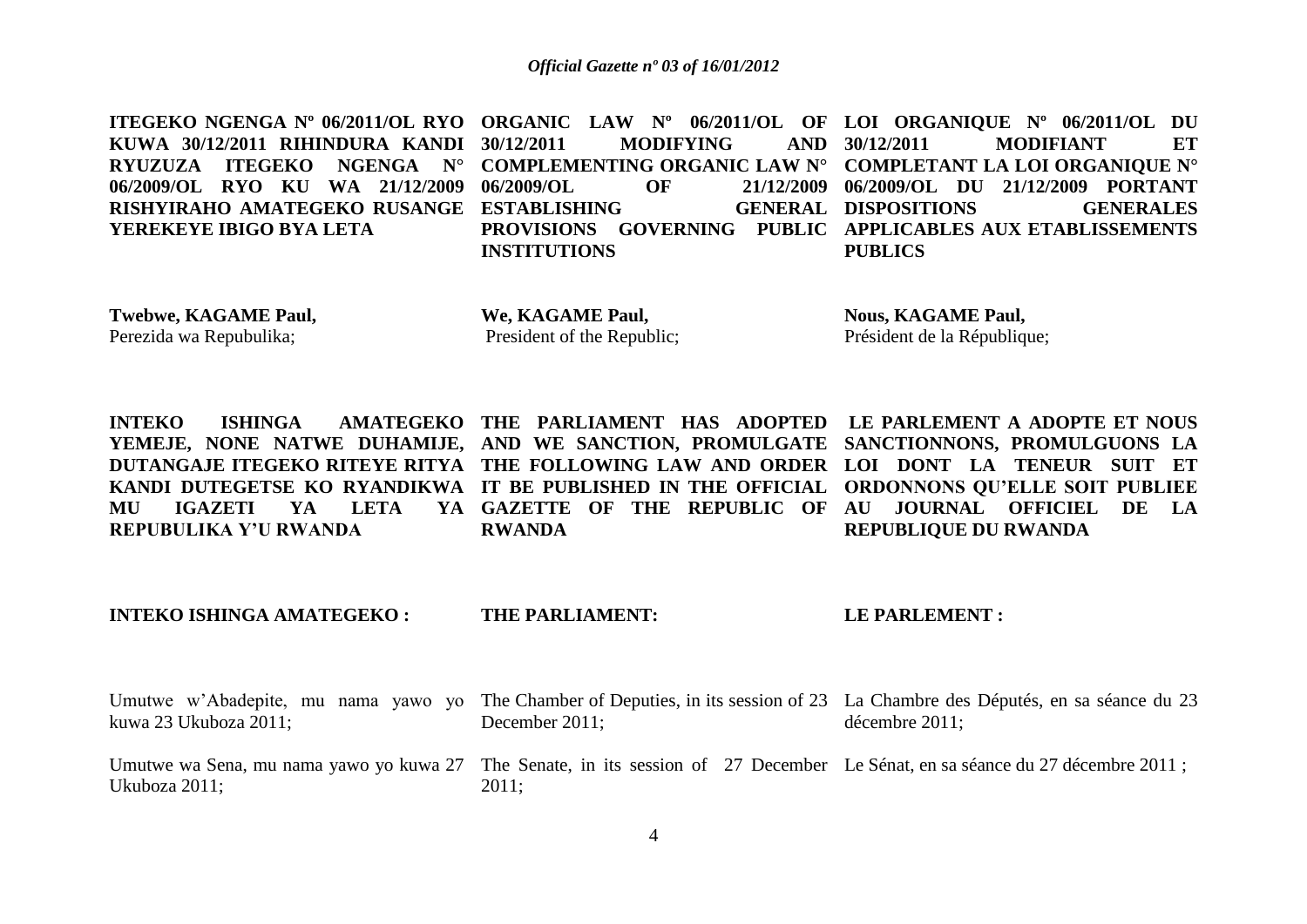Ishingiye ku Itegeko Nshinga rya Repubulika Pursuant to the Constitution of the Republic Vu la Constitution de la République du y'u Rwanda ryo kuwa 04 Kamena 2003, nk'uko ryavuguruwe kugeza ubu, cyane cyane mu ngingo zaryo, iya 62, iya 66, iya 67, iya 88, iya 89, iya 90, iya 92, iya 93, iya 94, iya 95, iya 108 n'iya 201;

Isubiye ku Itegeko Ngenga n° 06/2009/OL ryo Having reviewed Organic Law n° rusange yerekeye Ibigo bya Leta cyane cyane ingingo yaryo ya 12;

90, 92, 93, 94, 95, 108 and 201;

general provisions governing Institutions, especially in Article 12;

**Article One: Transitional provision**

of Rwanda of 04 June 2003, as amended to Rwanda du 04 juin 2003 telle que révisée à ce date especially in Articles 62, 66, 67, 88, 89, jour, spécialement en ses articles 62, 66, 67, 88, 89, 90, 92, 93, 94, 95,108 et 201;

kuwa 21/12/2009 rishyiraho amategeko 06/2009/OL of 21/12/2009 establishing 21/12/2009 portant dispositions générales Revu la Loi Organique n° 06/2009/OL du Public applicables aux Etablissements Publics, spécialement en son article 12 ;

### **YEMEJE:**

### **ADOPTS:**

### **ADOPTE :**

### **Ingingo ya mbere: Ingingo y'inzibacyuho**

Ingingo ya 12 y'Itegeko Ngenga n°06/2009/OL ryo kuwa 21/12/2009 rishyiraho amategeko rusange yerekeye Ibigo bya Leta ihinduwe kandi yujujwe ku buryo bukurikira:

«Amategeko yose agenga ibigo bya Leta «All laws governing Public Institutions that « Toutes les lois en vigueur régissant les akurikizwa kugeza ubu agomba kuba yahujwe umwe (1), kibarwa uhereye kuwa 30/12/2011 kugeza kuwa 30/12/2012.»

Article 12 of Organic Law n° 06/2009/OL of L'article 12 de la Loi Organique n° governing Public Institutions is modified and complemented as follows:

one (1) year running from the date of 30/12/2011 to 30/12/2012.»

### **Article premier : Disposition transitoire**

21/12/2009 establishing general provisions 06/2009/OL du 21/12/2009portant dispositions générales applicables aux Etablissements Publics est modifié et complété comme suit :

n'iri tegeko ngenga mu gihe kitarenze umwaka this Organic Law in a period not exceeding harmonisées avec la présente loi organique are in force to date shall be in conformity with établissements publics doivent avoir été dans un délai ne dépassant pas un (1) an compté à partir de la date du 30/12/2011 jusqu'au 30/12/2012.»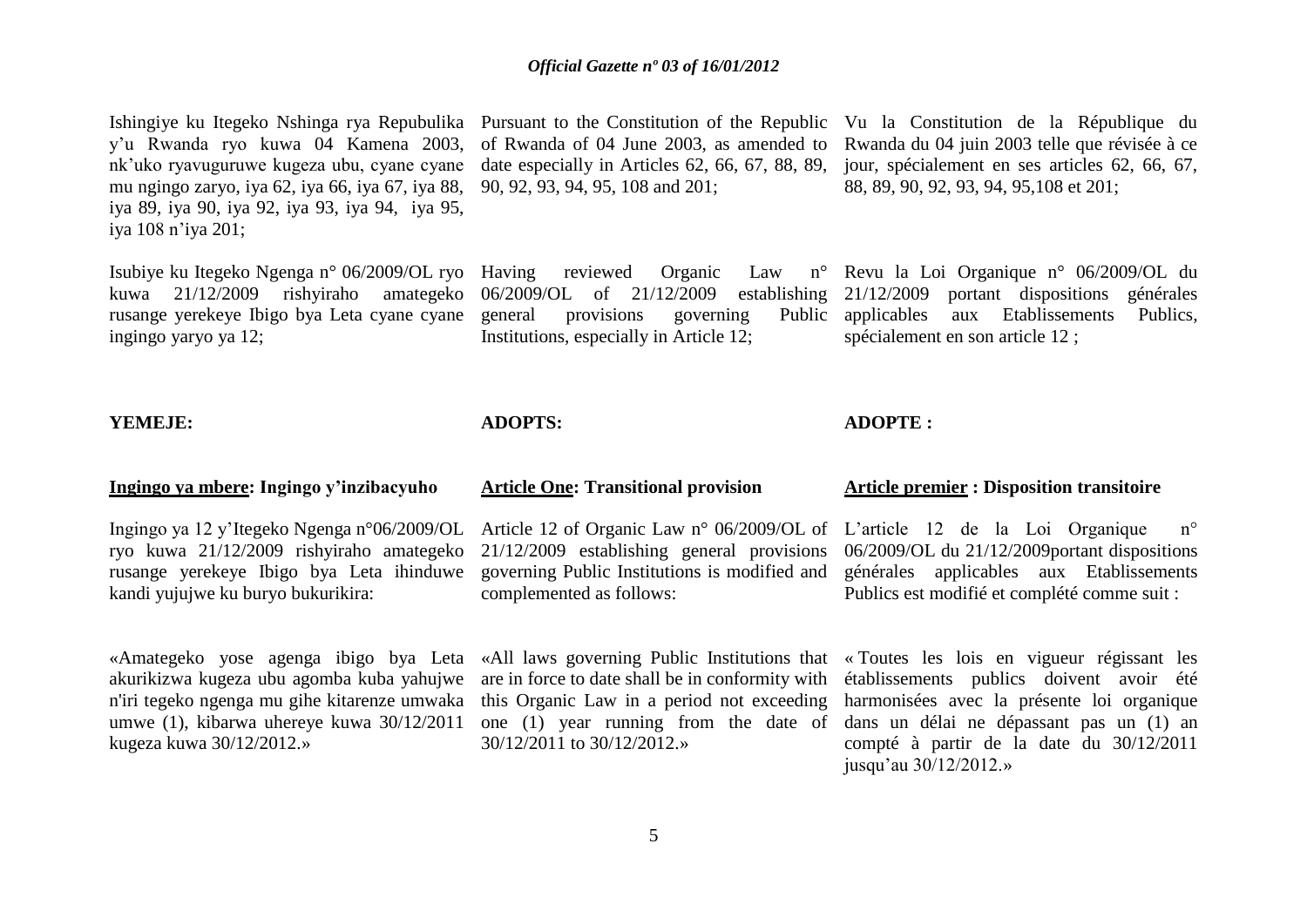| Ingingo ya 2: Itegurwa, isuzumwa n'itorwa Article 2: Drafting, consideration and Article 2: Initiation, examen et adoption de<br>ry'iri tegeko ngenga | adoption of this Organic Law                                                                                                   | la présente loi organique                                                                                                                             |
|-------------------------------------------------------------------------------------------------------------------------------------------------------|--------------------------------------------------------------------------------------------------------------------------------|-------------------------------------------------------------------------------------------------------------------------------------------------------|
| Iri tegeko ngenga ryateguwe, risuzumwa kandi<br>ritorwa mu rurimi rw'Ikinyarwanda.                                                                    | and adopted in Kinyarwanda.                                                                                                    | This Organic Law was drafted, considered La présente loi organique a été initiée,<br>examinée et adoptée en Kinyarwanda.                              |
| Ingingo ya 3: Ivanwaho ry'ingingo Article 3: Repealing provision<br>z'amategeko<br>zinyuranyije n'iri tegeko<br>ngenga                                |                                                                                                                                | <b>Article 3: Disposition abrogatoire</b>                                                                                                             |
| Ingingo zose z'amategeko abanziriza iri tegeko<br>ngenga kandi zinyuranyije na ryo zivanyweho.                                                        | Law are hereby repealed.                                                                                                       | All prior provisions contrary to this Organic Toutes les dispositions légales antérieures<br>contraires à la présente loi organique sont<br>abrogées. |
| Ingingo ya 4: Igihe itegeko ngenga ritangira Article 4: Commencement<br>gukurikizwa                                                                   |                                                                                                                                | Article 4 : Entrée en vigueur                                                                                                                         |
| Iri tegeko ngenga ritangira gukurikizwa ku<br>munsi ritangarijweho mu Igazeti ya Leta ya<br>Repubulika y'u Rwanda.                                    | This Organic Law shall come into force on<br>the date of its publication in the Official<br>Gazette of the Republic of Rwanda. | La présente loi organique entre en vigueur le<br>jour de sa publication au Journal Officiel de la<br>République du Rwanda.                            |
| Kigali, kuwa 30/12/2011                                                                                                                               | Kigali, on 30/12/2011                                                                                                          | Kigali, le 30/12/2011                                                                                                                                 |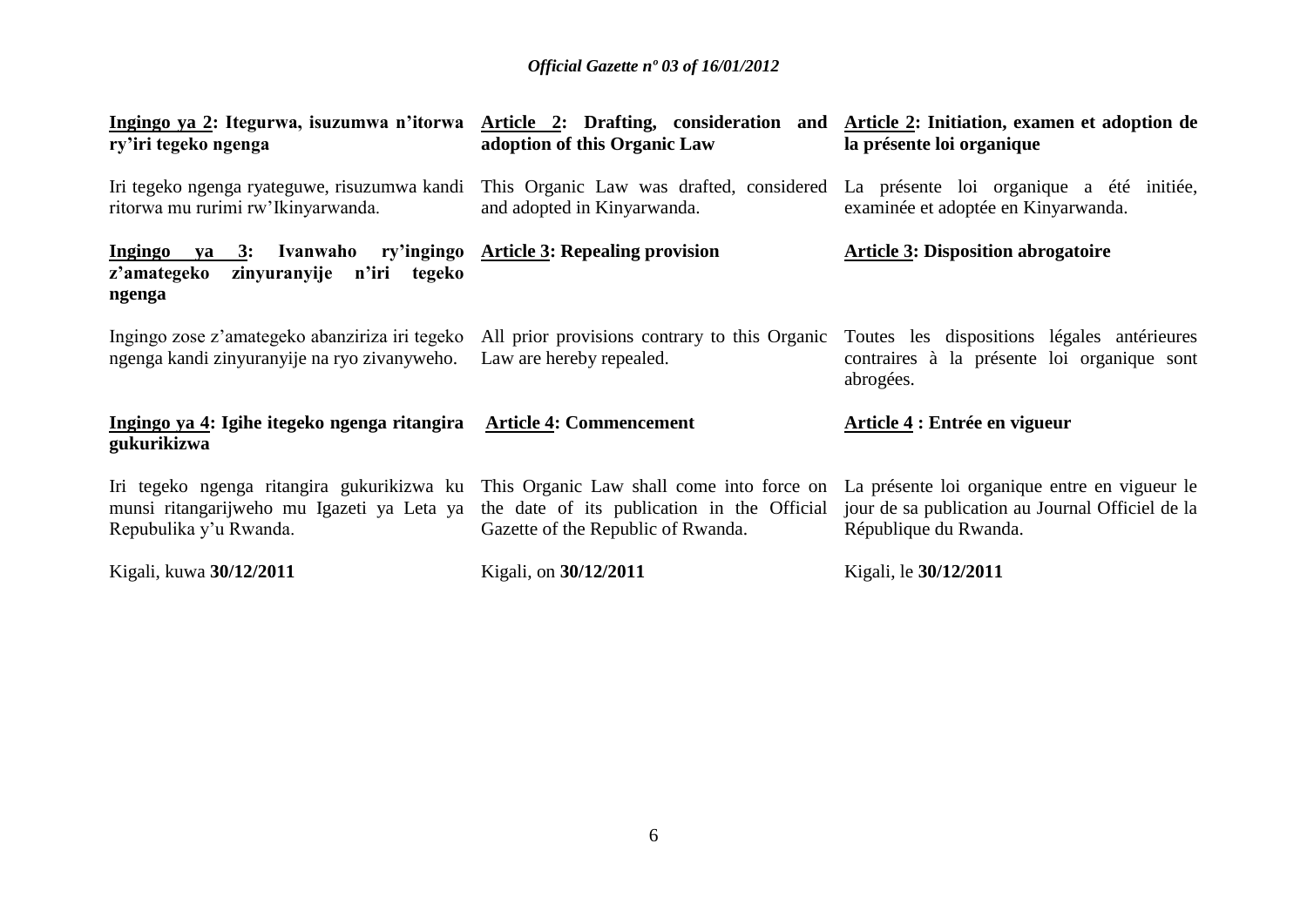**(sé)**

**(sé)**

### **(sé)**

**KAGAME Paul** Perezida wa Repubulika

**(sé)**

**HABUMUREMYI Pierre Damien** Minisitiri w'Intebe

**Bibonywe kandi bishyizweho Ikirango cya Repubulika:**

**(sé)**

**KARUGARAMA Tharcisse** Minisitiri w'Ubutabera / Intumwa Nkuru ya Leta

**KAGAME Paul** President of the Republic

### **KAGAME Paul** Président de la République

**(sé)**

**HABUMUREMYI Pierre Damien** Prime Minister

**Seen and sealed with the Seal of the Republic:**

**(sé)**

**KARUGARAMA Tharcisse** Minister of Justice /Attorney General

## **(sé)**

**HABUMUREMYI Pierre Damien** Premier Ministre

**Vu et scellé du Sceau de la République:**

**(sé)**

**KARUGARAMA Tharcisse** Ministre de la Justice /Garde des Sceaux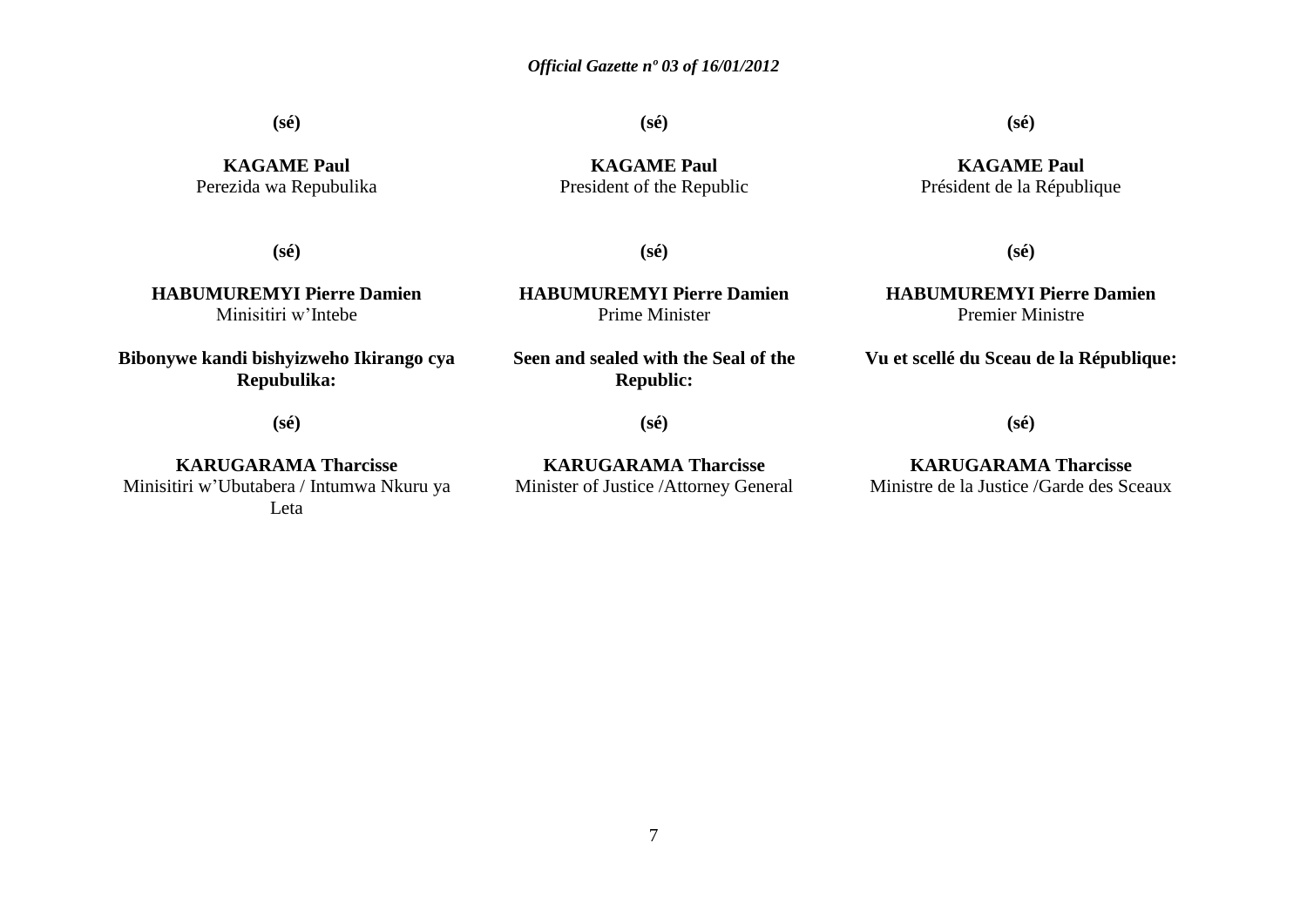**ITEGEKO N° 52/2011 RYO KUWA LAW N° 52/2011 OF 14/12/2011 LOI N° 52/2011 DU 14/12/2011 PORTANT 14/12/2011 RISHYIRAHO IKIGEGA ESTABLISHING THE SPECIAL CYIHARIYE CY'INGOBOKA BWISHINGIZI BW'UBURYOZWE BW'IMPANUKA Z'IBINYABIZIGA AUTOMOBILES AND ANIMALS (SGF) AUTOMOBILES ET LES ANIMAUX**  BIFITE MOTERI BIGENDERA KU AND DETERMINING ITS MISSION, (SGF) ET DETERMINANT SA MISSION, **BUTAKA N'IZIKOMOKA NYAMASWA (SGF), RIKANAGENA INSHINGANO, IMITERERE N'IMIKORERE BYACYO GUARANTEE FUND FOR ACCIDENTS GARANTIE POUR DES ACCIDENTS ET DAMAGES CAUSED ORGANISATION AND FUNCTIONING CREATION DU FONDS SPECIAL DE DES DOMMAGES CAUSES PAR LES SON ORGANISATION ET SON FONCTIONNEMENT** 

### **ISHAKIRO**

### **TABLE OF CONTENTS**

### **TABLE DES MATIERES**

| <b>UMUTWE</b><br><b>MBERE:</b><br>WA<br><b>RUSANGE</b>                                   | INGINGO CHAPTER ONE: GENERAL PROVISION                                                                                        | <b>CHAPITRE PREMIER: DISPOSITIONS</b><br><b>GENERALES</b>                             |
|------------------------------------------------------------------------------------------|-------------------------------------------------------------------------------------------------------------------------------|---------------------------------------------------------------------------------------|
| Ingingo ya mbere: Icyo iri tegeko rigamije                                               | <b>Article One: Purpose of this Law</b>                                                                                       | Article Premier: Objet de la présente loi                                             |
| Ingingo ya 2: Ibisobanuro by'amagambo                                                    | <b>Article 2: Definitions of terms</b>                                                                                        | <b>Article 2: Définitions des termes</b>                                              |
| Ingingo ya 3: Icyicaro cya SGF                                                           | <b>Article 3: Head Office of SGF</b>                                                                                          | Article 3: Siège du SGF                                                               |
| <b>INSHINGANO</b><br><b>UMUTWE</b><br><b>WA</b><br>$\mathbf{II}$ :<br>n'ububasha bya SGF | <b>CHAPTER II: MISSION AND POWERS</b><br><b>OF SGF</b>                                                                        | <b>MISSIONS</b><br>ET<br>$\mathbf{II}$ :<br><b>CHAPITRE</b><br><b>POUVOIRS DU SGF</b> |
| Ingingo ya 4: Inshingano za SGF                                                          | <b>Article 4: Mission of SGF</b>                                                                                              | <b>Article 4: Missions du SGF</b>                                                     |
| Ingingo ya 5: Ububasha bwa SGF                                                           | <b>Article 5: Powers of SGF</b>                                                                                               | <b>Article 5: Pouvoirs du SGF</b>                                                     |
|                                                                                          | Ingingo ya 6 : Ifatirwa ry'ikinyabiziga Article 6: Seizing the automobile which Article 6: Saisie de l'automobile qui a causé |                                                                                       |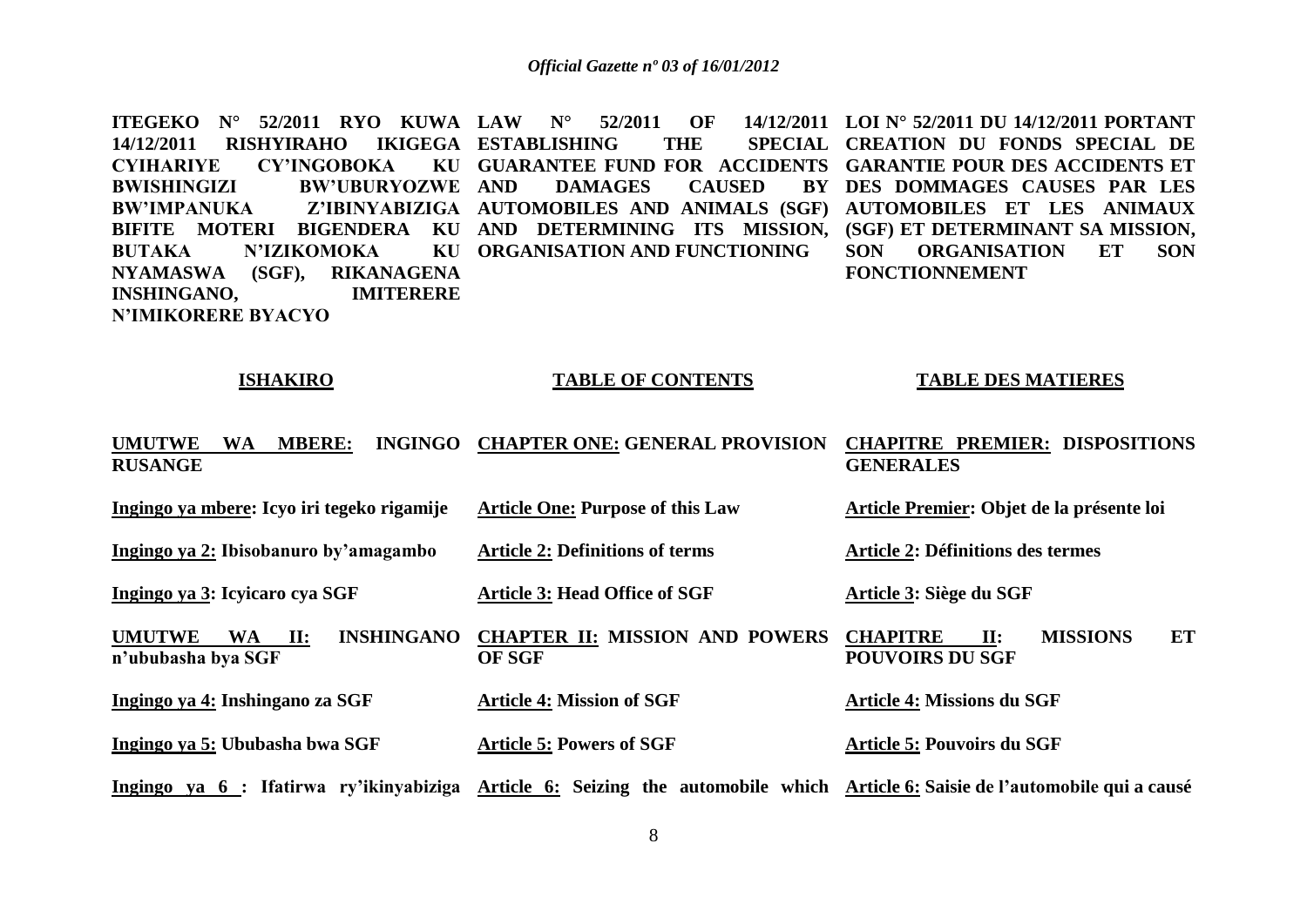| gifite moteri kigendera ku butaka cyateje caused an accident<br>impanuka                                                    |                                                                                                                                     | un accident                                                                                                                             |
|-----------------------------------------------------------------------------------------------------------------------------|-------------------------------------------------------------------------------------------------------------------------------------|-----------------------------------------------------------------------------------------------------------------------------------------|
| <b>UMUTWE</b><br>III:<br><b>URWEGO</b><br><b>WA</b><br><b>SGF</b><br><b>N'ICYICIRO</b><br><b>RUREBERERA</b><br><b>IRIMO</b> | <b>CHAPTER</b><br>III:<br><b>OF</b><br><b>AUTHORITY</b><br><b>SGF</b><br><b>AND</b><br><b>CATEGORY</b>                              | SUPERVISING CHAPITRE III: ORGANE DE TUTELLE<br><b>ITS DU SGF ET SA CATEGORIE</b>                                                        |
| n'icyiciro irimo                                                                                                            | Ingingo ya 7: Urwego rureberera SGF Article 7: Supervising authority of SGF and<br>its category                                     | Article 7: Organe de tutelle du SGF et sa<br>catégorie                                                                                  |
| <b>UMUTWE</b><br><b>IMITERERE</b><br><b>WA</b><br>IV:<br><b>N'IMIKORERE BYA SGF</b>                                         | CHAPTER IV: ORGANIZATION AND<br><b>FUNCTIONING OF SGF</b>                                                                           | <b>CHAPITRE IV: ORGANISATION ET</b><br><b>FONCTIONNEMENT DU SGF</b>                                                                     |
| Ingingo ya 8: Inzego z'Ubuyobozi za SGF                                                                                     | <b>Article 8: Management organs of SGF</b>                                                                                          | <b>Article 8: Organes de direction du SGF</b>                                                                                           |
| Ingingo ya 9: Inama y'Ubuyobozi ya SGF                                                                                      | <b>Article 9: Board of Directors of SGF</b>                                                                                         | Article 9: Conseil d'Administration du SGF                                                                                              |
| Ingingo ya 10: Ibigenerwa abagize Inama<br>y'Ubuyobozi bitabiriye inama                                                     | Article 10: Sitting allowances for the<br>members of the Board of Directors                                                         | Article 10: Jetons de présence accordés aux<br>membres du Conseil d'Administration                                                      |
| Ingingo ya 11: Ibitabangikanywa no kuba<br>mu bagize Inama y'Ubuyobozi                                                      | Article 11: Incompatibilities with<br>the<br>membership of the Board of Directors                                                   | Article 11: Incompatibilités avec la fonction<br>de membres du Conseil d'Administration                                                 |
| Ingingo ya 12: Abagize Ubuyobozi Bukuru<br>bwa SGF                                                                          | Article 12: Members of the General<br><b>Directorate of SGF</b>                                                                     | Article 12: Membres de la Direction<br>Générale du SGF                                                                                  |
| Ingingo ya 13: Imiterere, imikorere,<br>n'inshingano by'inzego z'imirimo za SGF                                             | <b>Article 13: Organization, functioning and</b><br>responsibilities organs of SGF                                                  | <b>Article 13: Organisation, fonctionnement et</b><br>les attributions des organes du SGF                                               |
| Ingingo ya 14: Sitati y'abakozi ba SGF<br>n'ibigenerwa abari mu nzego z'ubuyobozi<br>n'abakozi ba SGF                       | Article 14: Statute governing the staff of<br>SGF and benefits of members of the<br><b>General Directorate and the staff of SGF</b> | Article 14: Statut du personnel du SGF et<br>les appointements des membres de<br><b>la</b><br>Direction Générale et du personnel du SGF |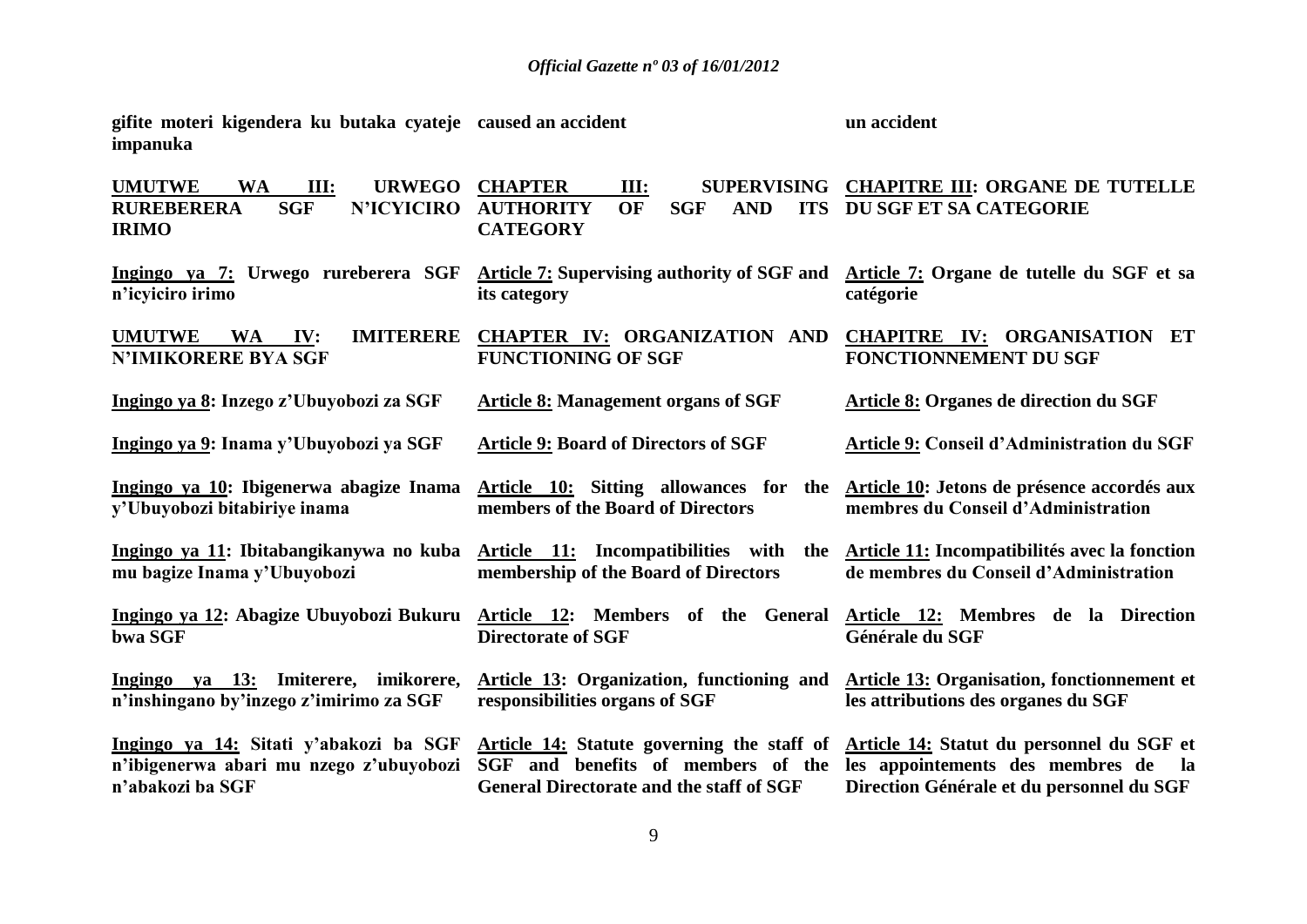**Article 15: Pouvoir du personnel du SGF**

**Article15: Powers of SGF staff** 

**Ingingo ya 15: Ububasha bw'abakozi ba** 

| <b>SGF</b>                                                                             |                                                                        |                                                                                                      |
|----------------------------------------------------------------------------------------|------------------------------------------------------------------------|------------------------------------------------------------------------------------------------------|
| <b>UMUTWE</b><br><b>WA</b><br>$\mathbf{V}$ :<br><b>N'IMARI BYA SGF</b>                 | UMUTUNGO CHAPTER V:<br><b>PROPERTY</b><br><b>FINANCE OF SGF</b>        | AND CHAPITRE V: PATRIMOINE<br>ET<br><b>FINANCES DU SGF</b>                                           |
| Ingingo ya 16: Inkomoko y'umutungo wa Article 16: Source of SGF property<br><b>SGF</b> |                                                                        | Article 16: Source du patrimoine du SGF                                                              |
| Ingingo ya 17: Kwegurirwa umutungo                                                     | <b>Article 17: Transfer of property</b>                                | Article 17: Transfert du patrimoine                                                                  |
| Ingingo ya 18: Iyemeza n'imicungire<br>by'ingengo y'imari ya SGF                       | <b>Article 18:</b> Approval and implementation of<br><b>SGF</b> budget | Article 18: Approbation et exécution du<br>budget du SGF                                             |
| Ingingo ya 19: Imikoreresheze, imicungire<br>n'imigenzurire by'umutungo wa SGF         | Article 19: Use, management and audit of<br>the property of SGF        | Article 19: Utilisation, gestion et audit du<br>patrimoine du SGF                                    |
| Ingingo ya 20:<br>Raporo<br>w'ibaruramari                                              | y'umwaka Article 20: Annual financial report                           | Article 20: Rapport annuel de l'exercice<br>comptable                                                |
| Ingingo ya 21: Inshingano z'amasosiyete<br>y'ubwishingizi                              | Article 21:<br>Obligations of insurance<br>companies                   | <b>Obligations</b><br>Article 21:<br>des<br>sociétés<br>d'assurance                                  |
| UMUTWE WA VI: KWIYAMBAZA SGF                                                           | <b>CHAPTER VI: MAKING RECOURSE</b><br><b>TO SGF</b>                    | <b>CHAPITRE VI: FAIRE RECOURS AU</b><br><b>SGF</b>                                                   |
| Ingingo ya 22: Kuregera inkiko                                                         | Article 22: Filing a case with a court of law                          | Article 22: Intenter une action en justice                                                           |
| Ingingo ya 23: Igihe cyo kwishyura                                                     | <b>Article 23: Payment period</b>                                      | Article 23: Délai de paiement                                                                        |
| Ingingo ya 24: Amategeko agenga itangwa<br>ry'indishyi                                 | compensation                                                           | Article 24: Legal provisions governing Article 24: Dispositions légales régissant<br>l'indemnisation |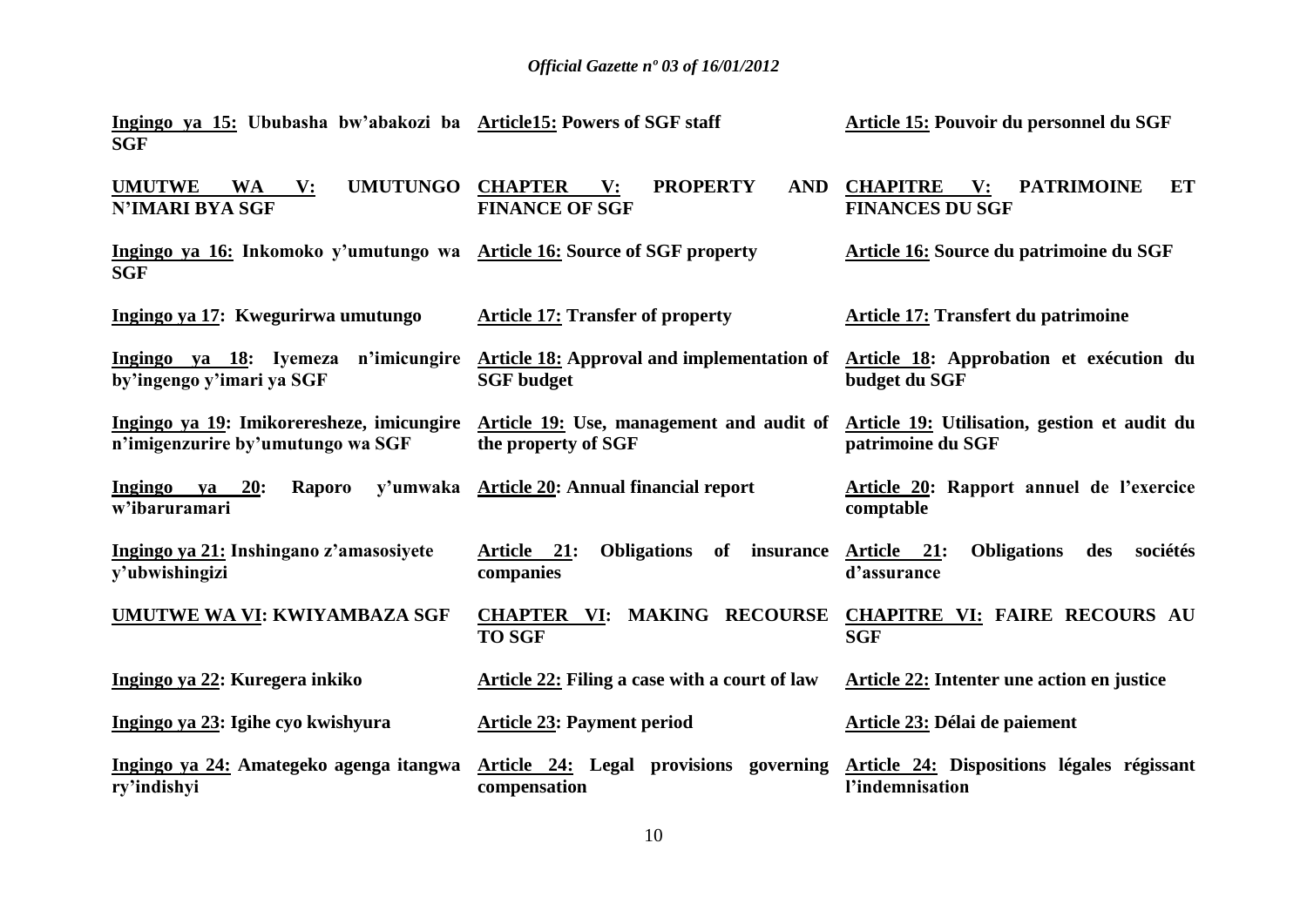| Ingingo<br>ubwiteganyirize bw'abakozi                                             | va 25: Indishyi ku bafite Article 25: Compensation for those with Article 25: Indemnisation des assurés<br>social security                               | sociaux                                                                         |
|-----------------------------------------------------------------------------------|----------------------------------------------------------------------------------------------------------------------------------------------------------|---------------------------------------------------------------------------------|
| afite ubundi bwishingizi                                                          | Ingingo ya 26: Indishyi ku wahohotewe Article 26: Compensation to the victim Article 26: Indemnisation d'une personne<br>having another insurance policy | ayant un autre contrat d'assurance                                              |
| <b>SGF</b>                                                                        | Ingingo ya 27: Abadahabwa indishyi na Article 27: Ineligibility to compensation Article 27: Inéligibilité à l'indemnisation<br>from SGF                  | par SGF                                                                         |
| itagoboka abangirijwe                                                             | Ingingo ya 28: Izindi mpamvu zatuma SGF Article 28: Other cases of non intervention Article 28: Autres cas de non intervention<br>by SGF                 | par SGF                                                                         |
| kumenyekanisha impanuka                                                           | Ingingo ya 29: Igihe ntarengwa cyo Article 29: Deadline for making an accident Article 29: Date limite de faire une<br>statement                         | déclaration d'accident                                                          |
| <b>INGINGO</b><br><b>UMUTWE</b><br><b>WA</b><br>VII:<br>Z'INZIBACYUHO N'IZISOZA   | CHAPTER VII: TRANSITIONAL AND<br><b>FINAL PROVISIONS</b>                                                                                                 | <b>DISPOSITIONS</b><br><b>CHAPITRE</b><br>VII:<br><b>TRANSTOIRES ET FINALES</b> |
| Ingingo ya 30: Amadosiye yakiriwe mbere                                           | <b>Article 30: Cases filed previously</b>                                                                                                                | déclarés<br>Article<br>30:<br><b>Dossiers</b><br>antérieurement                 |
| Ingingo ya 31: Itegurwa,<br>n'itorwa ry'iri tegeko                                | isuzumwa Article 31: Drafting, consideration and<br>adoption of this law                                                                                 | Article 31: Initiation, examen et adoption<br>de la présente loi                |
| n'ingingo z'amategeko zinyuranyije n'iri provisions<br>tegeko                     | Ingingo ya 32: Ivanwaho ry'itegeko Article 32: Repealing of inconsistent Article 32: Disposition abrogatoire                                             |                                                                                 |
| Ingingo ya 33: Igihe iri tegeko ritangira Article 33: Commencement<br>gukurikizwa |                                                                                                                                                          | Article 33: Entrée en vigueur                                                   |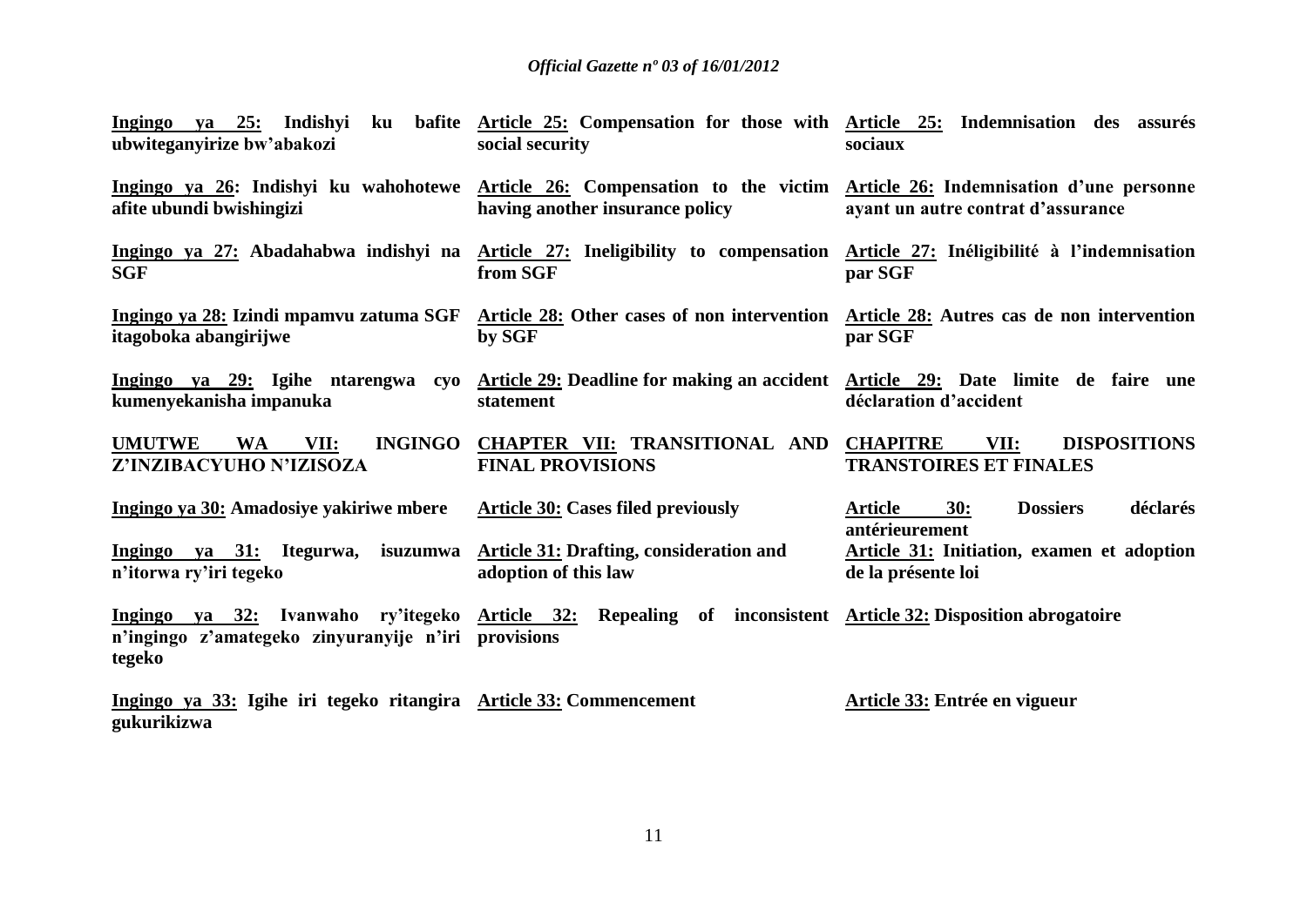**ITEGEKO N° 52/2011 RYO KUWA LAW N° 52/2011 OF 14/12/2011 14/12/2011 RISHYIRAHO CYIHARIYE CY'INGOBOKA BWISHINGIZI BW'UBURYOZWE BW'IMPANUKA Z'IBINYABIZIGA AUTOMOBILES AND ANIMALS (SGF) AUTOMOBILES ET LES ANIMAUX BIFITE MOTERI BIGENDERA KU AND DETERMINING ITS MISSION, (SGF) ET DETERMINANT SA MISSION, BUTAKA N'IZIKOMOKA NYAMASWA (SGF), RIKANAGENA INSHINGANO, IMITERERE N'IMIKORERE BYACYO IKIGEGA ESTABLISHING THE GUARANTEE FUND FOR ACCIDENTS GARANTIE POUR DES ACCIDENTS ET DAMAGES CAUSED ORGANISATION AND FUNCTIONING LOI N° 52/2011 DU 14/12/2011 PORTANT CREATION DU FONDS SPECIAL DE DES DOMMAGES CAUSES PAR LES SON ORGANISATION ET SON FONCTIONNEMENT** 

**Twebwe, KAGAME Paul**, Perezida wa Repubulika;

**INTEKO ISHINGA AMATEGEKO:** 

**We**, **KAGAME Paul**, President of the Republic;

The Parliament **Parliament of the Parliament Parliament** 

**Nous, KAGAME Paul,** Président de la République;

**LE PARLEMENT:** 

**INTEKO** ISHINGA AMATEGEKO THE PARLIAMENT HAS ADOPTED LE PARLEMENT A ADOPTE ET NOUS **YEMEJE, NONE NATWE DUHAMIJE, AND WE SANCTION, PROMULGATE SANCTIONNONS, PROMULGUONS LA DUTANGAJE ITEGEKO RITYA, KANDI DUTEGETSE KO IT BE PUBLISHED IN THE OFFICIAL ORDONNONS Q'ELLE SOIT PUBLIEE**  RITANGAZWA MU IGAZETI YA LETA GAZETTE OF THE REPUBLIC OF AU JOURNAL OFFICIEL DE LA **YA REPUBULIKA Y'U RWANDA. THE FOLLOWING LAW AND ORDER LOI DONT LA TENEUR SUIT ET RWANDA. REPUBLIQUE DU RWANDA.**

| INTEKO ISHINGA AMATEGEKO: | THE PARLIAMENT:                                                                                                                                        | LE PARLEMENT:      |
|---------------------------|--------------------------------------------------------------------------------------------------------------------------------------------------------|--------------------|
| 29 Nzeri 2011;            | Umutwe w'Abadepite mu nama yawo yo kuwa The Chamber of Deputies, in its session of 29 La Chambre des Députés, en sa séance du 29<br>September $2011$ ; | septembre $2011$ ; |
| Nzeri 2011;               | Umutwe wa Sena, mu nama yawo yo kuwa 28 The Senate, in its session of 28 September Le Sénat, en sa séance du 28 septembre 2011;<br>$2011$ ;            |                    |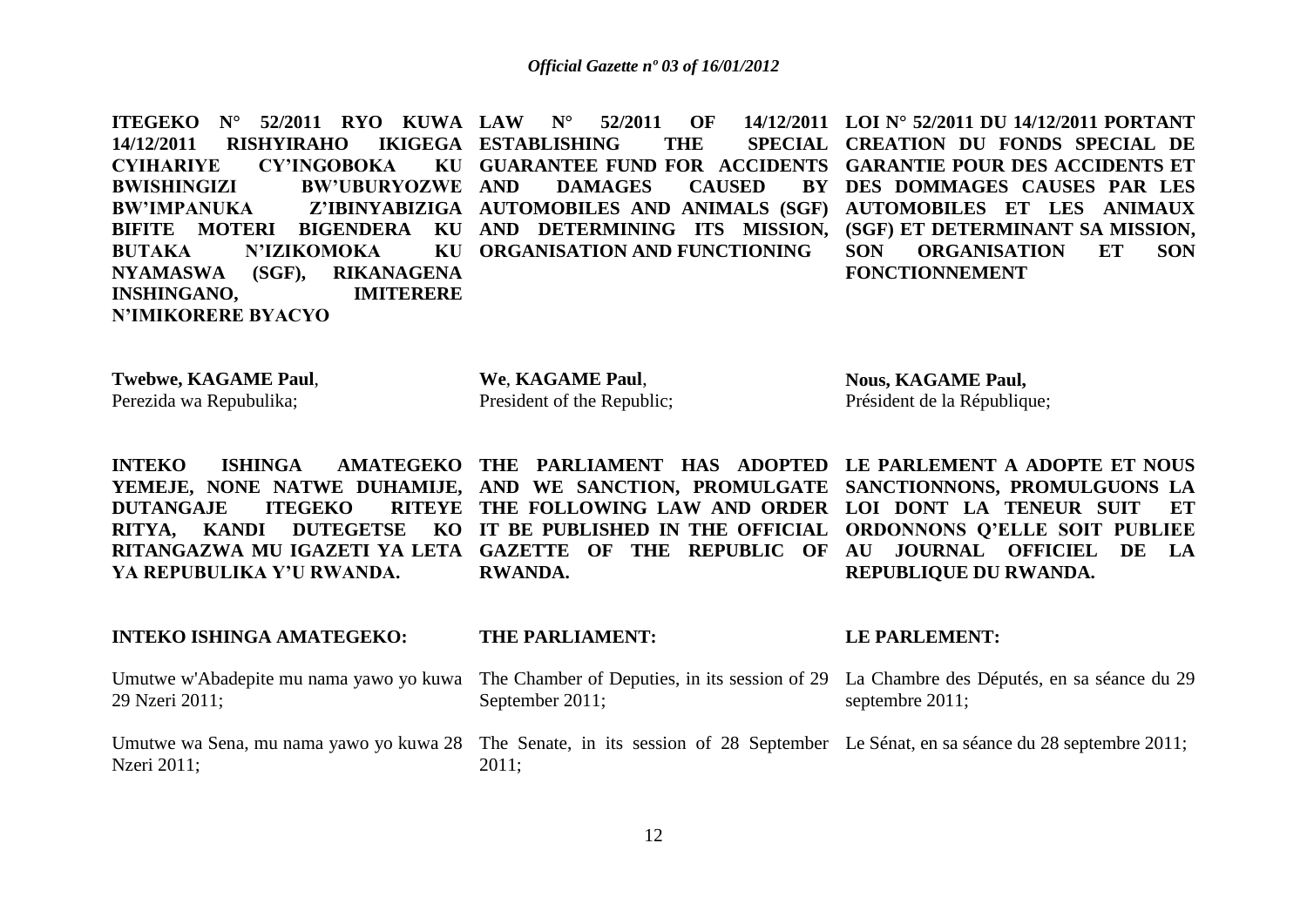Ishingiye ku Itegeko Nshinga rya Repubulika Pursuant to the Constitution of the Republic of Vu la Constitution de la République du y'u Rwanda ryo kuwa 04 Kamena 2003 nk'uko Rwanda of 04 June 2003, as amended to date, Rwanda du 04 juin 2003, telle que révisée à ce ryavuguruwe kugeza ubu, cyane cyane mu ngingo zaryo, iya 10, iya 29, iya 41, iya 44, iya 62, iya 66, iya 67, iya 88, iya 89, iya 90, 176, 183 and 201; iya 92, iya 93, iya 94, iya 95, iya 108, iya 113, iya 118, iya 176, iya 183 n'iya 201;

kurengera, kubungabunga no guteza imbere protection, conservation and promotion of sauvegarderet promouvoir l'environnement; ibidukikije mu Rwanda;

rushinzwe iterambere mu Rwanda (RDB) byarwo, nk'uko ryahinduwe kandi ryujujwe as modified and complemented to date; kugeza ubu;

Ishingiye ku Itegeko Ngenga n° 06/2009/0L Pursuant to Organic Law n° 06/2009/OL of Vu la Loi Organique n° 06/2009/OL du 21/12/ ryo kuwa 21/12/2009 rishyiraho amategeko 21/12/2009 establishing general provisions rusange yerekeye Ibigo bya Leta;

Ishingiye ku Itegeko n° 41/2001 ryo ku wa 19 Pursuant to Law n° 41/2001 of 19 September Vu la Loi n° 41/2001 du 19 septembre 2001 Nzeri 2001 rigena uburyo bwo kubara indishyi 2001 determining compensation calculation relative à l'indemnisation des victimes zihabwa abahohotewe n'ibinyabiziga bifite modalities for people injured or whose moteri bigendera ku butaka;

environment in Rwanda;

 $(RDB)$  and determining

governing Public Institutions;

property has been damaged by automobiles;

especially in Articles 10, 29, 41, 44, 62, 66, jour, spécialement en ses articles 10, 29, 41, 67, 88, 89, 90, 92, 93, 94, 95, 108, 113, 118, 44, 62, 66, 67, 88, 89, 90,92, 93, 94, 95, 108, 113, 118, 176, 183 et 201;

Ishingiye ku Itegeko Ngenga n°04/2005 ryo Pursuant to Organic Law n° 04/2005 of Vu la Loi Organique n° 04/2005 du kuwa 08/04/2005 rigena uburyo bwo 08/04/2005 determining the modalities of 08/04/2005 portant modalités de protéger,

Ishingiye ku Itegeko Ngenga n° 53/2008 ryo Pursuant to Organic Law n° 53/2008 of Vu la Loi Organique n° 53/2008 du kuwa 02 Nzeri 2008 rishyiraho Urwego 02/09/2008 establishing Rwanda Development 02/09/2008 portant création de l'Office pour rikagena inshingano, imiterere n'imikorere responsibilities, organisation and functioning (RDB) et déterminant sa mission, son la promotion du Développement au Rwanda organisation et son fonctionnement telle que modifiée et complétée à ce jour ;

> 2009 portant dispositions générales applicables aux Etablissements Publics;

> corporels causés par les automobiles;

Ishingiye ku Itegeko-Teka ryo kuwa 22/08/ Pursuant to Decree-Law of 22/08/1974 on Vu le Décret-Loi du 22/08/1974 portant 1974 rigenga ubwiteganyirize bw'abakozi, social security for Government employees, as organisation de la sécurité sociale telle que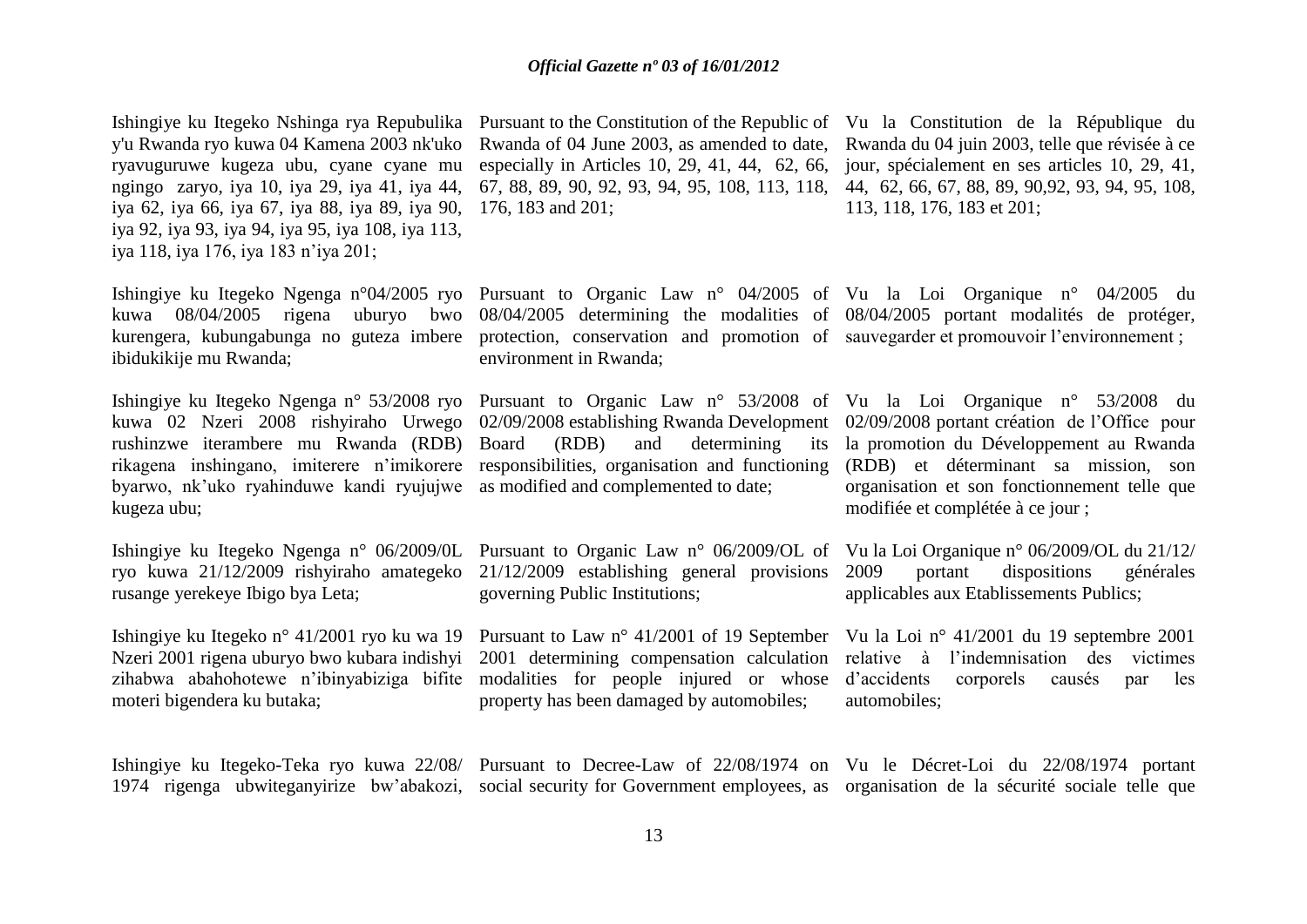vehicles, as amended

nk'uko ryahinduwe kandi ryujujwe kugeza amended and complemented to date; ubu; modifiée et complétée à ce jour;

Ishingiye ku Itegeko-Teka n° 32/75 ryo kuwa Pursuant to Decree-Law n° 32/75 of 07 Vu le Décret-Loi n° 32/75 du 7 août 1975 07 Kanama 1975 rigena ubwishingizi, August 1975 on-compulsory-civil-liability-for-relatif à l'assurance obligatoire de la butegetswe ku buryozwe bw'ibinyabiziga bifite moteri, nk'uko ryahinduwe kandi complemented to date; ryujujwe kugeza ubu;

Ishingiye ku Itegeko n° 26/2011 ryo kuwa Pursuant to Law n° 26/2011 of 27/07/2011 on Vu la Loi n° 26/2011 du 27/07/2011 portant 27/07/2011 ryerekeye imyishyurire compensation for damages caused by animals; y'abahohotewe n'inyamaswa;

Isubiye ku Itegeko n° 04/2002 ryo kuwa Having reviewed Law n° 04/2002 of Revu la Loi n° 04/2002 du 19/01/2002 portant 19/01/2002 rishyiraho Ikigega cy'ingoboka ku 19/01/2002 establishing the Automobile création du Fonds de Garantie Automobile ; binyabiziga bifite moteri bigendera ku butaka; Guarantee Fund;

**YEMEJE:** 

**ADOPTS:** 

**ADOPTE:**

animaux;

### **UMUTWE WA MBERE: INGINGO RUSANGE CHAPTER ONE: GENERAL CHAPITRE PREMIER: DISPOSITIONS PROVISIONS GENERALES**

**Article One: Purpose of this Law** 

### **Ingingo ya mbere: Icyo iri tegeko rigamije**

cy'ingoboka ku bwishingizi bw'uburyozwe Fund for accidents and damages caused by bigendera ku butaka n'izikomoka ku to as "SGF". This Law also determines its nyamaswa cyitwa "SGF" mu magambo mission, organization and functioning. ahinnye y'icyongereza. Iri tegeko rigena kandi

Iri tegeko rishyiraho Ikigega cyihariye This Law establishes a Special Guarantee La présente loi porte création du Fonds spécial

### **Article Premier: Objet de la présente loi**

and responsabilité civile en matière d'automobile telle que modifiée et complétée à ce jour;

indemnisation des préjudices causés par des

bw'impanuka z'ibinyabiziga bifite moteri automobiles and animals, hereinafter referred causés par les automobiles et les animaux, de garantie pour des accidents et dommages appelé «SGF» en sigle anglais. La présente loi détermine également sa mission, son organisation et son fonctionnement.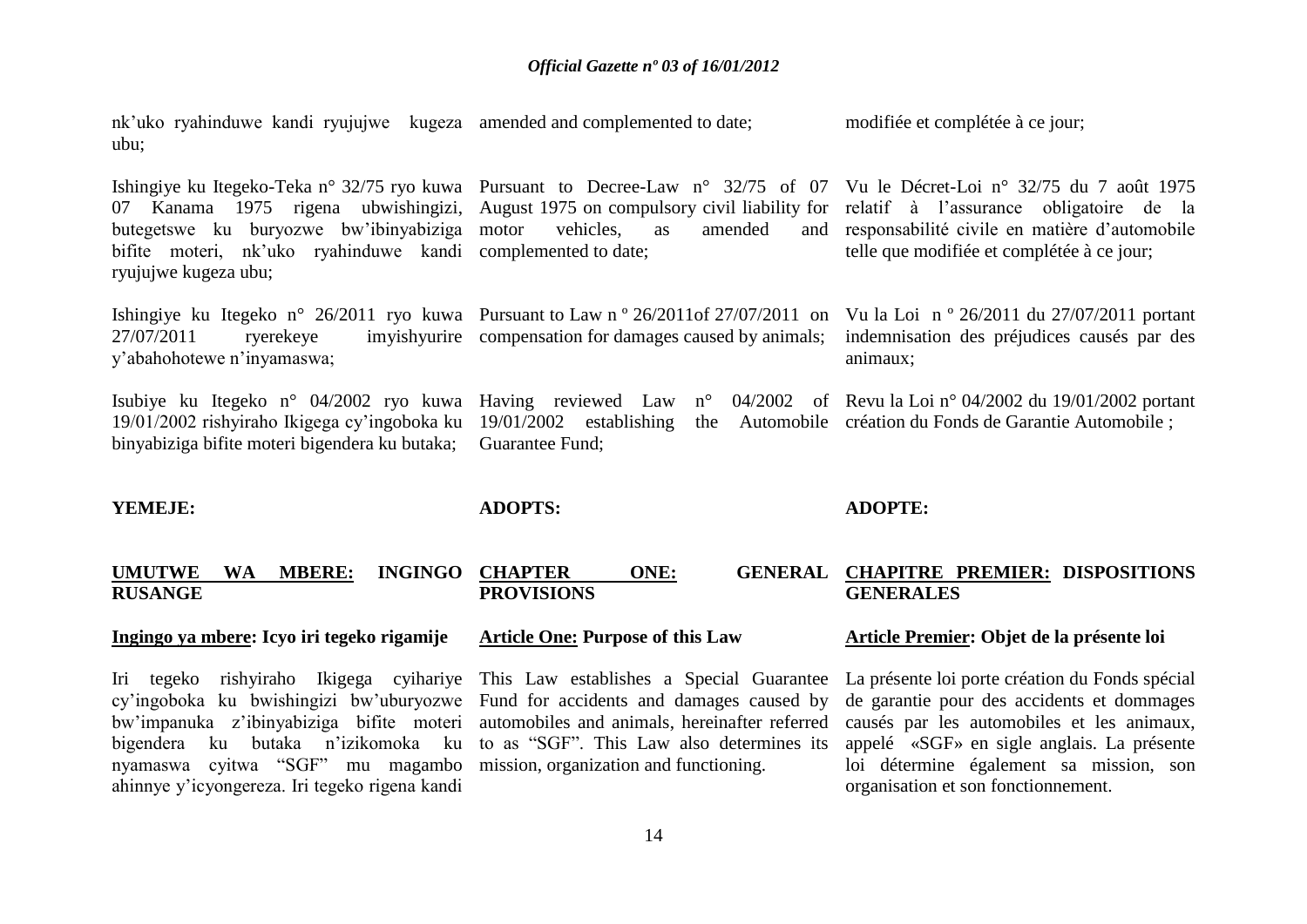inshingano, imiterere n'imikorere byacyo.

miyoborere, mu micungire y'umutungo amategeko rusange agenga ibigo bya Leta.

### **Ingingo ya 2: Ibisobanuro by'amagambo**

Muri iri tegeko, amagambo asobanurwa muri ubu buryo:

- 1° **"impanuka":** ibyago bitewe n'ikinyabiziga gifite moteri kigendera ku butaka cyangwa n'inyamaswa bitangirwa indishyi na SGF;
- 2° **"inyamaswa":** inyamaswa y'agasozi iri muri pariki n'ahandi hantu hakomye, cyangwa iri ku rutonde rushyirwaho n'Iteka rya Minisitiri ufite ibidukikije mu nshingano ze;
- 3° **"uwahohotewe":** umuntu wishwe cyangwa wakomerekejwe n'ikinyabiziga gifite moteri kigendera ku butaka cyangwa inyamaswa, cyangwa uwangirijwe na byo mu buryo ubwo ari bwo bwose.

general provisions governing institutions.

### **Article 2: Definitions of terms**

defined as follows:

- 1° **"accident":** any damage caused by an automobile or an animal, which gives right to compensation under SGF conditions;
- 2° **"animal":** wild animal living in a park and other protected areas, or which is on the list established by an Order of the Minister in charge of environment;
- 3° **"victim":** person killed or injured or whose property is damaged by an automobile or by an animal.

SGF ifite ubuzimagatozi n'ubwigenge mu SGF shall have legal personality and enjoy SGF est doté de la personnalité juridique et n'abakozi bayo kandi icungwa hakurikijwe shall be managed in accordance with the financière et est géré conformément aux administrative and financial autonomy and jouit d'une autonomie administrative et dispositions générales applicables aux établissements publics.

### **Article 2: Définitions des termes**

In this law, the following terms shall be Dans la présente loi, les termes repris ci-après ont les significations suivantes:

- 1° **«accident»:** dommage causé par une automobile ou un animal et lequel dommage est indemnisable par SGF;
- 2° **«animal»:** tout animal sauvage vivant dans le parc et dans une autre réserve protégée ainsi que tout autre animal repris sur la liste établie par un arrêté du Ministre ayant l'environnement dans ses attributions;
- 3° **«victime»:** toute personne tuée ou blessée ou dont les biens sont endommagés par une automobile ou par un animal.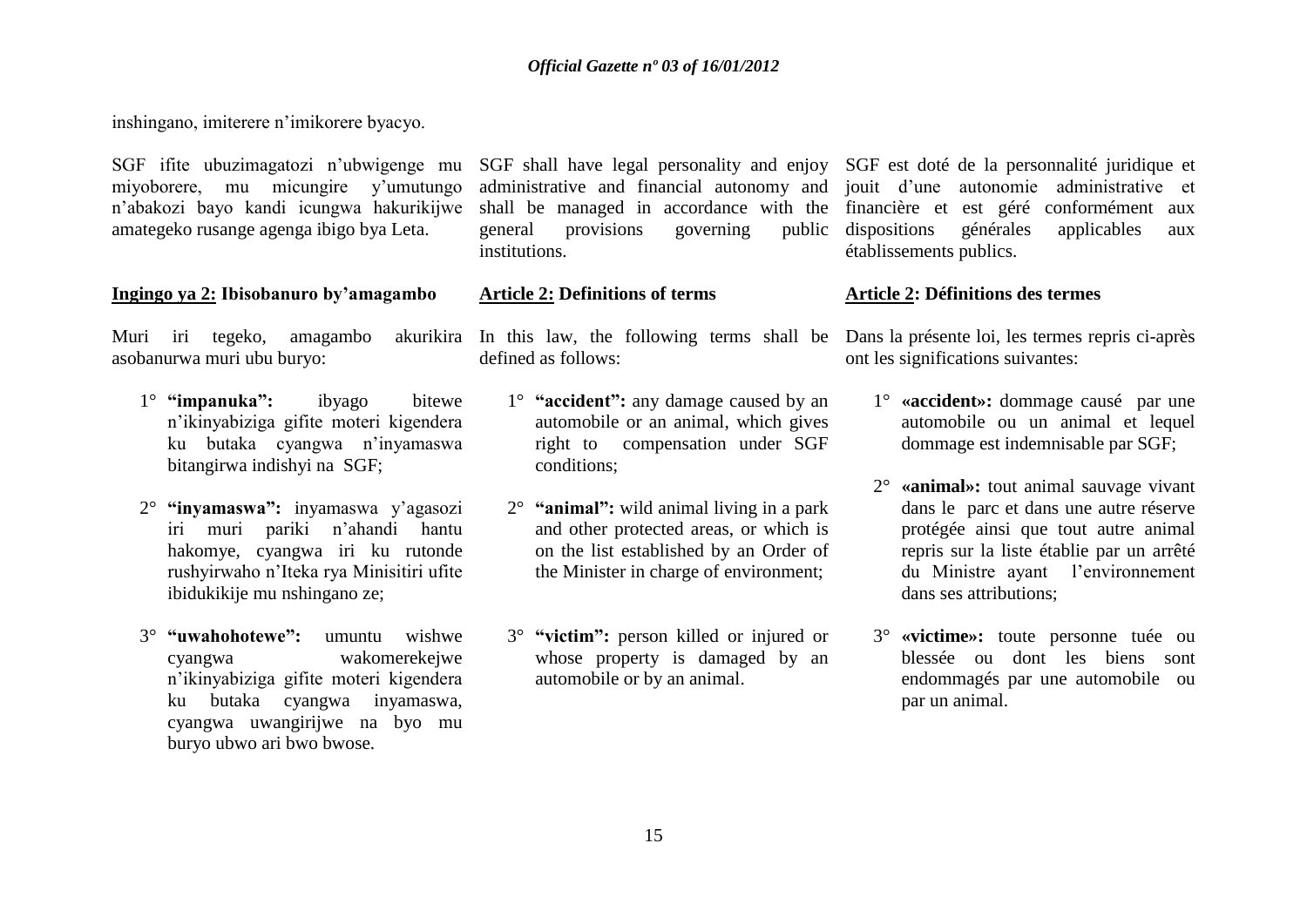### **Ingingo ya 3: Icyicaro cya SGF**

Gishobora kwimurirwa ahandi hose mu Rwanda igihe bibaye ngombwa.

### **UMUTWE WA II: INSHINGANO CHAPTER II: MISSION AND POWERS N'UBUBASHA BYA SGF**

### **Ingingo ya 4: Inshingano za SGF**

Inshingano za SGF ni izi zikurikira:

- 1° kwishyura indishyi abantu bahohotewe cyangwa bangirijwe n'ikinyabiziga gifite moteri kigendera ku butaka, iyo:
- a) kitashoboye kumenyekana;
- b) uburyozwe bugiturukaho butafatiwe ubwishingizi butegetswe, ku binyabiziga bifite moteri;
- c) cyibwe cyangwa cyambuwe ku ngufu nyiracyo, ugitwaye cyangwa ugifiteho uburenganzira;
- 2° kwishyura indishyi abahohotewe n'inyamaswa;

## **Article 3: Head Office of SGF**

Kigali City. It may be transferred to any other necessary.

## **OF SGF**

### **Article 4: Mission of SGF**

SGF shall have the following mission:

- 1° to compensate victims of damages or injury caused by an automobile where:
- a) the automobile is not identified;
- b) the civil liability is not covered by compulsory civil liability insurance for motor vehicles;
- c) the automobile was stolen or taken away from its owner or driver or from any other person that has the right over the automobile;
- 2° to compensate victims of damages caused by animals;

### **Article 3: Siège du SGF**

Icyicaro cya SGF kiri mu Mujyi wa Kigali. The head office of SGF shall be located in Le siège du SGF est établi dans la Ville de place on the Rwandan territory when deemed transféré sur tout autre lieu du territoire Kigali. Il peut être, en cas de nécessité, rwandais.

### **CHAPITRE II: MISSIONS ET POUVOIRS DU SGF**

### **Article 4: Missions du SGF**

SGF a pour missions de:

- 1° indemniser les victimes des dommages causés par une automobile lorsque:
- a) l'automobile n'a pas été identifiée;
- b) la responsabilité civile à laquelle il donne lieu n'est pas couverte par une assurance obligatoire en matière d'automobile;
- c) l'automobile a été volée ou enlevée par force à son propriétaire, à son conducteur ou à celui qui a en avait la possession;
- 2° indemniser les victimes des dommages causés par les animaux;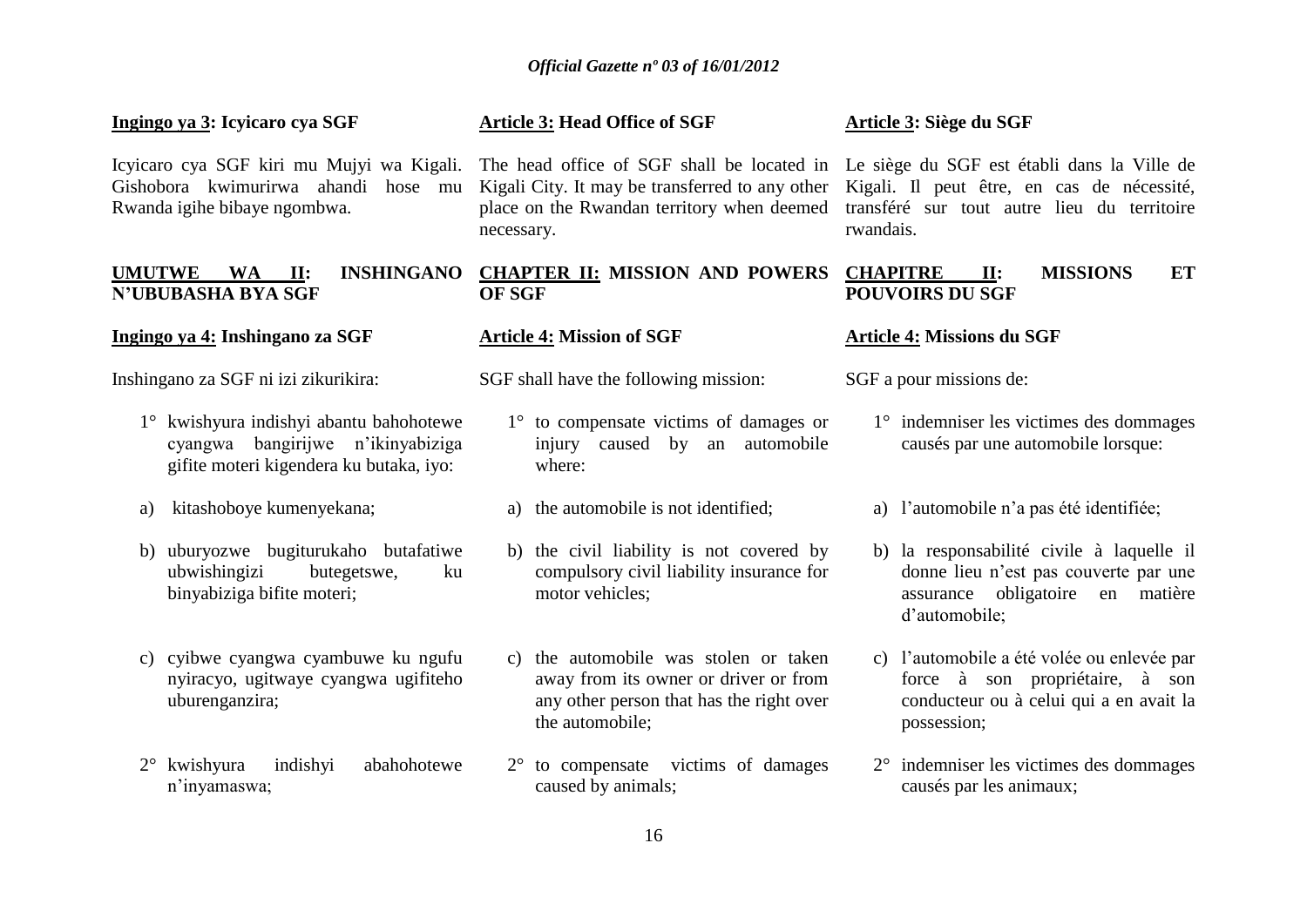- 3° kugoboka mu buvuzi abantu bakomerekejwe cyangwa bamugajwe n'impanuka zatewe n'ibinyabiziga bifite moteri bigendera ku butaka cyangwa n'inyamaswa mu gihe hagitegerejwe kumenya ugomba kuryozwa impanuka;
- 4° gukusanya amakuru yose ajyanye n'ubwishingizi bw'ibinyabiziga bifite moteri bigendera ku butaka hifashishijwe amasosiyeti y'ubwishingizi, Ikigo cy'imisoro n'amahoro n'izindi nzego hagamijwe kumenya ibinyabiziga bigenda bidafite ubwishingizi kugira ngo, ku bufatanye n'inzego za Polisi, bivanwe mu muhanda;
- 5° kugira uruhare mu bikorwa byo gukumira impanuka;
- 6° kugira uruhare mu bikorwa byo kugira inama abahohotewe n'impanuka zavuzwe mu gace ka mbere n'aka 2° tw'iyi ngingo mu gihe bakurikirana ubwishyu bwabo na nyuma yaho.
- 3° to help in covering medical expenses for people injured or incapacitated by accidents caused by automobiles or animals while waiting for the person responsible for civil liability to be identified;
- 4° to collect comprehensive data on insurance for automobiles through insurance companies, the Rwanda Revenue Authority and other institutions, in order to know which automobiles are not insured so that, in collaboration with police organs, they can be removed from road traffic;
- 5° to participate in accident prevention activities;
- 6° to take part in activities meant to assist and advise the victims of the accidents mentioned in sub-paragraphs One and 2° of this Article when they claim compensation and thereafter.
- 3° assurer l'assistance en frais médicaux aux personnes blessées ou souffrant d'une incapacité suite à des accidents causés par des automobiles ou des animaux en attendant que la personne à qui incombe la responsabilité civile soit identifiée;
- 4° collecter à travers les sociétés d'assurance, l'Office Rwandais des Recettes et autres institutions, toutes les informations nécessaires pour identifier les automobiles non couvertes par l'assurance dans le but de les empêcher de circuler, en collaboration avec les organes de la Police;
- 5° participer aux activités de prévention des accidents;
- 6° participer aux activités de donner assistance et avis aux victimes des accidents visés aux premier points 1° et 2° du présent article pendant la réclamation d'indemnisation et après.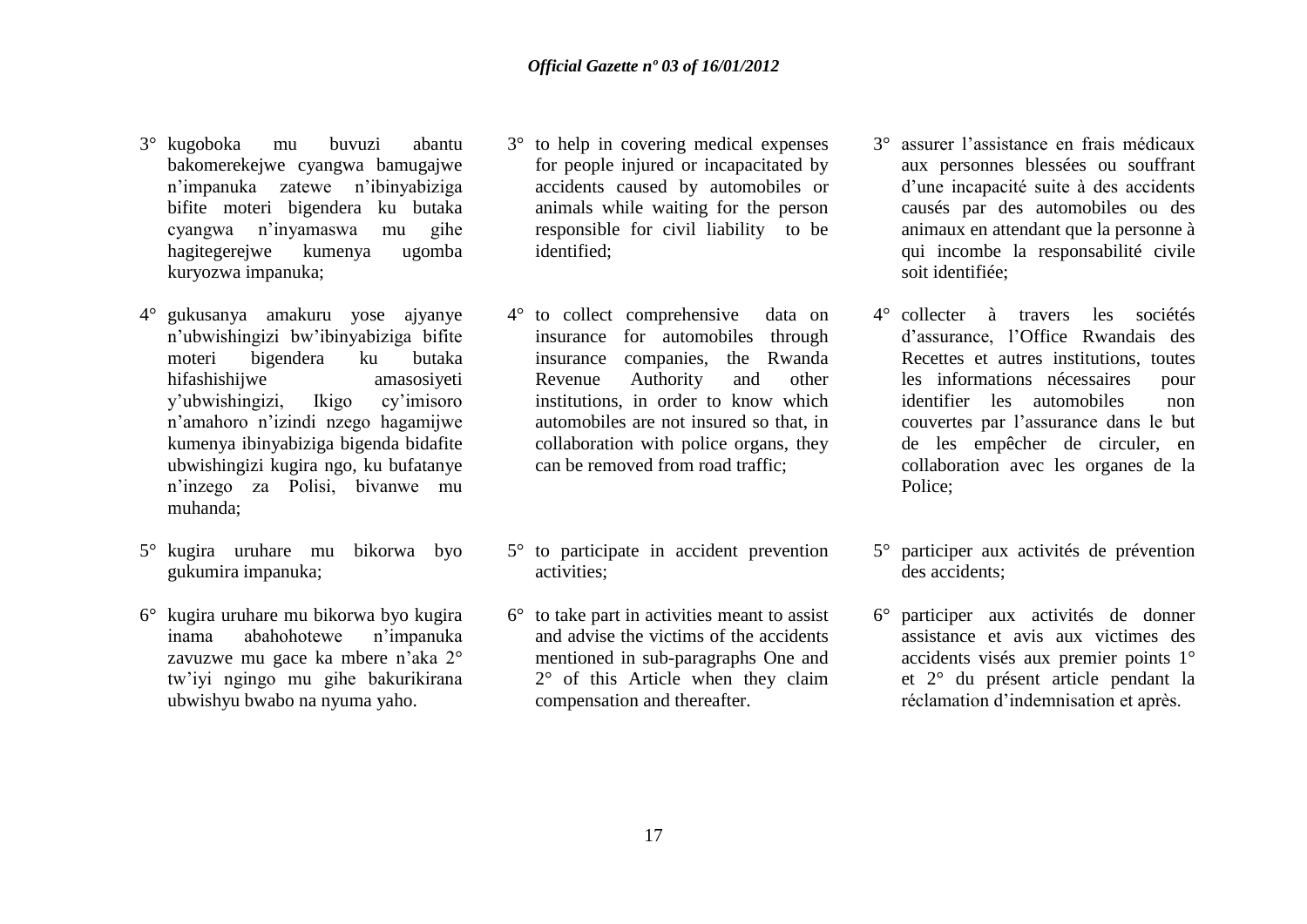### **Ingingo ya 5: Ububasha bwa SGF**

SGF ifite ububasha bukurikira:

- 1° kugenzura mu bigo by'ubwishingizi uko imisanzu ku bwishingizi bw'uburyozwe bw'ibinyabiziga itangwa;
- 2° guteza cyamunara ikinyabiziga gifite moteri kigendera ku butaka cyateje impanuka iyo hashize amezi atatu nyiracyo amenyeshejwe ko agomba gusubiza ubwishyu bwatanzwe na SGF ntabikore. Iyo amafaranga avuyemo adakwiriye, SGF ifite uburenganzira bwo gutanga ikirego mu nkiko hagamijwe kugaruza asigaye;
- 3° guteza cyamunara ibisigazwa by'ikinyabiziga gifite moteri kigendera ku butaka byarangije gutangwaho indishyi;
- 4° kwishyuza umwishingizi w'ikinyabiziga gifite moteri kigendera ku butaka cyateje impanuka kugira ngo ayisubize amafaranga yatanze kwa muganga mu kugoboka mu buvuzi buvugwa mu gace ka 3° k'ingingo ya 4 y'iri tegeko;

### **Article 5: Powers of SGF**

SGF shall have the power to:

- 1° exercise control over insurance companies in relation to payment of insurance premiums for civil liability for motor vehicles;
- 2° sell by public auction automobile which caused the accident if, after three months of notification, the owner fails to reimburse the money paid out by SGF. When the money from such a public auction is less than the amount to be recovered, SGF shall have the right to file the case in courts of law in order to obtain the remaining amount of money;
- 3° sell by public auction the wreckage of an automobile for which compensation has been paid;
- 4° to request the insurance company of the automobile which caused the accident to reimburse medical expenses as referred to in subparagraph 3° of Article 4 of this Law;

### **Article 5: Pouvoirs du SGF**

SGF a les pouvoirs ci-après de:

- 1° vérifier auprès des compagnies d'assurances, le paiement des primes d'assurance de la responsabilité civile automobile;
- 2° vendre aux enchères publiques l'automobile dont le propriétaire qui, à l'expiration d'une période de trois mois de la notification, n'a pas remboursé la somme payée par SGF. Si le montant obtenu de cette vente est inférieur à celui à recouvrer, SGF a le droit de saisir les juridictions pour récupérer la différence;
- 3° procéder à la vente aux enchères des épaves d'une automobile pour lesquels la compensation a été versée;
- 4° demander auprès de l'assureur de l'automobile qui a causé l'accident le remboursement des frais médicaux en vertu du point 3° de l'article 4 de la présente loi;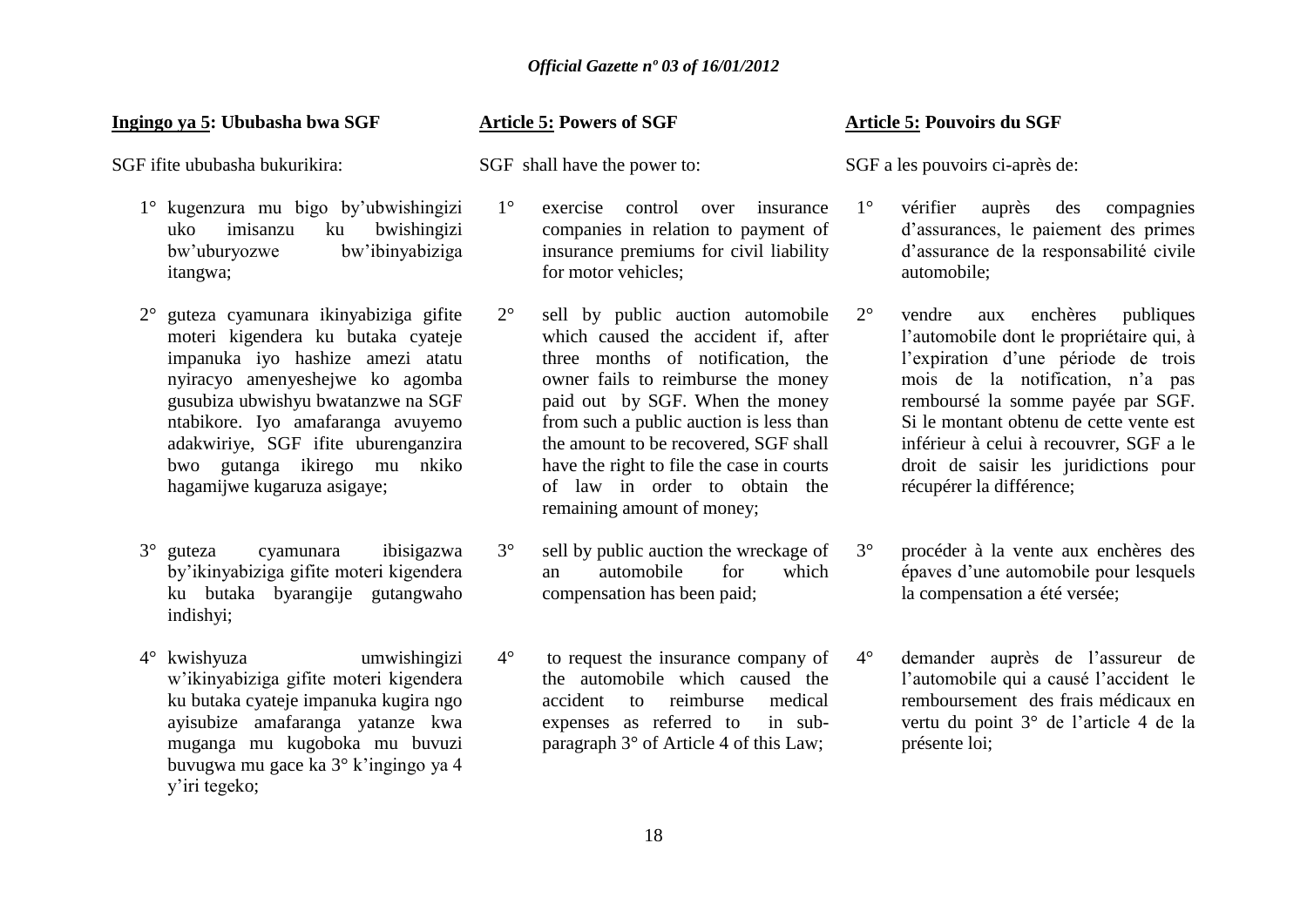5° gutanga ikirego mu nkiko ku muntu wabaye nyirabayazana w'ihohoterwa cyangwa iyangirizwa n'inyamaswa iyo hashize ukwezi kumwe amenyeshejwe indishyi agomba gusubiza SGF ntazisubize.

## **moteri kigendera ku butaka cyateje caused an accident impanuka**

Mu gihe habaye impanuka n'ikinyabiziga kidafite ubwishingizi, inzego igihe nyiracyo yishyuriye SGF ubwishyu bwose bwatanzwe kuri dosiye isaba indishyi hiyongereyeho icyo iryo fatira ryatwaye.

- 5° to file a case in courts of law against any person responsible for damage or injury caused by an animal where after a month from the time of notification, he/she failed to reimburse the amount of compensation paid by SGF.
- 5° poursuivre en justice toute personne responsable du dommage ou préjudice causé par un animal si, après un mois de notification, elle n'a pas remboursé le montant payé par SGF.

### **Ingingo ya 6: Ifatirwa ry'ikinyabiziga gifite Article 6: Seizing the automobile which Article 6: Saisie de l'automobile qui a causé un accident**

paid back to SGF all monies spent while well as the cost of seizure.

zibishinzwe zifatira icyo kinyabiziga kugeza shall seize that automobile until its owner has saisissent, à titre conservatoire, cette Where an accident is caused by an automobile En cas d'accident causé par une automobile without insurance, the relevant authorities sans assurance, les autorités compétentes processing the compensation request file as rembourse au SGF la totalité des sommes automobile jusqu'à ce que son propriétaire payées relativement au dossier d'indemnisation majorée du coût de la saisie.

### **UMUTWE WA III: URWEGO RUREBERERA SGF N'ICYICIRO IRIMO CHAPTER III: SUPERVISING CHAPITRE III: ORGANE DE TUTELLE AUTHORITY OF SGF AND CATEGORY DU SGF ET SA CATEGORIE**

### **Ingingo ya 7: Urwego rureberera SGF n'icyiciro irimo**

Iteka rya Minisitiri w'Intebe rigena urwego rureberera SGF n'icyiciro irimo.

**its category**

A Prime Minister's Order shall determine the supervising authority of SGF and its category.

### **Article 7: Supervising authority of SGF and Article 7: Organe de tutelle du SGF et sa catégorie**

L'organe de tutelle du SGF et sa catégorie sont déterminés par un arrêté du Premier Ministre.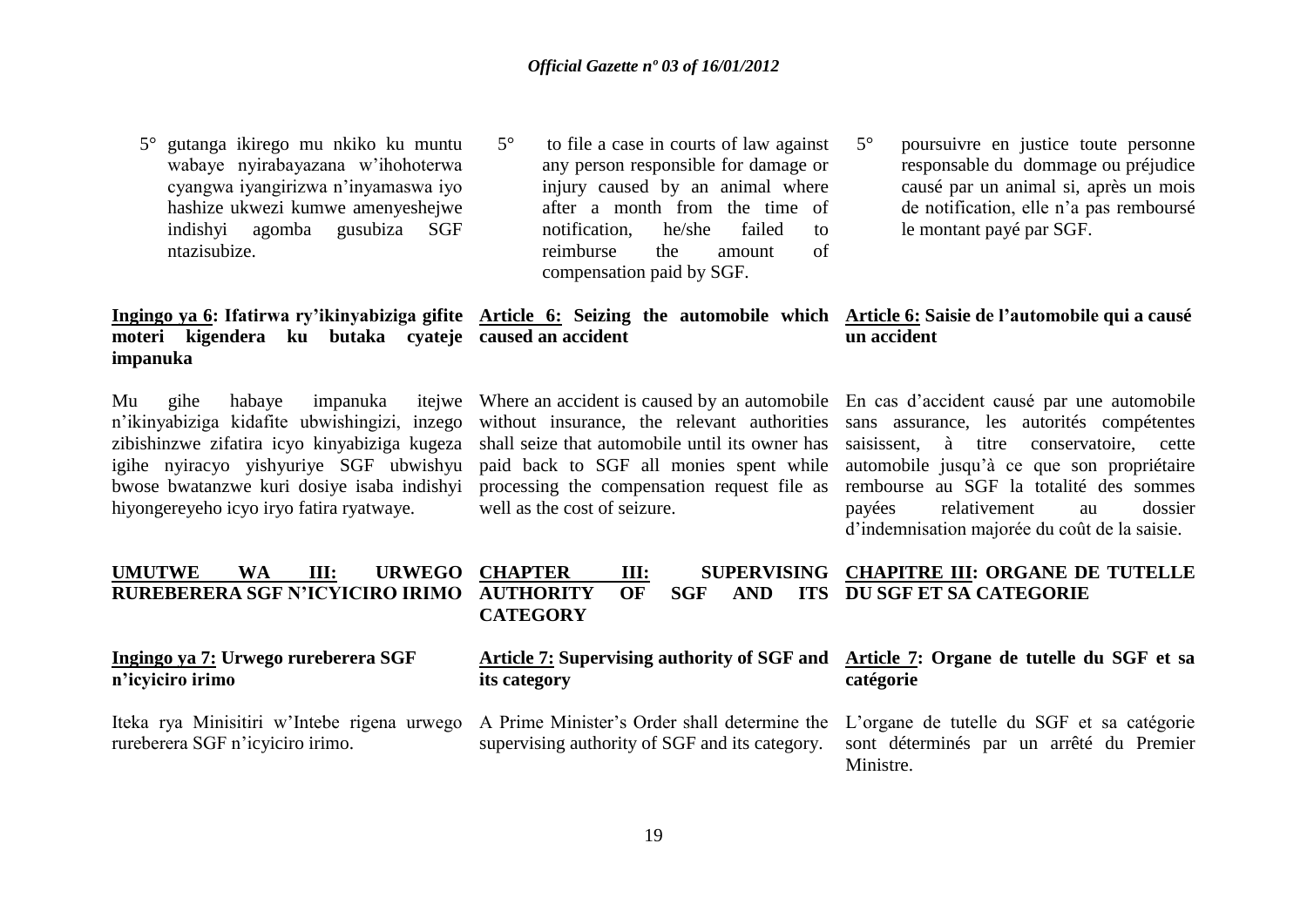Hagati y'urwego rureberera SGF n'urwego There shall be concluded between the Il est conclu entre l'organe de tutelle du SGF rufata ibyemezo, hakorwa amasezerano supervising authority of SGF and its decision- et son organe de décision un contrat de yerekeye gahunda y'ibikorwa agaragaza making organ a performance contract performance déterminant les compétences, les ububasha, uburenganzira n'inshingano bya indicating competence, rights and obligations droits et les obligations de chaque partie en buri ruhande mu kugeza SGF ku nshingano of each party in order for SGF to fulfil its vue de permettre au SGF d'accomplir ses zayo.

SGF.

mission.

decision-making organ of SGF.

missions.

Ayo masezerano amara igihe gihwanye na Such a contract shall be valid for a period Ce contrat est valide pour une durée égale au manda y'abagize urwego rufata ibyemezo rwa equal to the term of office of members of the mandat des membres de l'organe de décision du SGF.

| <b>UMUTWE</b><br><b>IMITERERE</b><br><b>WA</b><br>IV:<br><b>N'IMIKORERE BYA SGF</b>                                                                              | <b>CHAPTER IV: ORGANIZATION AND</b><br><b>FUNCTIONING OF SGF</b>                                                                        | <b>CHAPITRE IV: ORGANISATION ET</b><br><b>FONCTIONNEMENT DU SGF</b>                                                                                                                                                                                          |
|------------------------------------------------------------------------------------------------------------------------------------------------------------------|-----------------------------------------------------------------------------------------------------------------------------------------|--------------------------------------------------------------------------------------------------------------------------------------------------------------------------------------------------------------------------------------------------------------|
| Ingingo ya 8: Inzego z'Ubuyobozi za SGF                                                                                                                          | <b>Article 8: Management organs of SGF</b>                                                                                              | Article 8: Organes de direction du SGF                                                                                                                                                                                                                       |
| Inzego z'ubuyobozi za SGF ni izi zikurikira:                                                                                                                     | following<br><b>SGF</b><br>comprised<br>the<br><sub>of</sub><br>1S<br>management organs:                                                | SGF est doté des organes de direction<br>suivants:                                                                                                                                                                                                           |
| Inama y'Ubuyobozi;<br>Ubuyobozi Bukuru.<br>$2^{\circ}$                                                                                                           | 1° the Board of Directors;<br>$2^{\circ}$ the General Directorate.                                                                      | 1° Conseil d'Administration;<br>2° Direction Générale.                                                                                                                                                                                                       |
| Iteka rya Minisitiri w'Intebe rishobora kugena<br>izindi nzego za ngombwa kugira ngo SGF<br>ishobore kurangiza neza inshingano zayo.                             | A Prime Minister's Order may establish other<br>relevant organs of SGF for fulfilling its<br>mission.                                   | Un arrêté du Premier Ministre peut déterminer<br>d'autres organes du SGF nécessaires à la<br>réalisation de ses missions.                                                                                                                                    |
| Iteka rya Minisitiri w'Intebe rigena kandi<br>ububasha, inshingano n'imikorere by'inzego<br>za SGF, umubare w'abagize inzego za SGF<br>n'igihe bamara ku murimo. | responsibilities<br><b>The</b><br>competence,<br>functioning of the organs of SGF, number of<br>determined by a Prime Minister's Order. | and Les compétences, les attributions et le<br>fonctionnement des organes du SGF, le<br>their members and their term of office shall be nombre de leurs membres ainsi que la durée<br>de leurs mandats sont déterminés par un<br>arrêté du Premier Ministre. |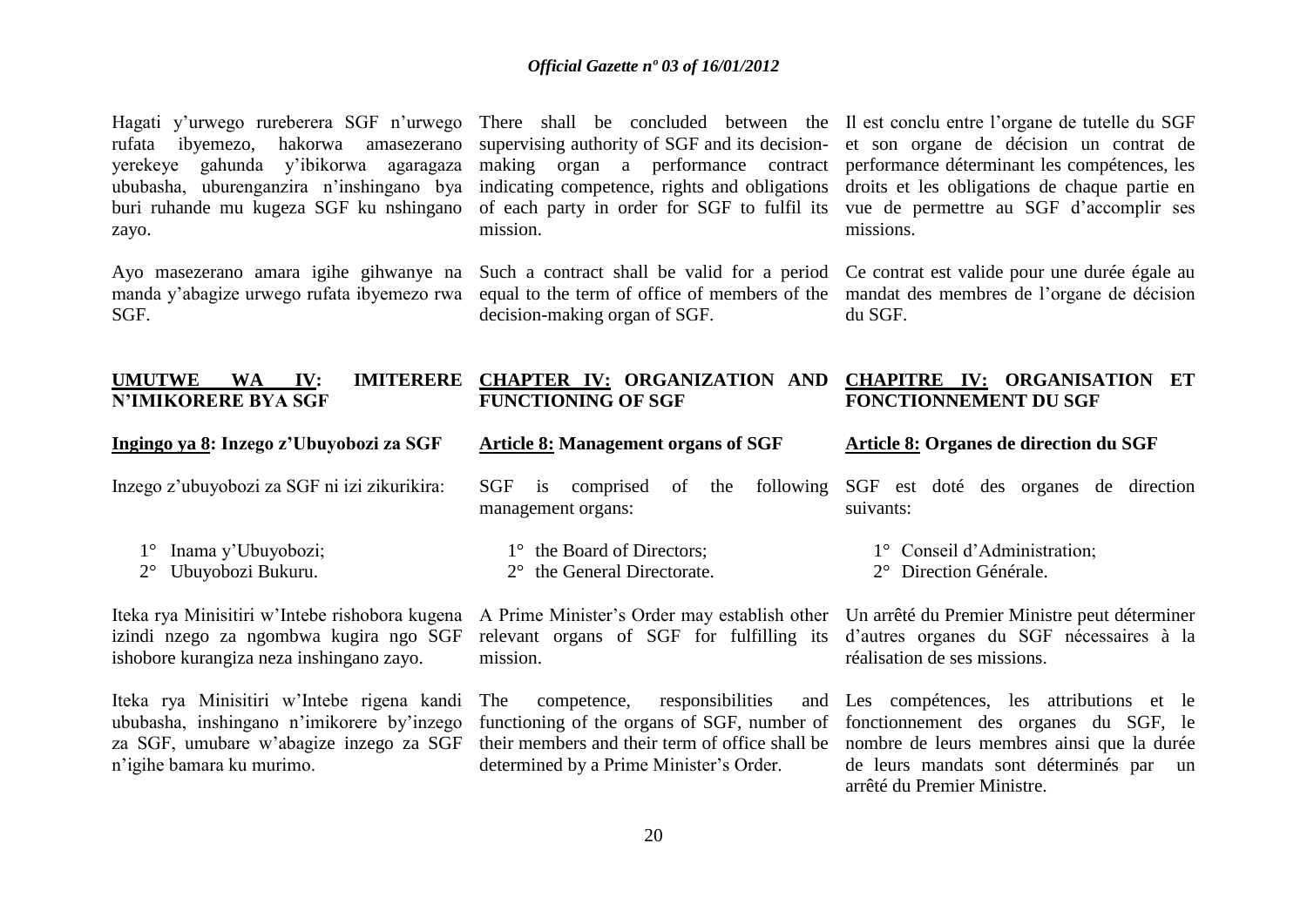### **Ingingo ya 9: Inama y'Ubuyobozi ya SGF** Inama y'Ubuyobozi ya SGF ni urwego ruyiyobora kandi rufata ibyemezo. Ububasha, inshingano n'imikorere byayo kimwe n'igihe abayigize bamara ku mirimo yabo bigenwa n'iteka rya Minisitiri w'Intebe. Iteka rya Perezida rishyiraho abagize Inama A Presidential Order shall appoint members of Un arrêté présidentiel nomme les membres du y'Ubuyobozi harimo Perezida na Visi the Board of Directors including the Conseil d' Administration dont le Président et Perezida. Abagize Inama y'Ubuyobozi Chairperson and the Deputy Chairperson. le Vice-Président. Les membres du Conseil batoranywa hakurikijwe n'ubuzobere. Nibura mirongo itatu ku ijana (30%) At least thirty per cent (30%) of members of Au moins trente pour cent (30%) des membres by'abagize Inama y'Ubuyobozi bagomba kuba the Board of Directors shall be females. ari abagore. **Ingingo ya 10 : Ibigenerwa abagize Inama Article 10: Sitting allowances for the y'Ubuyobozi bitabiriye inama** Iteka rya Perezida rigena ibigenerwa abagize A Presidential Order shall determine the Un arrêté présidentiel détermine les jetons de Inama y'Ubuyobozi bitabiriye inama. **Ingingo ya 11: Ibitabangikanywa no kuba Article 11: Incompatibilities with the Article 11: Incompatibilités avec la fonction mu bagize Inama y'Ubuyobozi**  Abagize Inama y'Ubuyobozi ntibemerewe The members of the Board of Directors shall Il est interdit aux membres du Conseil **Article 9: Board of Directors of SGF** The Board of Directors of SGF shall be the Le Conseil d'Administration du SGF est governing and decision-making organ. Its competence, responsibilities, functioning and the term of office of its members shall be determined by a Prime Minister's Order. Members of the Board of Directors shall be d'Administration sont choisis sur base de leur chosen based on their competence and compétence et de leur expertise. expertise. **members of the Board of Directors** sitting allowances for members of the Board of Directors that are present in the meetings of d'Administration présents aux réunions du dit the Board of Directors. **membership of the Board of Directors Article 9: Conseil d'Administration du SGF** l'organe de direction et de prise de décisions. Ses compétences, ses attributions, son fonctionnement et la durée du mandat de ses membres sont déterminés par un arrêté du Premier Ministre. du Conseil d'Administration sont de sexe féminin. **Article 10: Jetons de présence accordés aux membres du Conseil d'Administration** présence des membres du Conseil Conseil. **de membres du Conseil d'Administration**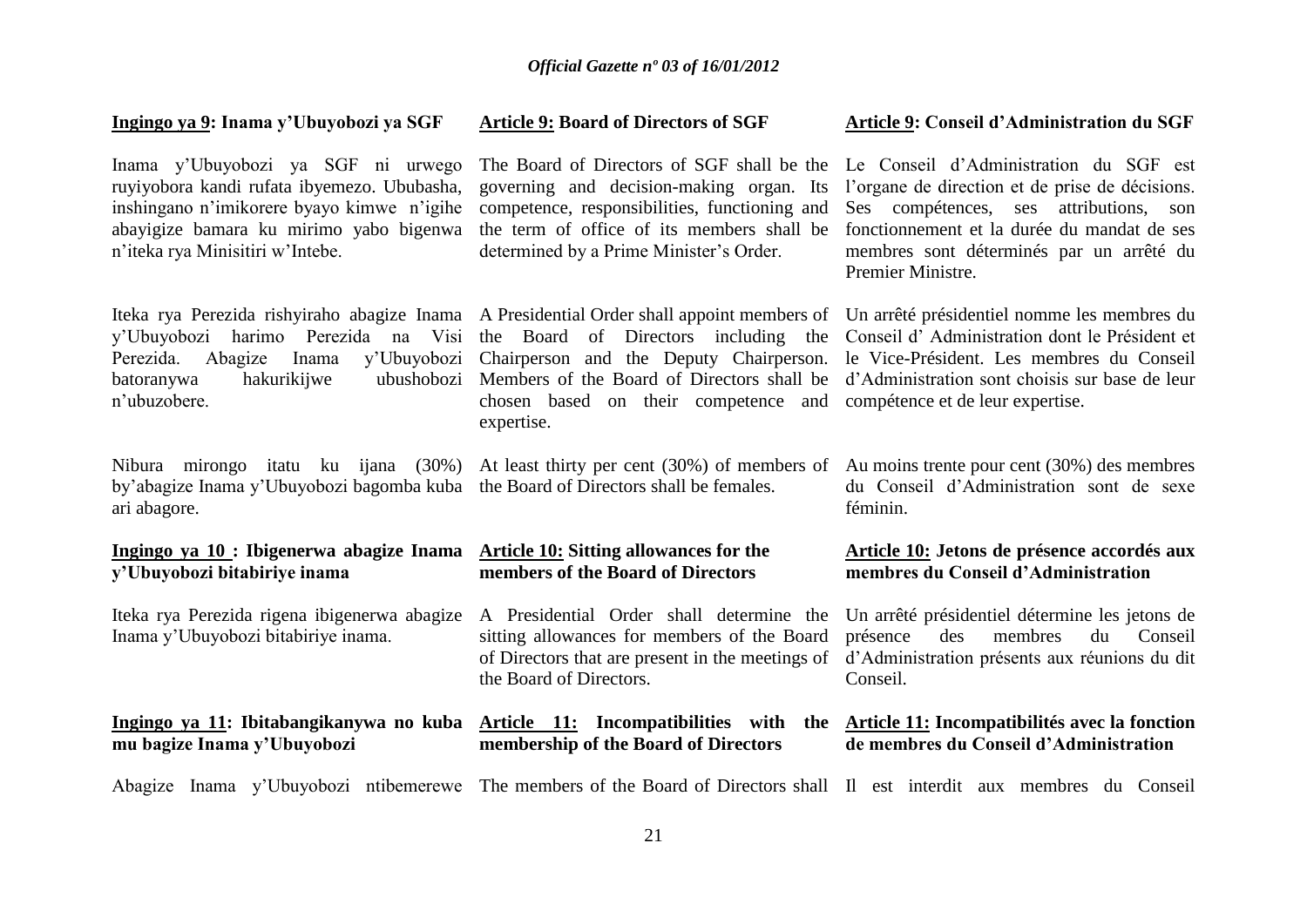SGF.

cyangwa ibigo bafitemo imigabane, also not be allowed, whether individually or gupiganira amasoko atangwa na SGF.

# **bwa SGF**

bashyirwaho n'iteka rya Perezida.

Ububasha, inshingano n'imikorere by'abagize Ubuyobozi Bukuru bwa SGF bigenwa n'iteka modalities of functioning of the members of modalités de fonctionnement des membres de rya Minisitiri w'Intebe.

### **Ingingo ya 13: Imiterere, imikorere n'inshingano by'inzego z'imirimo za SGF**

Imiterere, imikorere n'inshingano by'inzego z'imirimo za SGF bigenwa n'iteka rya Minisitiri w'Intebe.

**n'abakozi ba SGF**

activity in SGF.

through companies in which they hold shares, to bid for tenders of SGF.

**Ingingo ya 12: Abagize Ubuyobozi Bukuru Article 12: Members of the General Article 12: Membres de la Direction Directorate of SGF Générale du SGF**

Abagize Ubuyobozi Bukuru bwa SGF A Presidential Order shall determine members Un arrêté présidentiel détermine les membres of the General Directorate of SGF.

> competence, responsibilities the General Directorate of SGF shall be determined by a Prime Minister's Order. Les compétences, les attributions et les

**responsibilities organs of SGF**

### **Article 13: Organization, functioning and Article 13: Organisation, fonctionnement et attributions des organes du SGF**

par un arrêté du Premier Ministre.

The organization, functioning determined by a Prime Minister's Order.

Ingingo ya 14: Sitati y'abakozi ba SGF Article 14: Statute governing the staff of Article 14: Statut du personnel du SGF et **n'ibigenerwa abari mu nzego z'ubuyobozi SGF and benefits of members of the les appointements des membres de la General Directorate and the staff of SGF**

responsibilities organs of SGF shall be attributions des organes du SGF sont L'organisation, le fonctionnement et les déterminés par un arrêté du Premier Ministre.

# **Direction Générale et du personnel du SGF**

Abakozi ba SGF bagengwa na Sitati rusange The staff of SGF is governed by the General Le personnel du SGF est régi par le statut

gukora umurimo ugenerwa igihembo muri not be allowed to perform any remunerated d'Administration d'exercer des fonctions rémunérées au sein du SGF.

Ntibemerewe kandi, haba ku giti cyabo The members of the Board of Directors shall Les membres du Conseil d'Administration ne sont non plus autorisés, soit individuellement ou à travers les sociétés dont ils sont actionnaires, à soumissionner aux marchés du SGF.

de la Direction Générale du SGF.

la Direction Générale du SGF sont déterminés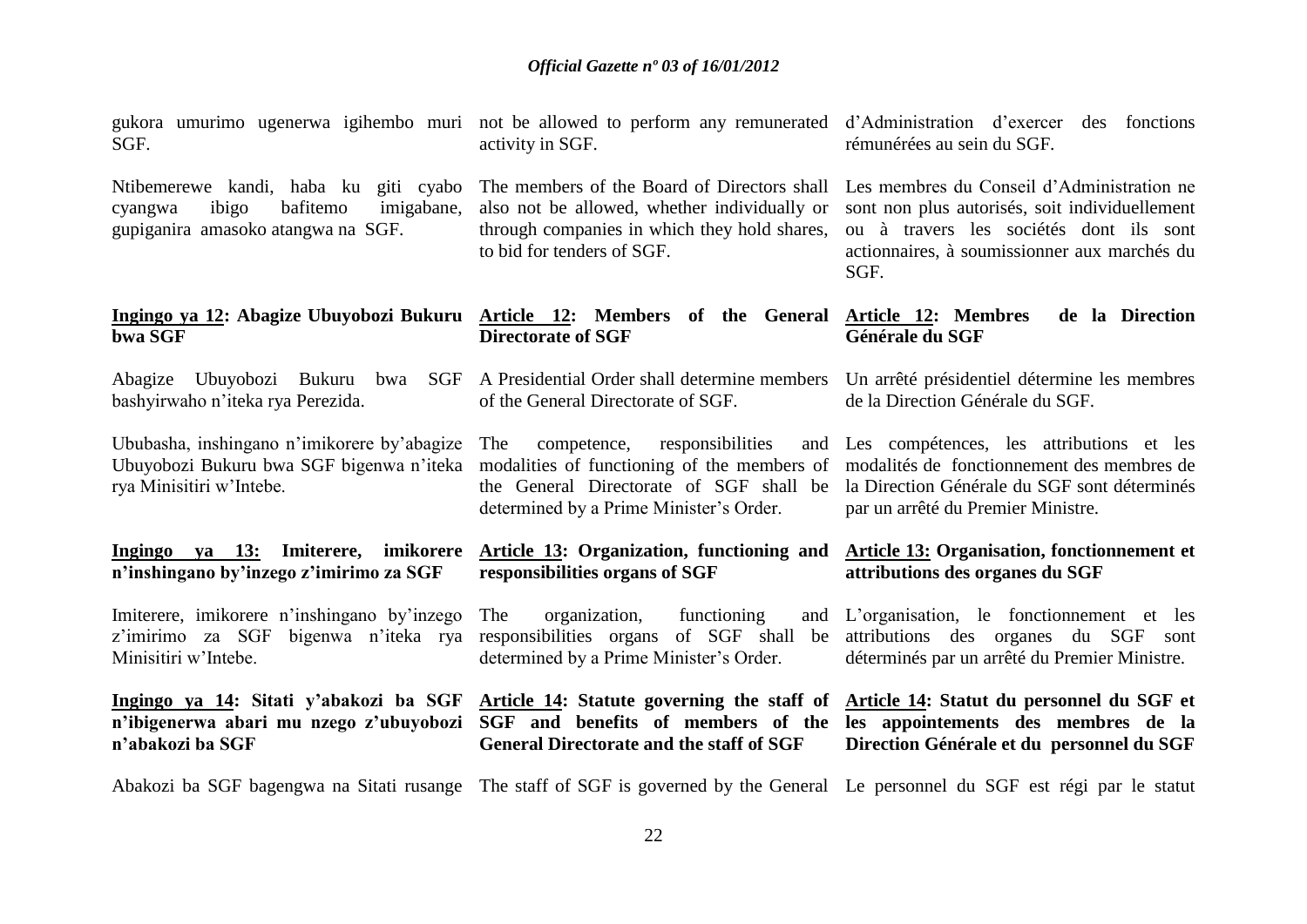| igenga Abakozi ba Leta n'inzego z'imirimo ya Statute for Rwanda Public Service.<br>Leta.                                                                                                                                                                       |                                                                                                                                                                                                                                                                      | général de la fonction publique rwandaise.                                                                                                                                                                                                    |
|----------------------------------------------------------------------------------------------------------------------------------------------------------------------------------------------------------------------------------------------------------------|----------------------------------------------------------------------------------------------------------------------------------------------------------------------------------------------------------------------------------------------------------------------|-----------------------------------------------------------------------------------------------------------------------------------------------------------------------------------------------------------------------------------------------|
| Ubuyobozi<br><i>Ibigenerwa</i><br>abagize<br>n'abakozi ba SGF biteganywa n'amategeko<br>abakozi b'ibigo bya Leta<br>agenga ibyo<br>bagenerwa.                                                                                                                  | Bukuru Benefits allocated to members of the General<br>Directorate and to the staff of SGF shall be<br>determined in accordance<br>with legal<br>provisions governing benefits to employees of<br>public institutions.                                               | Les appointements accordés aux membres de<br>la Direction Générale et au personnel du SGF<br>déterminés<br>conformément<br>sont<br>aux<br>dispositions légales régissant les avantages<br>alloués au personnel des établissements<br>publics. |
| Ingingo ya 15: Ububasha bw'abakozi ba Article15: Powers of SGF staff<br><b>SGF</b>                                                                                                                                                                             |                                                                                                                                                                                                                                                                      | Article 15: Pouvoirs du personnel du SGF                                                                                                                                                                                                      |
| Abakozi bamwe ba SGF, bitewe n'imirimo<br>bashinzwe, bashobora guhabwa ububasha bwo<br>kuba abahesha b'inkiko n'ubwo guhagararira<br>SGF imbere y'inkiko ku bijyana n'inshingano<br>za SGF binyuze mu iteka rya Minisitiri ufite<br>ubutabera mu nshingano ze. | Subject to their specific duties, some staff<br>members of SGF may, by an Order of the<br>Ministry in charge of Justice, be given<br>bailiff's powers and the powers to serve as<br>attorneys before the courts of law in matters<br>relating to the mission of SGF. | Un arrêté du Ministre ayant la justice dans ses<br>attributions accorde à certains agents du SGF,<br>sur base de leurs attributions, la qualité<br>d'huissier et celle de mandataire en justice<br>pour ce qui a trait aux missions du SGF.   |
| <b>UMUTUNGO</b><br><b>UMUTWE</b><br><b>WA</b><br>$\mathbf{V}$ :<br><b>N'IMARI BYA SGF</b>                                                                                                                                                                      | <b>CHAPTER</b><br><b>PROPERTY</b><br>$\mathbf{V}$ :<br><b>AND</b><br><b>FINANCE OF SGF</b>                                                                                                                                                                           | <b>CHAPITRE</b><br><b>PATRIMOINE</b><br>$\mathbf{V}$ :<br>ET<br><b>FINANCES DU SGF</b>                                                                                                                                                        |
| Ingingo ya 16: Inkomoko y'umutungo wa Article 16: Source of SGF property<br><b>SGF</b>                                                                                                                                                                         |                                                                                                                                                                                                                                                                      | Article 16: Source du patrimoine du SGF                                                                                                                                                                                                       |
| <b>SGF</b><br>Umutungo<br>ugizwe<br>wa<br>byimukanwa n'ibitimukanwa.                                                                                                                                                                                           | n'ibintu The property of SGF shall be comprised of Le patrimoine du SGF comprend les biens<br>movables and immovables.                                                                                                                                               | meubles et immeubles.                                                                                                                                                                                                                         |
| Umutungo<br>wa SGF<br>bikurikira:                                                                                                                                                                                                                              | ukomoka kuri ibi The property of SGF shall come from the Le patrimoine du SGF provient des sources<br>following:                                                                                                                                                     | suivantes:                                                                                                                                                                                                                                    |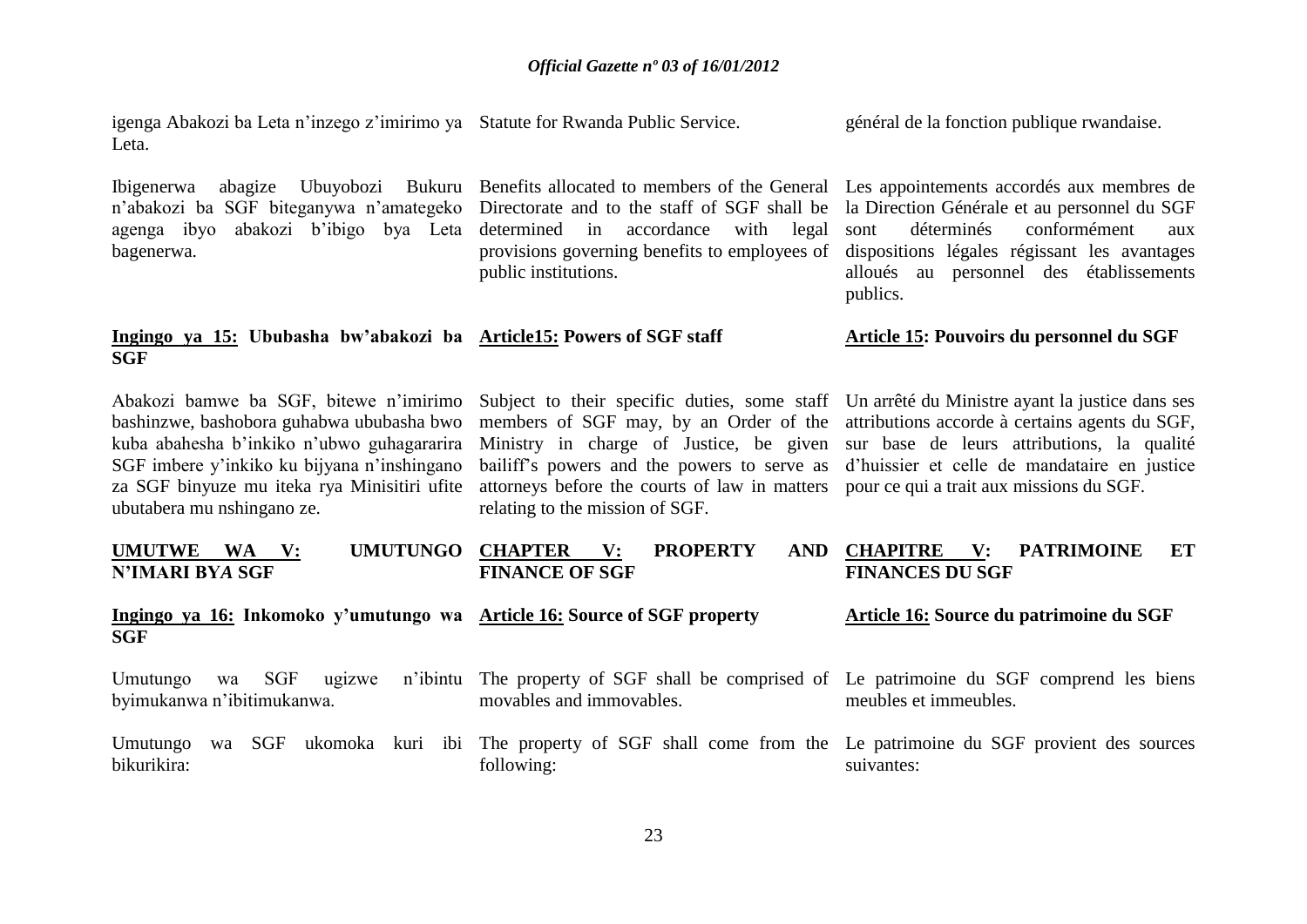- 1° icumi ku ijana (10%) ry'amafaranga atangwa ku bwishingizi bw'ibinyabiziga bifite moteri bigendera ku butaka. Uko iryo janisha ritangwa bigenwa n'iteka rya Minisitiri ufite ubwishingizi mu nshingano ze;
- 2° gatanu ku ijana (5 %) y'imbumbe y'umusaruro w'umwaka urwego rufite ubukerarugendo mu nshingano zarwo rukomora ku bikorwa by'ubukerarugendo. Uko iryo janisha ritangwa bigenwa n'iteka rya Minisitiri ufite ubukerarugendo mu nshingano ze;
- 3° ibikorwa bibyara inyungu, amafaranga abikirwa kubyara inyungu mu mabanki cyangwa ku masoko y'imigabane, n'ibindi biturutse mu cyemezo cyafashwe n'Inama y'Ubuyobozi, ibisabwe n'uyobora Ubuyobozi Bukuru;
- 4° impano n'indagano;
- 5° inguzanyo zihabwa SGF zemewe na Minisitiri ufite imari mu nshingano ze;
- 6° ingengo y'imari yagenerwa na Leta 6° the state budget allocations, when deemed igihe bibaye ngombwa.
- 1° ten per cent (10%) of insurance premiums for automobiles. Modalities for paying such percentage shall be determined by an Order of the Minister in charge of insurance;
- 2° five percent (5%) of gross annual income that the organ in charge of tourism gains from tourism activities. Modalities for paying such percentage shall be determined by an Order of the Minister in charge of tourism;
- 3° income generating activities, deposits in banks or in capital markets, and any other sources following a decision of the Board of Directors upon proposal by the head of the General Directorate;
- 4° donations and bequests;
	- loans granted to SGF upon approval by the Minister in charge of finance;
- necessary.
- 1° dix pour cent (10%) des primes d'assurance de responsabilité civile des automobiles. Les modalités de paiement de ce pourcentage sont déterminées par un arrêté du Ministre ayant l'assurance dans ses attributions ;
- 2° cinq pour cent (5%) des revenus bruts annuels que l'organe chargé du tourisme tire de l'ensemble des activités de tourisme. Les modalités de paiement de ce pourcentage sont déterminées par un arrêté du Ministre ayant le tourisme dans ses attributions ;
- 3° activités génératrices de revenus, les placements dans des banques ou sur les marchés des capitaux et toute autre source déterminée par le Conseil d'Administration sur proposition du dirigeant de la Direction Générale;
- 4° dons et legs;
- 5° prêts accordés au SGF sur autorisation du Ministre ayant les finances dans ses attributions;
- 6° dotations budgétaires de l'Etat en cas de nécessité.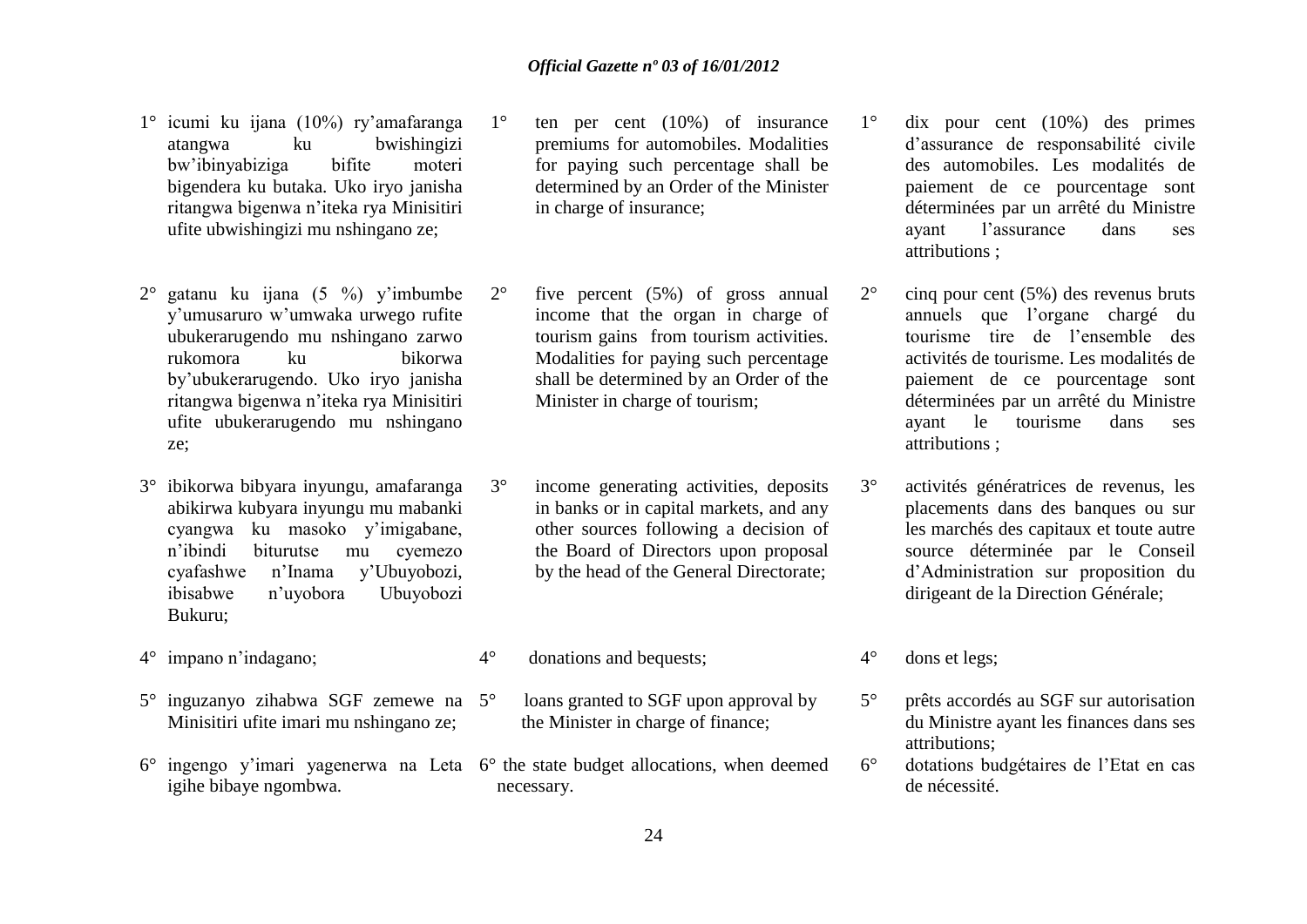| Ingingo ya 17: Kwegurirwa umutungo                                                                                                                                                                                      | <b>Article 17: Transfer of property</b>                                                                                                                                                                                                             | Article 17: Transfert du patrimoine                                                                                              |
|-------------------------------------------------------------------------------------------------------------------------------------------------------------------------------------------------------------------------|-----------------------------------------------------------------------------------------------------------------------------------------------------------------------------------------------------------------------------------------------------|----------------------------------------------------------------------------------------------------------------------------------|
| Imitungo yimukanwa, itimukanwa, imanza<br>n'izina by'Ikigega cy'ingoboka ku binyabiziga<br>bifite moteri bigendera ku butaka byeguriwe<br>SGF.                                                                          | immovables, litigations<br>Movables,<br>and<br>denomination of the Automobile Guarantee<br>Fund are transferred to SGF.                                                                                                                             | Les biens meubles et immeubles, les<br>contentieux et la dénomination du Fonds de<br>Garantie Automobile sont transférés au SGF. |
| Imyenda yose y'Ikigega cy'ingoboka ku All loans that the Automobile Guarantee Fund<br>binyabiziga bifite moteri bigendera ku butaka owes to other parties shall be paid by SGF.<br>kibereyemo abandi izishyurwa na SGF. |                                                                                                                                                                                                                                                     | Toutes les dettes du Fonds de Garantie<br>Automobile envers les tiers sont payées par<br>SGF.                                    |
| Ababereyemo imyenda Ikigega cy'ingoboka All third party loans towards the Automobile<br>ku binyabiziga bifite moteri bigendera ku Guarantee Fund shall be paid to SGF.<br>butaka bishyura SGF.                          |                                                                                                                                                                                                                                                     | Toutes les dettes des tiers envers le Fonds de<br>Garantie Automobile sont réglées auprès du<br>SGF.                             |
| by'ingengo y'imari ya SGF                                                                                                                                                                                               | Ingingo ya 18: Iyemeza n'imicungire Article 18: Approval and implementation of Article 18: Approbation et exécution du<br><b>SGF</b> budget                                                                                                         | budget du SGF                                                                                                                    |
| SGF igena ingengo y'imari yayo ya buri SGF shall determine its own annual budget<br>mwaka,<br>n'urwego<br>ikemezwa<br>ububasha.                                                                                         | rubifitive that shall be approved by competent organ.                                                                                                                                                                                               | SGF élabore son budget annuel qui doit être<br>approuvé par l'organe compétent.                                                  |
| <b>SGF</b><br>ikoreshwa<br>y'imari<br>Ingengo<br>ya<br>hakurikijwe itegeko ngenga ryerekeye imari<br>n'umutungo bya Leta.                                                                                               | The budget of SGF shall be implemented in<br>accordance with the Organic Law relating to<br>budget and State property.                                                                                                                              | Le budget du SGF est exécuté conformément<br>à la loi organique régissant le patrimoine et les<br>finances de l'Etat.            |
| Ingingo ya 19: Imikoreshereze, imicungire<br>n'imigenzurire by'umutungo wa SGF                                                                                                                                          | Article 19: Use, management and audit of Article 19: Utilisation, gestion et audit du<br>the property of SGF                                                                                                                                        | patrimoine du SGF                                                                                                                |
| <b>SGF</b><br>bikorwa<br>hakurikijwe<br>amategeko<br>abigenga.                                                                                                                                                          | Imikoreshereze n'imicungire by'umutungo wa The use and management of the property of L'utilisation et la gestion du patrimoine du<br>SGF shall be carried out in accordance with SGF sont effectuées conformément aux<br>relevant legal provisions. | dispositions légales en la matière.                                                                                              |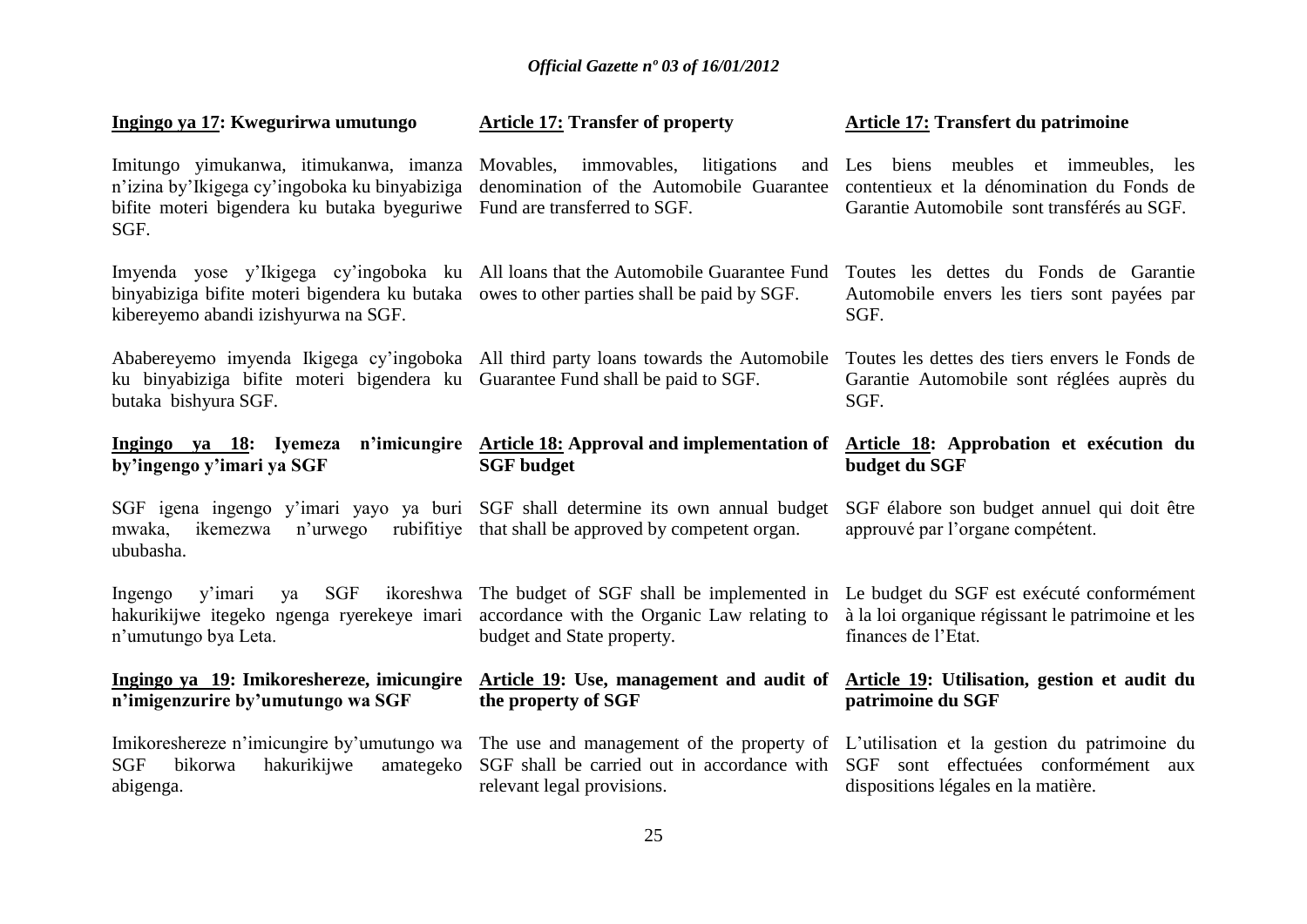munsi ry'imikoreshereze y'umutungo wa SGF report to the Board of Directors with a copy to buha raporo Inama y'Ubuyobozi, bukagenera the head of the General Directorate of SGF. kopi uyobora Ubuyobozi Bukuru bwa SGF.

rw'Ubugenzuzi Bukuru bw'Imari ya Leta buri Office of the Auditor General of State l'Auditeur Général des Finances de l'Etat mwaka n' igihe cyose bibaye ngombwa.

### **Ingingo ya 20: Raporo w'ibaruramari**

amategeko agenga imicungire n'umutungo bya Leta.

### **Ingingo ya 21: Inshingano z'amasosiyete y'ubwishingizi**

ubwishingizi.

Finances every year and whenever necessary.

## **Article 20: Annual financial report**

v'imari of Directors in accordance with laws par property.

### **Article 21: Obligations of insurance companies**

Ubugenzuzi bushinzwe igenzura rya buri SGF internal audit service shall submit a Le service d'audit interne du SGF transmet son rapport au Conseil d'Administration avec copie au dirigeant de la Direction Générale de SGF.

Ubugenzuzi bukorwa kandi n'Urwego The audit shall also be conducted by the L'audit est aussi effectué par l'Office de chaque année et chaque fois que de besoin.

### **Article 20: Rapport annuel de l'exercice comptable**

Mu mezi atatu (3) akurikira impera z'umwaka Within three (3) months following the closure Dans les trois (3) mois qui suivent la fin de w'ibaruramari, uyobora Ubuyobozi Bukuru of the financial year, the head of the General l'exercice comptable, le dirigeant de la bwa SGF ashyikiriza urwego rureberera SGF Directorate of SGF shall submit to the Direction Générale du SGF transmet à raporo y'umwaka w'ibaruramari, imaze supervising authority of SGF, the annual l'organe de tutelle du SGF le rapport annuel kwemezwa n'Inama y'Ubuyobozi hakurikijwe financial report after its approval by the Board de l'exercice comptable après son approbation governing management of State finance and conformément aux dispositions régissant les le Conseil d'Administration. finances et le patrimoine de l'Etat.

### **Article 21: Obligations des sociétés d'assurance**

Amasosiyeti yose y'ubwishingizi amenyesha All insurance companies shall notify SGF Toutes les sociétés d'assurance doivent SGF ibinyabiziga byose byayafashemo about all automobiles having subscribed to déclarer au SGF toutes les automobiles ayant ubwishingizi bw'uburyozwe bitarenze tariki civil liability insurance no later than 15<sup>th</sup> of une assurance responsabilité civile au plus tard ya 15 z'ukwezi gukurikira uko yatanzemo the month following subscription to insurance. le 15 du mois qui suit celui de la prise d'assurance.

Iteka rya Minisitiri ufite ubwishingizi mu An Order of the Minister in charge of Un Arrêté du Ministre ayant l'assurance dans nshingano ze rigena uko insurance shall determine procedure on how ses attributions détermine la procédure à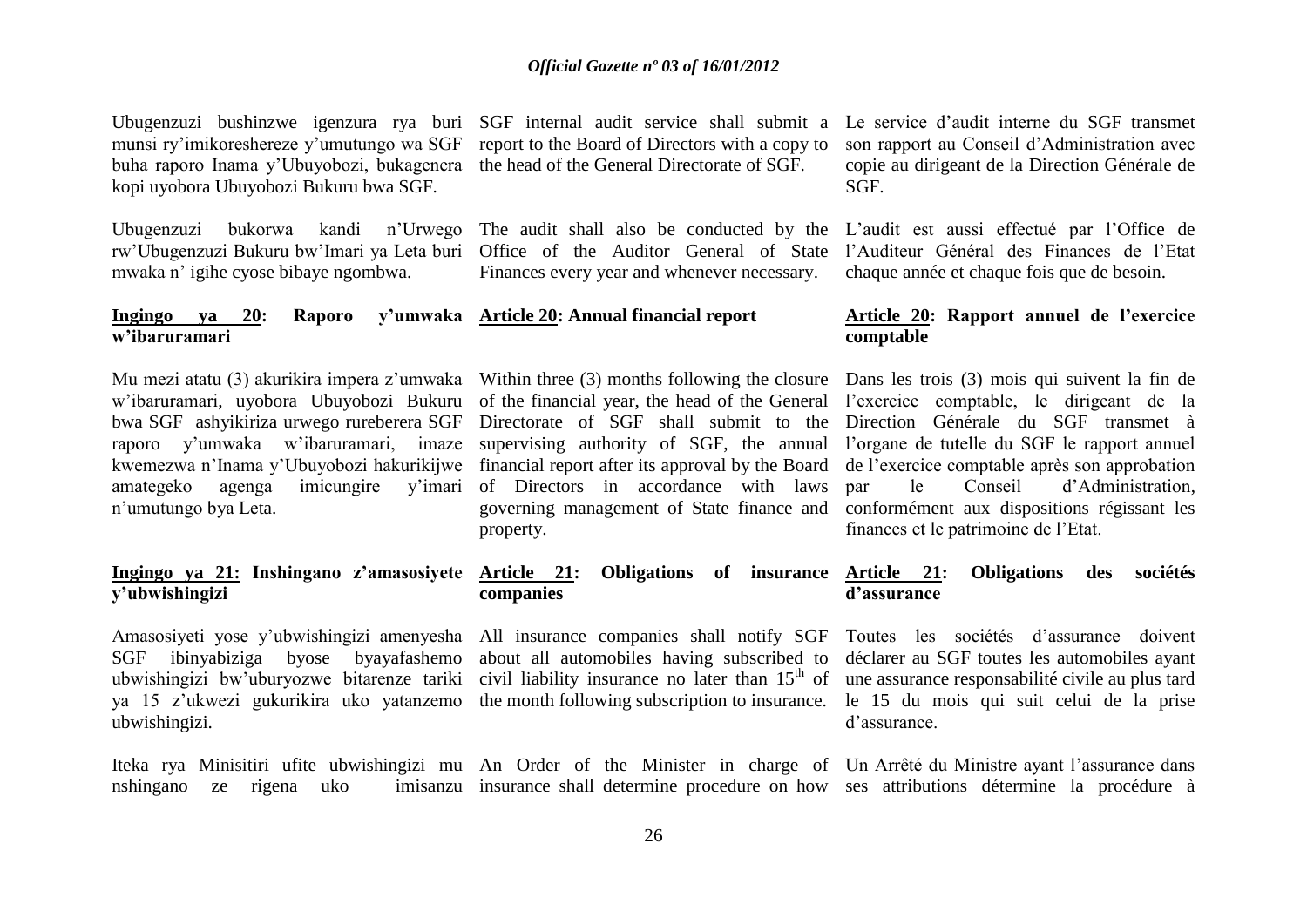n'ibihano bijyana no kutubahirizwa by'iryo teka.

### **UMUTWE WA VI: KWIYAMBAZA SGF**

## **Ingingo ya 22: Kuregera inkiko**

verified as well as sanctions in case of violation of the provisions of such an Order.

imenyekanishwa, uko yakirwa, uko igenzurwa contributions are declared, collected and suivre pour déclarer, recouvrer et vérifier les contributions ainsi que les sanctions applicables en cas de violation des dispositions dudit arrêté.

### **CHAPTER VI: MAKING RECOURSE TO SGF CHAPITRE VI: FAIRE RECOURS AU SGF**

### **Article 22: Filing a case in a court of law**

Gutanga ikirego mu nkiko bikorwa gusa iyo A legal action filed by the victim or his/her uwahohotewe cyangwa uwo mu muryango we ubifitiye ububasha atashoboye kumvikana na SGF cyangwa hatubahirijwe ibivugwa mu ngingo ya 23 y'iri tegeko.

### **Ingingo ya 23: Igihe cyo kwishyura**

indishyi agomba kumenyeshwa icyemezo cyafashwe bitarenze iminsi mirongo itatu (30) y'akazi.

Iyo impande zombi zimaze kumvikana, usaba After that all parties have reached an indishyi agomba kuba yishyuwe bitarenze iminsi cumi n'itanu (15) y'akazi ibarwa uhereye igihe bumvikaniye. Iyo icyo gihe from the day of the agreement. Exceeding the kirenze, ku ndishyi zitangwa hiyongeraho kwezi.

assignees shall be considered receivable by the court only in case of failure to settle the issue with SGF or in case the provisions of Article 23 of this Law have been violated.

**Article 23: Payment period**

Nyuma yo kuzuza ibyangombwa, usaba After fulfilling all the requirements, the compensation claimant shall be notified of the decision within a period of thirty (30) working days.

> agreement, the payment shall be made to the claimant within fifteen (15) working days of compensation.

# **Article 22: Intenter une action en justice**

L'action en justice intentée par la victime des dommages ou ses ayant droits n'est recevable qu'en cas d'échec d'une solution à l'amiable auprès du SGF ou si les dispositions de l'article 23 de la présente loi ont été violées.

### **Article 23: Délai de paiement**

Après avoir rempli toutes les conditions, le demandeur d'indemnisation doit être notifié de la décision prise dans un délai de trente jours (30) ouvrables.

inyungu z'ubukererwe zihwanye na 1% ku month shall be paid in addition to the amount par mois s'ajoute au montant de period, a late payment penalty of 1% per Dépassé ce délai, un intérêt de retard de 1% Après que toutes les parties aient conclu un accord, le payement doit être effectué dans un délai de quinze (15) jours ouvrables à partir de la date à laquelle l'accord a été conclu. l'indemnisation.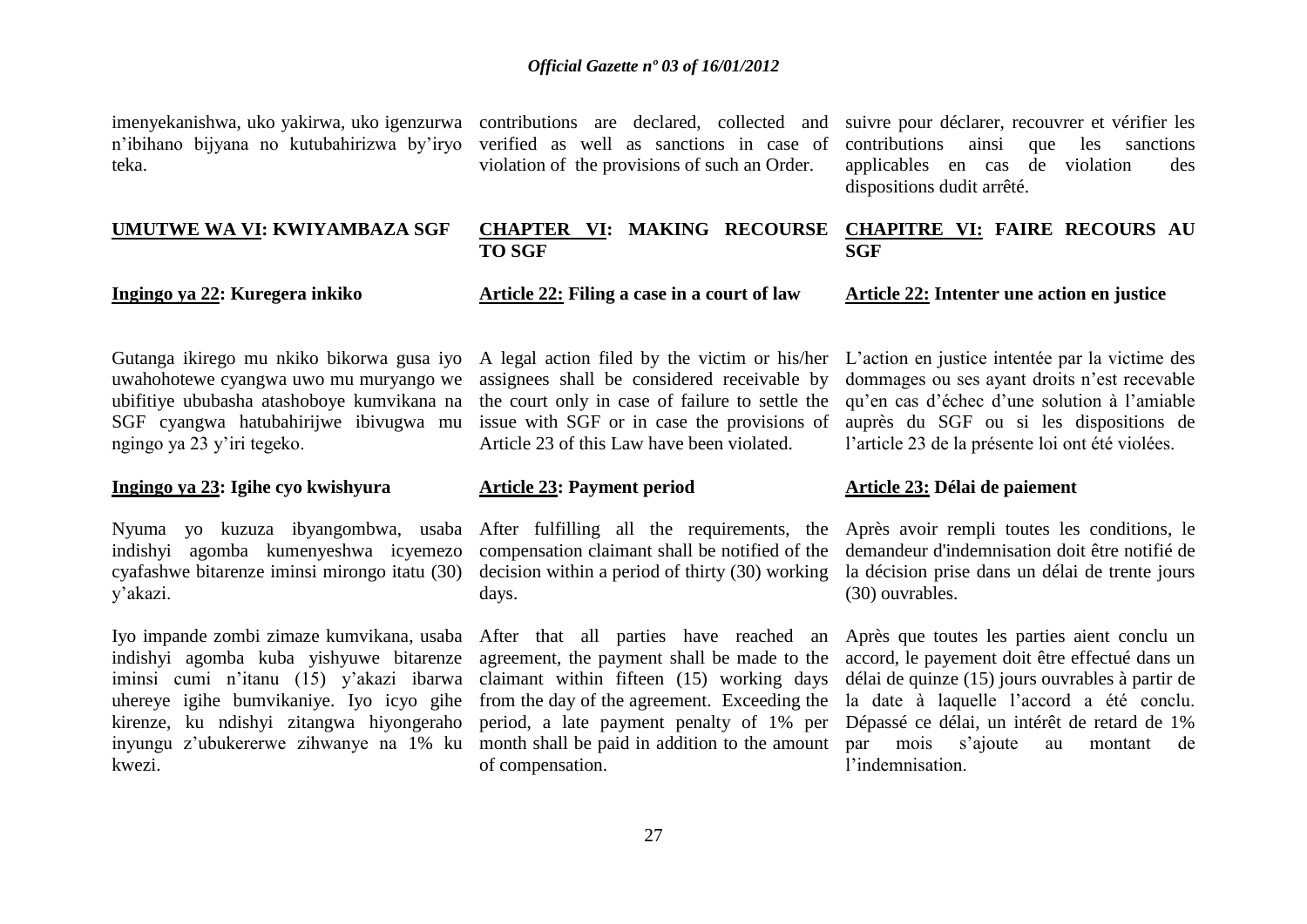z'ubukererwe uwangirijwe atarishyurwa, ashobora kuregera inkiko.

## **ry'indishyi**

zayo zabereye ku butaka bw'u Rwanda, hashingiwe ku biteganywa n'amategeko agenga ubwishingizi bw'uburyozwe ku mpanuka zatejwe n'ibinyabiziga bifite moteri bigendera ku butaka n'izatejwe n'inyamaswa.

Indishyi zitangwa hakurikijwe amategeko Compensation shall be paid in accordance bintu byangijwe n'impanuka yishingira in accordance with the estimate value. hakurikijwe agaciro kabyo kagenwe.

Ku birebana n'abangirijwe n'inyamaswa As for damages caused by animals, modalities uburyo indishyi zibarwa n'uko zitangwa for calculation and payment of compensation bugenwa n'Iteka rya Minisitiri w'Intebe**.**

payment penalty, the claimant who was not paid may refer the matter to the court of law.

## **compensation**

territory, based on the legal provisions on civil liability insurance for accidents caused by automobiles and the ones caused by animals.

ashyiraho ibipimo by'indishyi with regulations on the compensation rate for z'ubwononekare bw'umubiri mu rwego body injuries in relation to insurance for rw'ubwishingizi ku binyabiziga bifite moteri accidents caused by automobiles or by bigendera ku butaka no ku mpanuka zikomoka animals. SGF shall also pay compensation for

Order.

Iyo hashize amezi atatu (3) habarwa inyungu After a three (3) months period of late Après trois (3) mois de calcul d'intérêt de retard sans que le demandeur soit payé, il peut intenter une action en justice.

### **Ingingo ya 24: Amategeko agenga itangwa Article 24: Legal provisions governing Article 24: Dispositions légales régissant l'indemnisation**

SGF yishyura impanuka ziri mu nshingano SGF shall compensate for accidents under its SGF indemnise les victimes des accidents sous mandate that took place on the Rwandan ses responsabilités survenus sur tout le territoire du Rwanda conformément à la législation régissant l'assurance sur la responsabilité civile des automobiles et les accidents causés par les animaux.

ku nyamaswa. SGF itanga kandi indishyi ku any damage on the property under its mandate accorde aussi l'indemnisation pour les L'indemnisation se fait conformément à la législation relative au taux d'indemnisation pour les dommages corporels en matière d'assurance couvrant les accidents causés par des automobiles ou par des animaux. SGF dommages aux propriétés causés par les accidents sous ses responsabilités suivant la valeur de ces biens.

> shall be determined by a Prime Minister's d'indemnisation sont déterminées par Arrêté En ce qui concerne les dommages causés par les animaux, les modalités de calcul et d'octroi du Premier Ministre.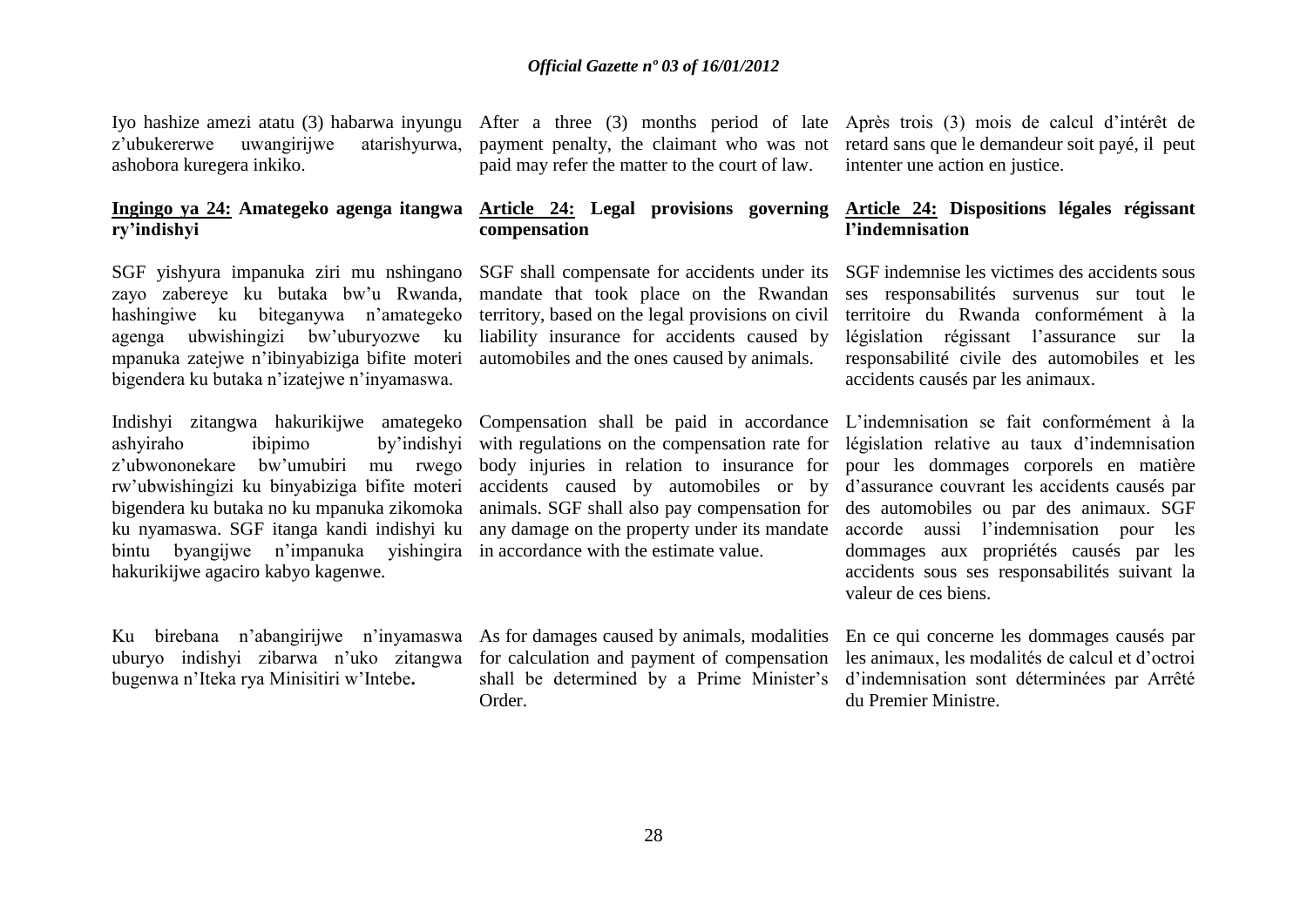**Ingingo ya 25: Indishyi ku bafite Article 25: Compensation for those with ubwiteganyirize bw'abakozi** Iyo ari impanuka y'akazi, uwahohotewe In the event of occupational hazard, the victim yishyurwa n'urwego rushinzwe shall be given compensation from the agency ubwiteganyirize bw'abakozi, amategeko abigenga. Iyo indishyi zatanzwe n'urwego rushinzwe In case the compensation paid by the agency ubwiteganyirize bw'abakozi ziri munsi in charge of social security is less than the one y'izitangwa na SGF, ikinyuranyo gitangwa na provided by SGF, the latter shall pay the SGF. **Ingingo ya 26: Indishyi ku wahohotewe afite ubundi bwishingizi** Iyo ari ibyerekeranye no gusubiza amafaranga In case of the reimbursement of the money yatanzwe ku wahohotewe ufite ubundi bwishingizi, SGF yishyura gusa ikinyuranyo policy, SGF shall pay the balance of the cy'ayatanzwe vose n'umwishingizi. Uwo ntiyemerewe kwishyuza SGF amafaranga insurance company shall not hold SGF liable yatanze ku wo yishingiye. **Ingingo ya 27: Abadahabwa indishyi na Article 27: Ineligibility to compensation Article 27: Inéligibilité à l'indemnisation SGF** Abadafite uburenganzira bwo guhabwa Parties with no right to compensation by SGF Les personnes n'ayant pas droit à indishyi z'uburyozwe na SGF ni aba shall be the following: bakurikira: **social security**  hakurikiiwe in charge of social security, in accordance with the relevant laws and regulations. balance. **Article 26: Compensation to the victim Article 26: Indemnisation d'une personne having another insurance policy** paid to the victim who has another insurance n'avishyuwe compensation amount of money paid and any cost paid by the insurance company. Such Ledit assureur n'a pas le droit de réclamer for any compensation cost paid by the former à son assuré. to its client. **from SGF Article 25: Indemnisation des assurés sociaux** En cas d'accident de travail, les indemnités sont payées par l'organe ayant la sécurité sociale dans ses attributions, conformément aux lois et règlements en la matière. Lorsque les indemnités payées par l'organe ayant la sécurité sociale dans ses attributions sont inférieures à celles à payer par SGF, ce dernier paie la différence. **ayant un autre contrat d'assurance** En cas de remboursement de la somme payée à la victime qui a une autre assurance, SGF est tenu à payer la différence du montant total payé et toute dépense payée par l'assureur. auprès du SGF le payement du montant versé **par SGF** l'indemnisation par la SGF sont les suivantes: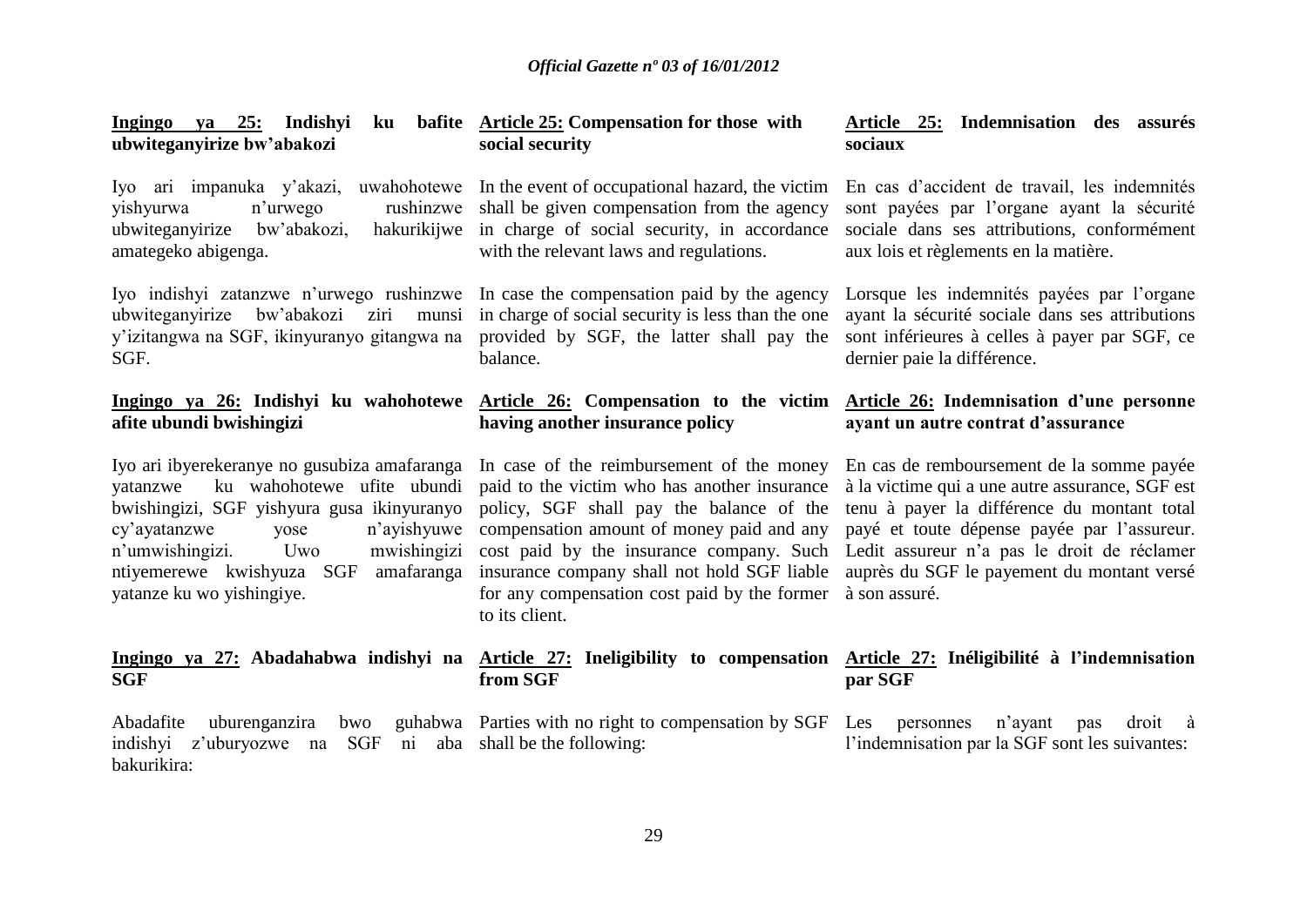- 1° nyir'ikinyabiziga gifite moteri kigendera ku butaka cyateje impanuka kitagira ubwishingizi, ugitunze cyangwa ugitwara cyangwa undi wese wagombaga kugifatira ubwishingizi ntabufate;
- 2° umuntu amaze gushyikiriza SGF dosiye ye isaba indishyi ariko hagashira imyaka ibiri (2) atuzuza ibisabwa kugira ngo irangizwe, keretse mu gihe agaragaje impamvu ikomeye yatumye atayikurikirana;
- 3° umuntu wese winjiye muri pariki nta burenganzira abifitiye, kimwe n'abafite uburenganzira ku ndishyi ze aramutse apfuye;
- 4° uwarenze ku mabwiriza agenga pariki bikamuviramo guhohoterwa;
- 5° uwabaye nyirabayazana akangirizwa cyangwa agahohoterwa n'inyamaswa, bitewe n'uko yarenze imbibi cyangwa akendereza inyamaswa.

### **Ingingo ya 28: Izindi mpamvu zatuma SGF itagoboka abangirijwe**

SGF ntigoboka umuntu wangirijwe iyo:

- 1° the owner of the uninsured automobile that caused the accident, its user, its driver and any other person who should have insured the automobile but did not do it;
- 2° a person who registered with SGF his/her compensation claim file but exceeded a period of two (2) years without providing all necessary requirements except in case of force majeure;
- 3° any person who enters the park without authorization as well as his/her beneficiaries in case of death;
- 4° any person who violates park safety instructions and gets hurt;
- 5° any person who is himself/herself the cause of an accident or injury inflicted to him/her by an animal because he/she overstepped the authorized area, or provoked the animal.

Article 28: Other cases of **compensation by SGF** 

if:

- 1° un propriétaire d'une automobile non assurée qui a causé l'accident, son détenteur précaire, son conducteur ou toute autre personne qui avait l'obligation de souscrire à une assurance et qui ne l'a pas fait;
- 2° une personne qui a déposé son dossier de réclamation d'indemnisation auprès du SGF mais qui passe une période de deux (2) ans sans se conformer à toutes les exigences sauf cas de force majeure;
- 3° toute personne qui entre dans le parc sans autorisation ainsi que ses ayants droits en cas de décès;
- 4° toute personne qui viole les consignes de sécurité du parc et qui subit un dommage;
- 5° toute personne qui est à l'origine d'un accident ou d'un dommage causé par un animal soit qu'elle a dépassé la zone permise, ou qu'elle a provoqué l'animal.

### **Article 28: Autres cas de non indemnisation par SGF**

SGF shall not compensate the injured parties SGF ne donne aucune indemnisation à la personne lésée si: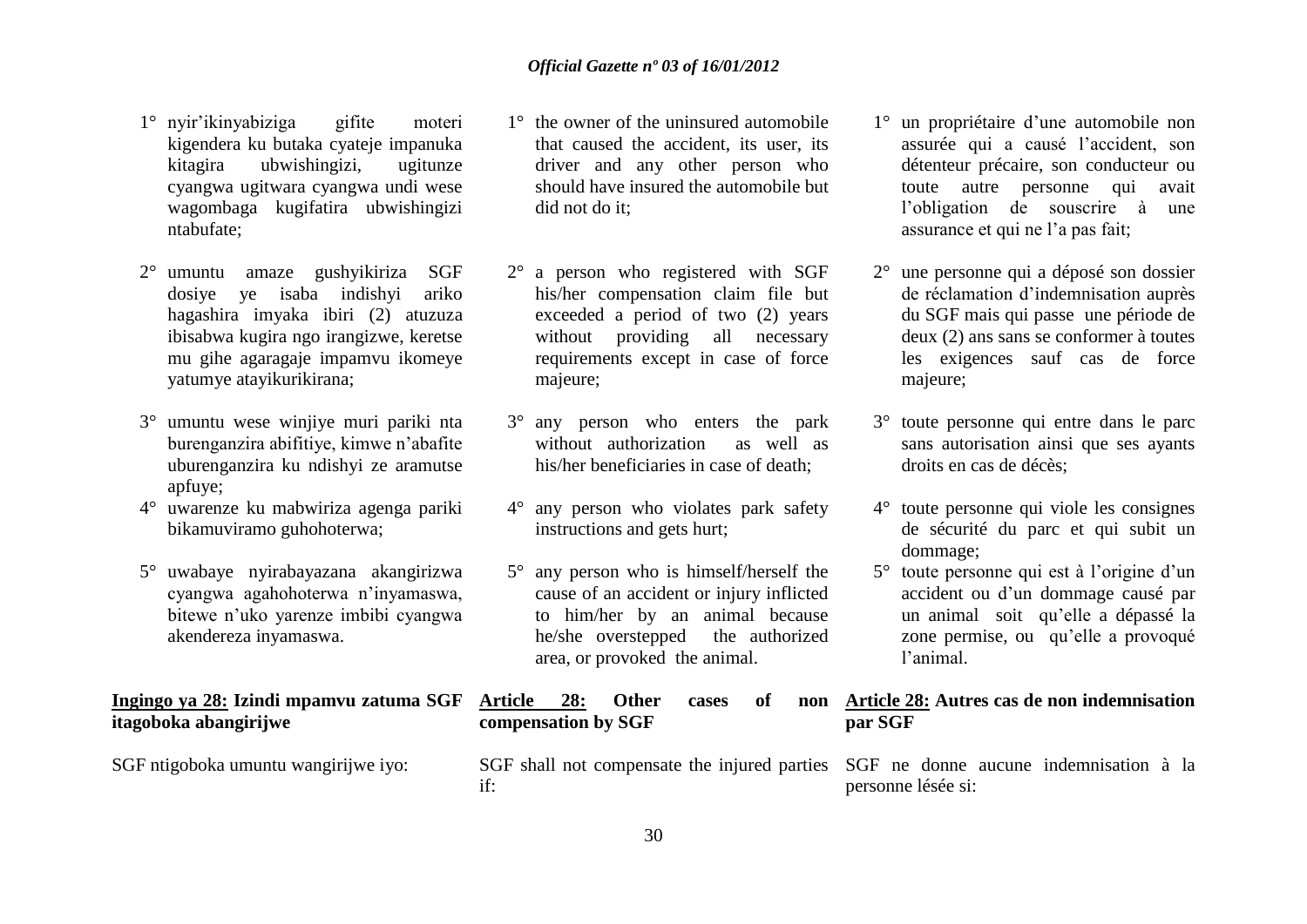- 1° bigaragaye ko ku bushake bwe yanze kuvuga ibyo azi bikenewe kandi bya ngombwa mu micungire y'amadosiye asaba ubwishyu;
- 2° hagaragaye uburiganya ubwo ari bwo bwose mu gutangaza impanuka cyangwa se mu nyandiko SGF yashyikirijwe zisaba indishyi, cyangwa se mu yandi makuru yose yerekeranye n'iyo mpanuka bikozwe n'usaba indishyi cyangwa umuhagarariye;
- 3° uwangirijwe ikinyabiziga cyangwa se indi mitungo wahise abisanisha atabanje kubyerekana muri SGF, kugira ngo igenagaciro ry'ibyangiritse ribanze risuzumwe.

## **kumenyekanisha impanuka**

Uretse igihe agaragaje impamvu ikomeye Except in case of force majeure, the person Sauf cas de force majeure, une personne qui a vamuzitiye, umuntu wangirijwe n'ibinyabiziga bifite moteri bigendera ku shall only have recourse to SGF when he/she causé par les automobiles ne peut recourir aux butaka yiyambaza SGF ari uko inzego za has reported the accident to the police within services du SGF que si la police en a été Polisi zamenyeshejwe impanuka mu gihe seven (7) days. cy'iminsi irindwi (7).

- 1° he/she intentionally conceals any required information necessary for the processing of compensation claim files;
- 2° there is any fraud in the accident statement or compensation claim documents or any other accident related information submitted to SGF by the victim or his/her representative;
- 3° the owner of the damaged automobile or any other property has already repaired it without waiting for the assessment of such damage by SGF.

## **statement**

- 1° celle-ci s'abstient volontairement de fournir des informations utiles requises pour l'analyse des dossiers d'indemnisation;
- 2° il est constaté une quelconque manœuvre frauduleuse faite soit dans les documents de déclaration de l'accident ou de demande d'indemnisation transmis au SGF par la victime ou son représentant ;
- 3° le propriétaire de l'automobile ou d'un autre bien endommagé a déjà réparé les dégâts sans laisser le soin au SGF de les évaluer ou de les faire évaluer.

### **Ingingo ya 29: Igihe ntarengwa cyo Article 29: Deadline for making an accident Article 29: Date limite de faire une déclaration d'accident**

whose property was damaged by automobiles subi un dommage matériel par un accident informée dans un délai de sept (7) jours.

Agomba, mu gihe kitarenze imyaka ibiri (2) That person shall, within a period of two (2) Cette personne doit, dans un délai ne uhereye igihe impanuka yabereye, years from the date of the accident, make a dépassant pas deux (2) ans à dater de kumenyesha iyo mpanuka SGF, yaba statement about it to SGF; otherwise he/she l'accident, le déclarer à SGF. Dans le cas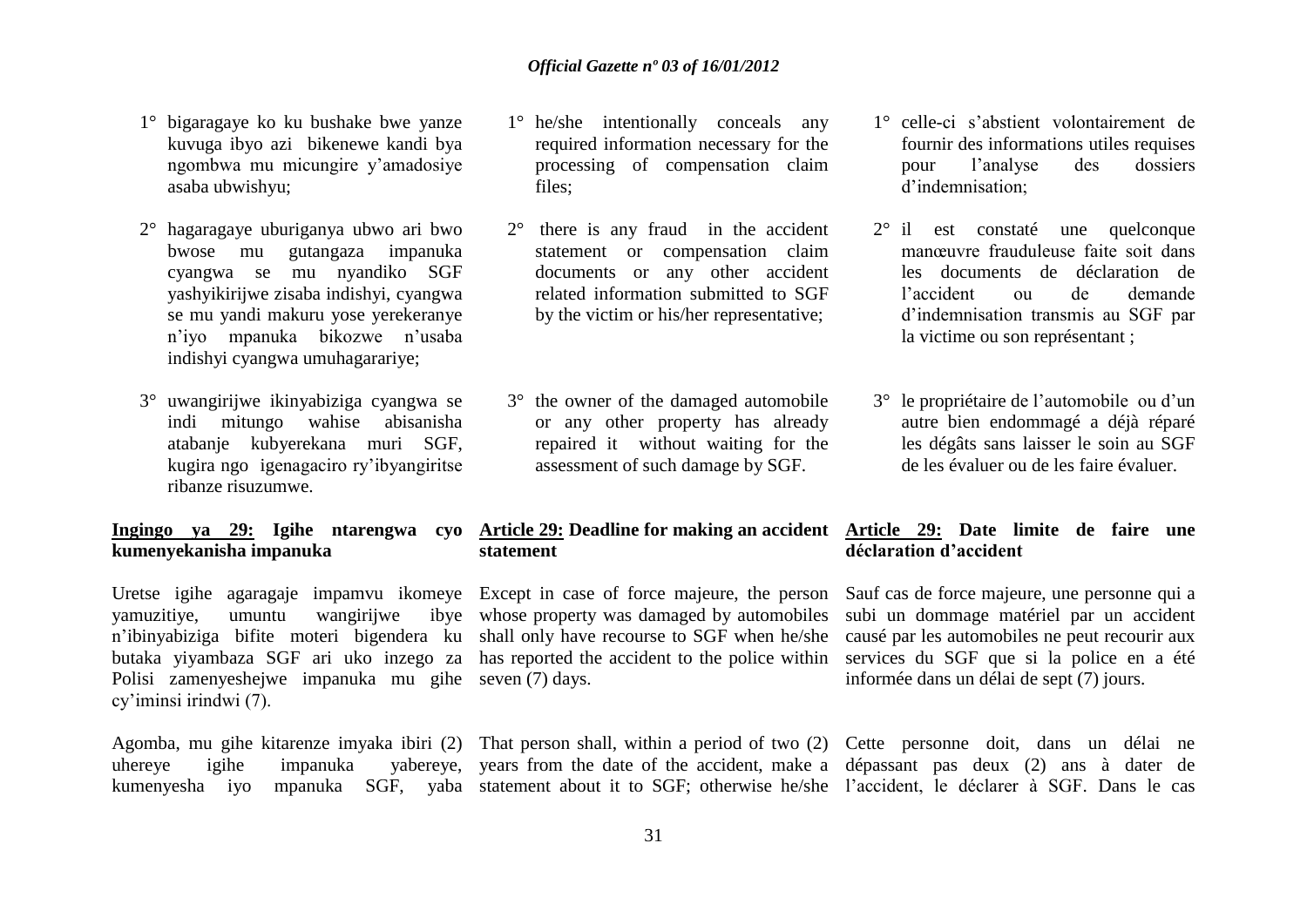atabikoze agatakaza ubwo burenganzira.

Uwahohotewe n'inyamaswa wangirijwe na yo yiyambaza SGF ari uko urwego rwa polisi rw'aho byabereye unless he/she reported the accident to the rwamenyeshejwe impanuka mu gihe cy'iminsi irindwi (7). Agomba kandi kumenyekanisha occurred within a period of seven (7) days. impanuka muri SGF mu gihe kitarenze iminsi He/she shall also report the accident to SGF cumi n'itanu (15) y'akazi iyo ari ibimera within a period not exceeding fifteen (15) byangijwe ndetse n'imyaka ibiri (2) iyo ari working days for any damage made to plants umuntu wahohotewe.

Uburyo bukoreshwa mu ufite mu nshingano ze kureberera SGF.

# **Z'INZIBACYUHO N'IZISOZA**

### **Ingingo ya 30: Amadosiye yakiriwe mbere**

Amadosiye y'ibibazo by'indishyi ku inkiko kandi bikaba bitarabonerwa ibisubizo ya Leta ya Repubulika y'u Rwanda shall be handled by SGF under the provisions bizakurikiranwa na SGF binakemurwe of this Law. hakurikijwe iri tegeko.

shall lose that right.

damaged by an animal shall not claim to SGF police station of the area in which the event and two (2) years for physical injuries.

charge of supervising SGF.

### **UMUTWE WA VII: INGINGO CHAPTER VII: TRANSITIONAL AND FINAL PROVISIONS**

### **Article 30: Cases filed previously**

All compensation claim files relating to

contraire, elle perd ce droit.

A person injured or whose property has been La personne lésée ou dont les biens ont été endommagés par un animal ne peut saisir SGF que si elle a déclaré l'accident à la police du lieu de survenance endéans sept (7) jours. Elle doit faire cette déclaration au SGF dans un délai ne dépassant pas quinze (15) jours ouvrables pour les dommages causés aux plantes et deux (2) ans pour les dommages corporels.

imenyekanisha bugenwa n'Iteka rya Minisitiri determined by an Order of the Minister in déterminées par un arrêté du Ministre de Modalities of reporting accidents shall be Les modalités pour faire la déclaration sont tutelle du SGF.

### **CHAPITRE VII: DISPOSITIONS TRANSITOIRES ET FINALES**

### **Article 30: Dossiers déclarés antérieurement**

bangirijwe cyangwa bahohotewe n'inyamaswa injuries or property damaged by animals relative aux préjudices ou aux dommages byashyikirijwe urwego rushinzwe Pariki lodged with the agency in charge of national causés par les animaux déposés auprès de z'Igihugu n'ibirego by'indishyi byashyikirijwe parks as well as cases pending in courts of law l'organe chargé des parcs nationaux et ceux en ku munsi iri tegeko ritangarijweho mu Igazeti Official Gazette of the Republic of Rwanda publication de la présente loi au Journal by the date of publication of this Law in the cours dans les juridictions au jour de la Tous les dossiers réclamant l'indemnisation Officiel de la République du Rwanda sont traités par SGF en vertu des disposions de la présente loi.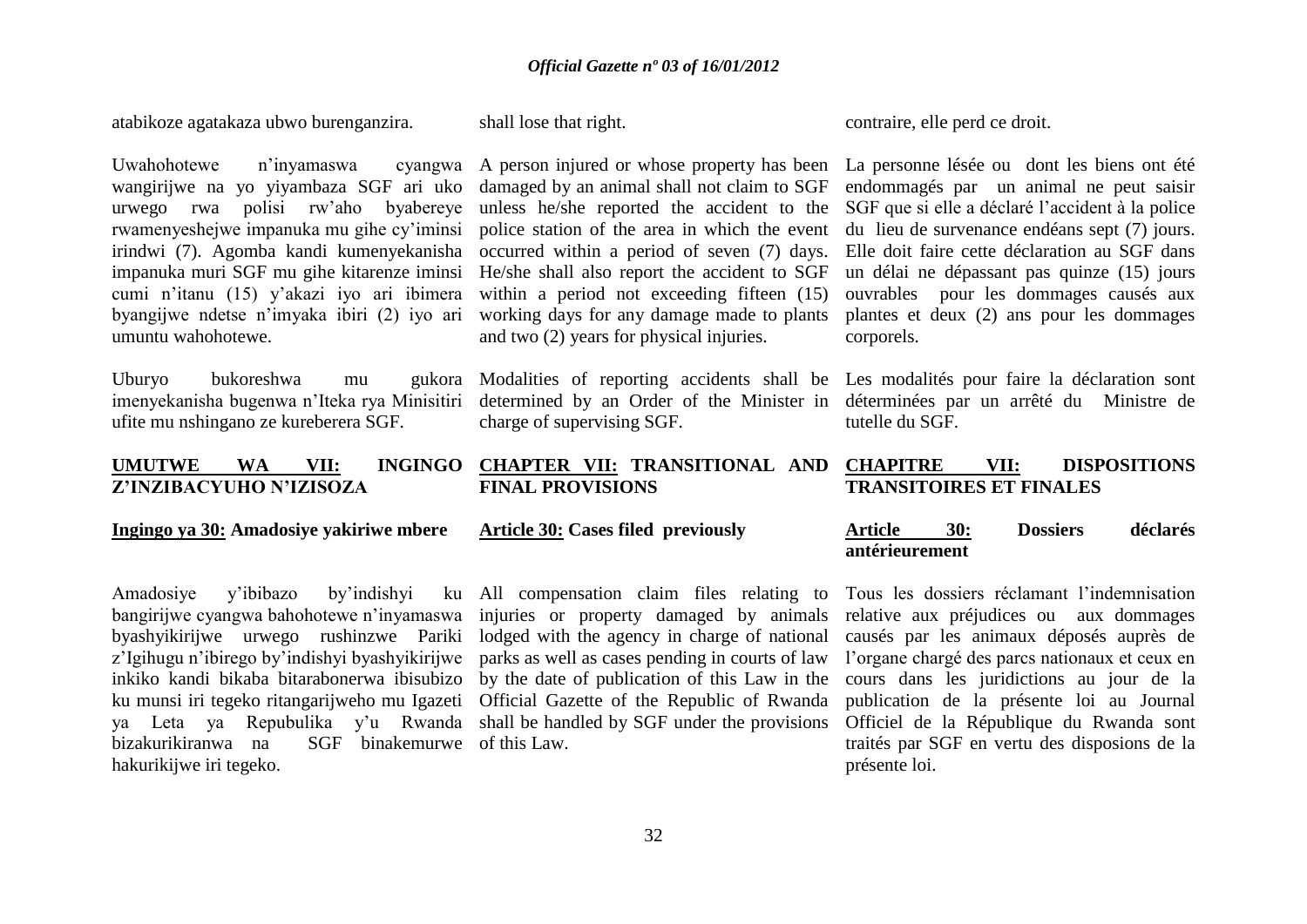of notification.

in Kinyarwanda.

**adoption of this Law**

kitarenze umwaka uhereye ruyamenyesherejwe.

**Ingingo ya 31: Itegurwa, isuzumwa Article 31: Drafting, consideration and n'itorwa ry'iri tegeko**

ritorwa mu rurimi rw'Ikinyarwanda.

**Ingingo ya 32: Ivanwaho ry'itegeko Article 32: Repealing provision n'ingingo z'amategeko zinyuranyije n'iri tegeko**

zose z'amategeko abanziriza iri kandi Law are hereby repealed. zinyuranyije na ryo bivanyweho.

### **Ingingo ya 33: Igihe iri tegeko ritangira Article 33: Commencement gukurikizwa**

Iri tegeko ritangira gukurikizwa ku munsi This Law shall come into force on the date of La présente loi entre en vigueur le jour de sa ritangarijweho mu Igazeti ya Leta ya its publication in the Official Gazette of the publication au Journal Officiel de la Repubulika y'u Rwanda. Republic of Rwanda.

Kigali, kuwa 14/12/2011

Kigali, on 14/12/2011

Amafaranga SGF izatanga kuri ayo madosiye SGF shall notify the agency in charge of Le montant payé par SGF en rapport avec izayamenyesha urwego rushinzwe Pariki national parks about the amount of money lesdits dossiers sera notifié à l'organe chargé z'Igihugu kugira ngo ruyayisubize mu gihe paid in relation with to such files for refund des parcs nationaux pour remboursement within a period of one (1) year from the date endéans une année à partir de la date de notification.

### **Article 31: Initiation, examen et adoption de la présente loi**

Iri tegeko ryateguwe, risuzumwa kandi This Law was drafted, considered and adopted La présente loi a été initiée, examinée et adoptée en Kinyarwanda.

### **Article 32: Disposition abrogatoire**

Itegeko n° 04/2002 ryo kuwa 19/01/2002 The Law n° 04/2002 of 19/01/2002 La Loi n° 04/2002 du 19/01/2002 portant rishyiraho Ikigega cy'ingoboka ku binyabiziga establishing the Automobile Guarantee Fund création du Fonds de Garantie Automobile bifite moteri bigendera ku butaka n'ingingo and all prior legal provisions contrary to this ainsi que toutes les dispositions légales antérieures contraires à la présente loi sont abrogées.

### **Article 33: Entrée en vigueur**

République du Rwanda.

```
Kigali, le 14/12/2011
```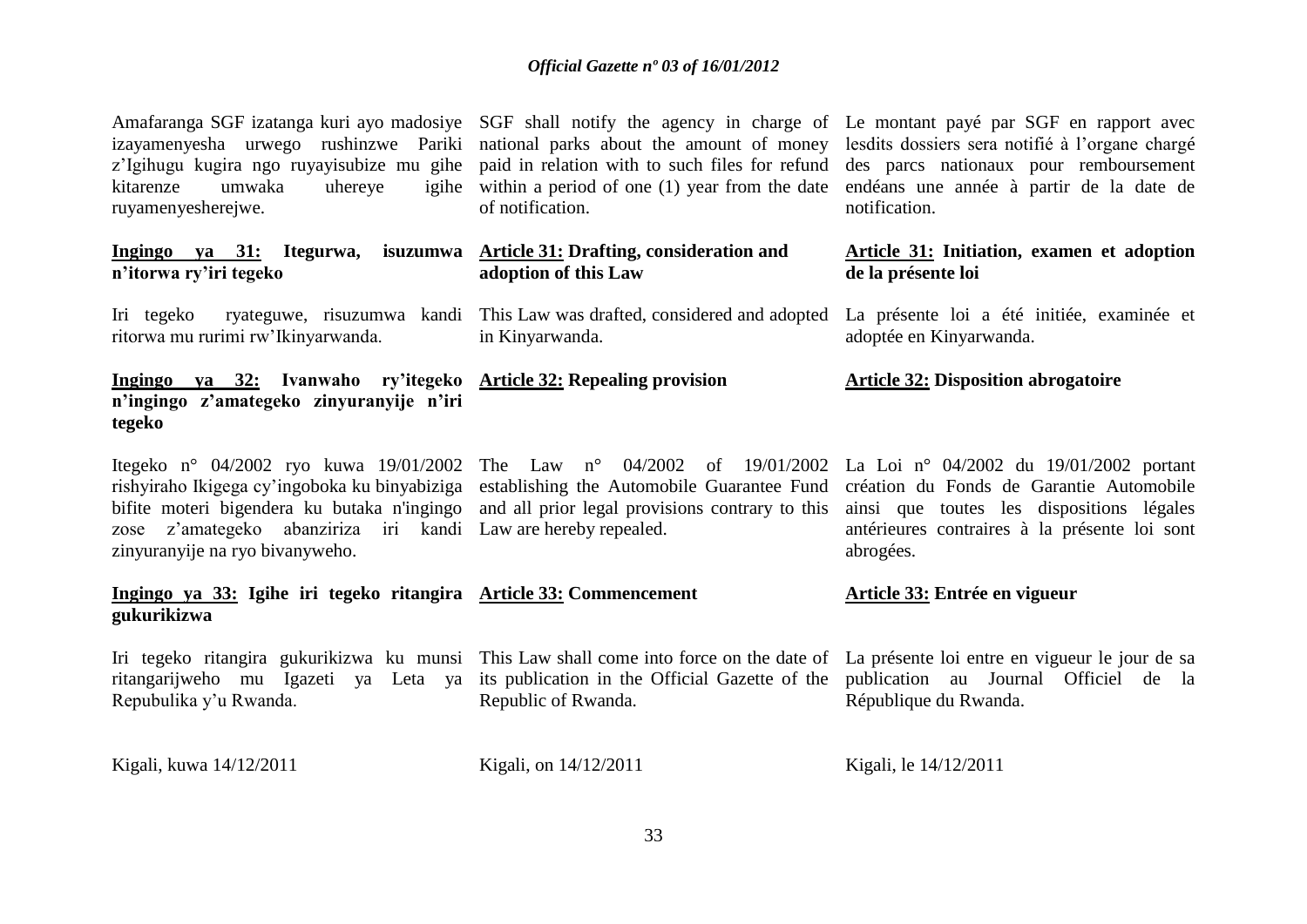**(sé)**

**(sé)**

**(sé)**

**KAGAME Paul** Président de la République

**KAGAME Paul** Perezida wa Repubulika

**KAGAME Paul** President of the Republic

**(sé)**

**(sé)**

**HABUMUREMYI Pierre Damien** Minisitiri w'Intebe

**(sé)**

**HABUMUREMYI Pierre Damien** Prime Minister

### **HABUMUREMYI Pierre Damien** Premier Ministre

**Bibonywe kandi bishyizweho Ikirango cya Repubulika:**

**Seen and sealed with the Seal of the Republic:**

**Vu et scellé du Sceau de la République:**

**(sé)**

**(sé)**

**KARUGARAMA Tharcisse** Minisitiri w'Ubutabera/ Intumwa Nkuru ya Leta

**KARUGARAMA Tharcisse** Minister of Justice/ Attorney General

**KARUGARAMA Tharcisse** Ministre de la Justice/ Garde des Sceaux

**(sé)**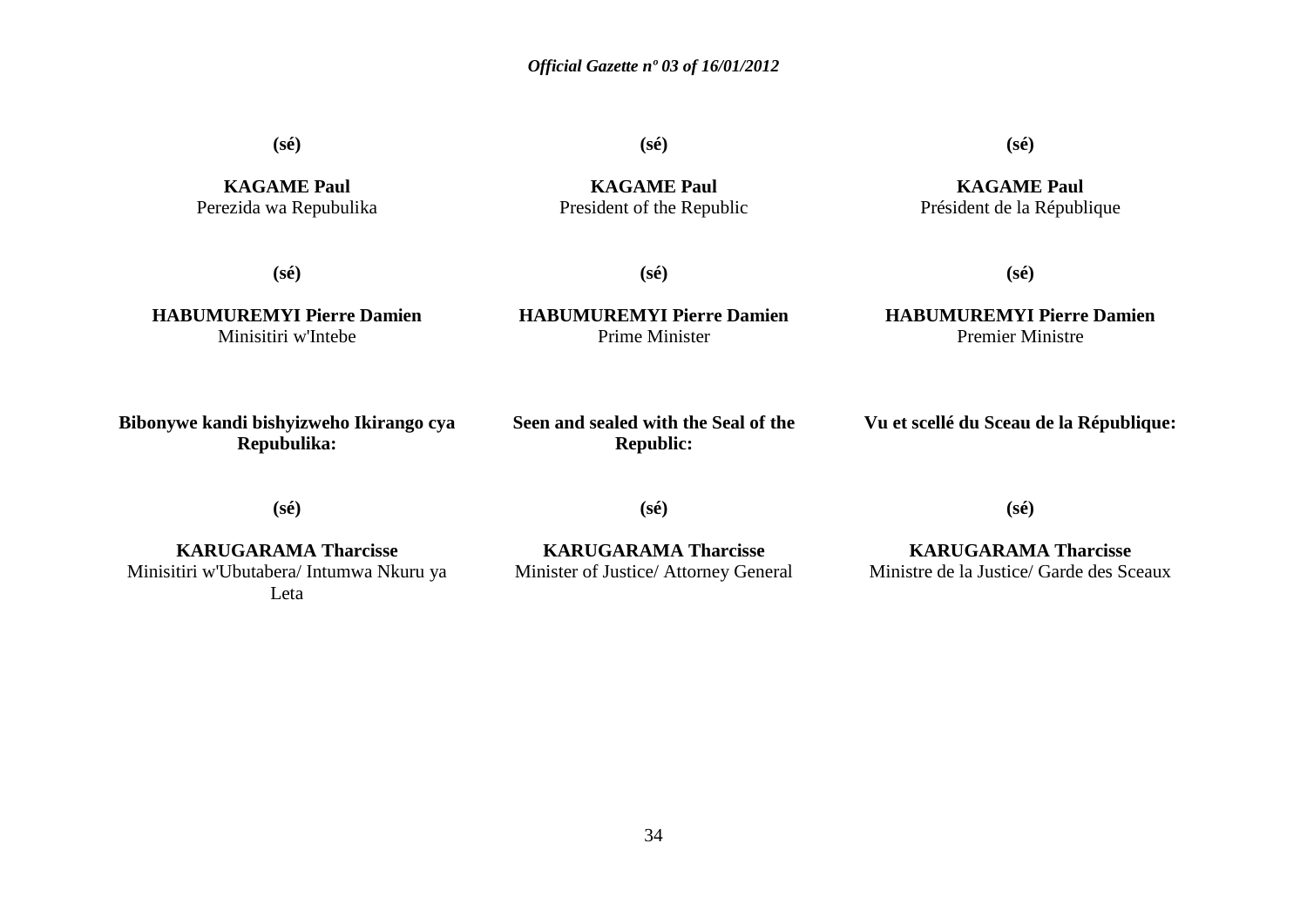| <b>ITEGEKO</b><br>$N^{\circ}57/2011$<br><b>RYO</b><br><b>KUWA</b>                      | OF<br>$N^{\circ}57/2011$<br>31/12/2011<br><b>LAW</b>                  | LOI<br>$N^{\circ}57/2011$<br><b>DU</b><br>31/12/2011                              |
|----------------------------------------------------------------------------------------|-----------------------------------------------------------------------|-----------------------------------------------------------------------------------|
| 31/12/2011 RIHINDURA KANDI RYUZUZA<br>Nº 26/2006 RYO KU<br><b>ITEGEKO</b><br><b>WA</b> | <b>MODIFYING</b><br><b>AND</b><br><b>COMPLEMENTING LAW N° 26/2006</b> | MODIFIANT ET COMPLETANT LA LOI<br>26/2006 DU<br>27/05/2006 PORTANT<br>$N^{\circ}$ |
| 27/05/2006 RIGENA KANDI RISHYIRAHO                                                     | OF 27/05/2006 DETERMINING AND                                         | ORGANISATION ET INSTAURATION                                                      |
| <b>IMITUNGANYIRIZE</b><br><b>Y'UMUSORO</b><br>KU                                       | <b>ESTABLISHING</b><br><b>CONSUMPTION</b>                             | DU DROIT D'ACCISE SUR CERTAINS                                                    |
| <b>BYAGUZWE WAKWA KU BICURUZWA</b>                                                     | TAX ON SOME<br><b>IMPORTED AND</b>                                    | <b>PRODUITS</b><br><b>ET</b><br><b>IMPORTES</b><br>DE                             |
| <b>BIMWE NA BIMWE BITUMIJWE MU</b>                                                     | <b>LOCALLY</b><br><b>MANUFACTURED</b>                                 | <b>FABRICATION LOCALE TELLE QUE</b>                                               |
| <b>N'IBIKORERWA</b><br><b>MU</b><br><b>MAHANGA</b>                                     | <b>PRODUCTS</b><br><b>MODIFIED</b><br>AS<br><b>AND</b>                | MODIFIEE ET COMPLETEE<br>$\mathbf{A}$<br>CE                                       |
| <b>RYAHINDUWE</b><br><b>RWANDA</b><br>NK'UKO                                           | <b>COMPLEMENTED TO DATE</b>                                           | <b>JOUR</b>                                                                       |
| <b>KANDI RYUJUJWE KUGEZA UBU</b>                                                       |                                                                       |                                                                                   |
|                                                                                        |                                                                       |                                                                                   |
| <b>ISHAKIRO</b>                                                                        | <b>TABLE OF CONTENTS</b>                                              | <b>TABLE DES MATIERES</b>                                                         |
|                                                                                        |                                                                       |                                                                                   |
|                                                                                        |                                                                       |                                                                                   |
|                                                                                        |                                                                       |                                                                                   |
| Ingingo ya mbere: Ibicuruzwa n'ibipimo                                                 | <b>Article</b><br>One:<br><b>Products</b><br>and                      | <b>Article</b><br>premier:<br><b>Produits</b><br>et<br>taux                       |
| byabyo by'umusoro                                                                      | corresponding rates                                                   | correspondants                                                                    |
|                                                                                        |                                                                       |                                                                                   |
|                                                                                        |                                                                       |                                                                                   |
| Ingingo ya 2: Itegurwa, isuzumwa n'itorwa                                              | <b>Article 2: Drafting, consideration and</b>                         | Article 2: Initiation, examen et                                                  |
| ry'iri tegeko                                                                          | adoption of this Law                                                  | adoption de la présente loi                                                       |
|                                                                                        |                                                                       |                                                                                   |
| ry'ingingo<br>Ingingo<br>Ivanwaho<br>$ya \quad 3:$                                     | <b>Article 3: Repealing provision</b>                                 | <b>Article 3: Disposition abrogatoire</b>                                         |
| zinyuranyije n'iri tegeko                                                              |                                                                       |                                                                                   |
|                                                                                        |                                                                       |                                                                                   |
| Ingingo ya 4:<br>Igihe itegeko<br>ritangira                                            | <b>Article 4: Commencement</b>                                        | Article 4: Entrée en vigueur                                                      |
| gukurikizwa                                                                            |                                                                       |                                                                                   |
|                                                                                        |                                                                       |                                                                                   |
|                                                                                        |                                                                       |                                                                                   |
|                                                                                        |                                                                       |                                                                                   |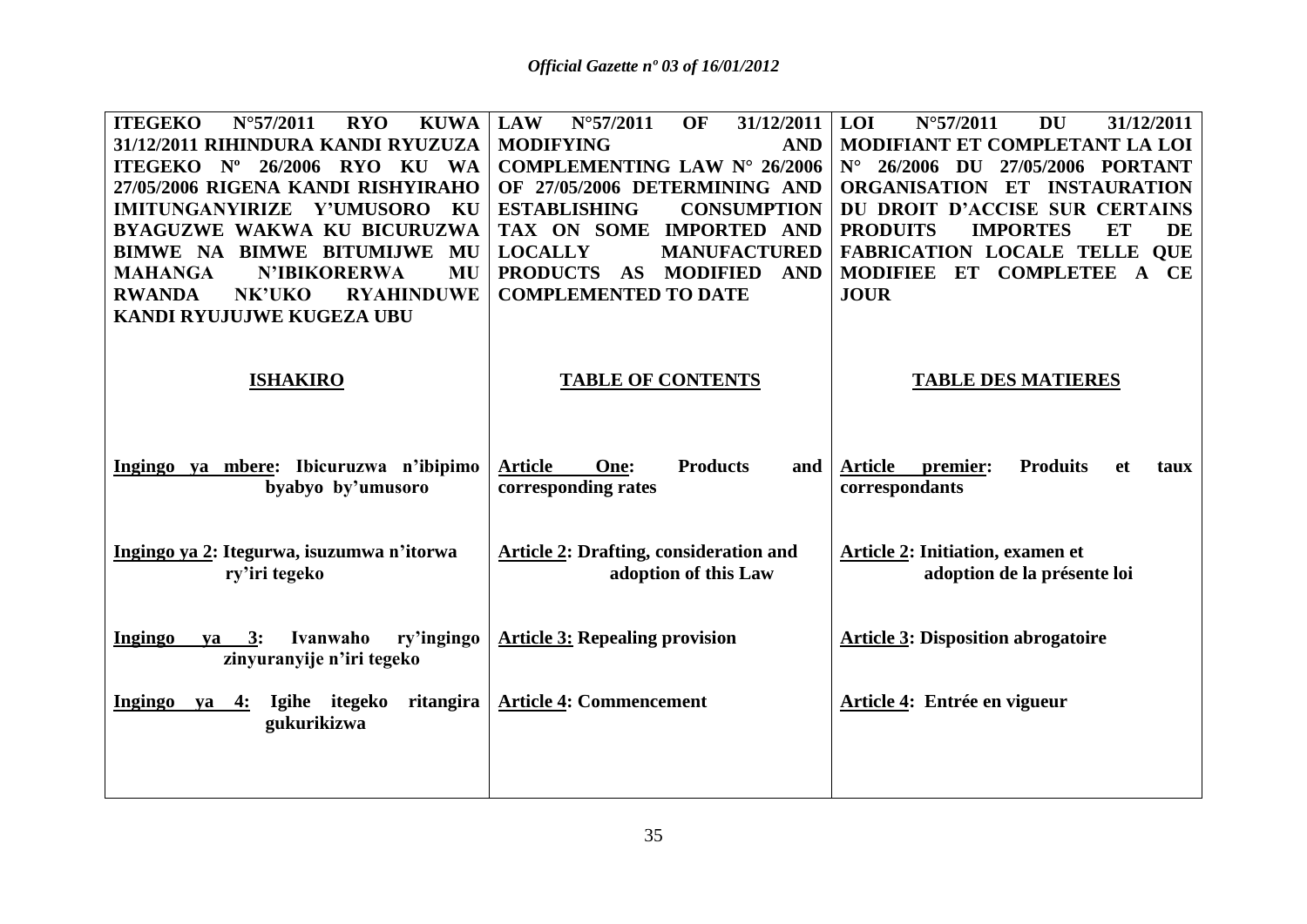| <b>ITEGEKO</b><br>$N^{\circ}57/2011$<br><b>RYO</b><br><b>KUWA</b><br>31/12/2011 RIHINDURA KANDI RYUZUZA<br>ITEGEKO Nº 26/2006 RYO KU WA<br>27/05/2006 RIGENA KANDI RISHYIRAHO<br>IMITUNGANYIRIZE Y'UMUSORO<br>KU<br><b>BYAGUZWE WAKWA KU BICURUZWA</b><br><b>BIMWE NA BIMWE BITUMLJWE</b><br>MU<br><b>N'IBIKORERWA</b><br>MU<br><b>MAHANGA</b><br>NK'UKO<br><b>RYAHINDUWE</b><br><b>RWANDA</b><br>KANDI RYUJUJWE KUGEZA UBU | <b>OF</b><br>31/12/2011<br>$N^{\circ}57/2011$<br><b>LAW</b><br><b>MODIFYING</b><br><b>AND</b><br><b>COMPLEMENTING LAW N° 26/2006</b><br>OF 27/05/2006 DETERMINING AND<br><b>ESTABLISHING</b><br><b>CONSUMPTION</b><br>TAX ON SOME IMPORTED AND<br><b>LOCALLY</b><br><b>MANUFACTURED</b><br>PRODUCTS AS MODIFIED AND<br><b>COMPLEMENTED TO DATE</b> | 31/12/2011<br><b>LOI</b><br>$N^{\circ}57/2011$<br><b>DU</b><br>MODIFIANT ET COMPLETANT LA LOI<br>N° 26/2006 DU 27/05/2006 PORTANT<br>ORGANISATION ET INSTAURATION<br>DU DROIT D'ACCISE SUR CERTAINS<br><b>PRODUITS</b><br><b>IMPORTES</b><br>ET<br><b>DE</b><br><b>FABRICATION LOCALE TELLE QUE</b><br>MODIFIEE ET COMPLETEE A CE<br><b>JOUR</b> |
|-----------------------------------------------------------------------------------------------------------------------------------------------------------------------------------------------------------------------------------------------------------------------------------------------------------------------------------------------------------------------------------------------------------------------------|----------------------------------------------------------------------------------------------------------------------------------------------------------------------------------------------------------------------------------------------------------------------------------------------------------------------------------------------------|--------------------------------------------------------------------------------------------------------------------------------------------------------------------------------------------------------------------------------------------------------------------------------------------------------------------------------------------------|
| <b>Twebwe, KAGAME Paul,</b><br>Perezida wa Repubulika;                                                                                                                                                                                                                                                                                                                                                                      | We, KAGAME Paul,<br>President of the Republic;                                                                                                                                                                                                                                                                                                     | <b>Nous, KAGAME Paul,</b><br>Président de la République;                                                                                                                                                                                                                                                                                         |
| <b>ISHINGA</b><br><b>INTEKO</b><br><b>AMATEGEKO</b><br>YEMEJE, NONE NATWE DUHAMIJE,<br>DUTANGAJE ITEGEKO RITEYE RITYA<br>KANDI DUTEGETSE KO RYANDIKWA<br>MU IGAZETI YA LETA YA REPUBULIKA<br><b>Y'U RWANDA</b>                                                                                                                                                                                                              | THE PARLIAMENT HAS ADOPTED<br>AND WE SANCTION, PROMULGATE<br><b>THE</b><br><b>FOLLOWING</b><br><b>LAW</b><br><b>AND</b><br>ORDER IT BE PUBLISHED IN THE<br>OF<br><b>THE</b><br><b>OFFICIAL</b><br><b>GAZETTE</b><br><b>REPUBLIC OF RWANDA</b>                                                                                                      | LE PARLEMENT A ADOPTE ET NOUS<br>SANCTIONNONS, PROMULGUONS LA<br>LOI DONT LA TENEUR SUIT ET<br>ORDONNONS QU'ELLE SOIT PUBLIEE<br><b>AU JOURNAL OFFICIEL</b><br>DE<br><b>LA</b><br>REPUBLIQUE DU RWANDA                                                                                                                                           |
| <b>INTEKO ISHINGA AMATEGEKO:</b>                                                                                                                                                                                                                                                                                                                                                                                            | THE PARLIAMENT:                                                                                                                                                                                                                                                                                                                                    | <b>LE PARLEMENT:</b>                                                                                                                                                                                                                                                                                                                             |
| Umutwe w'Abadepite, mu nama yawo yo kuwa<br>9 Ukuboza 2011;                                                                                                                                                                                                                                                                                                                                                                 | The Chamber of Deputies, in its session of<br>9 December 2011;                                                                                                                                                                                                                                                                                     | La Chambre des Députés, en sa séance du 9<br>décembre 2011;                                                                                                                                                                                                                                                                                      |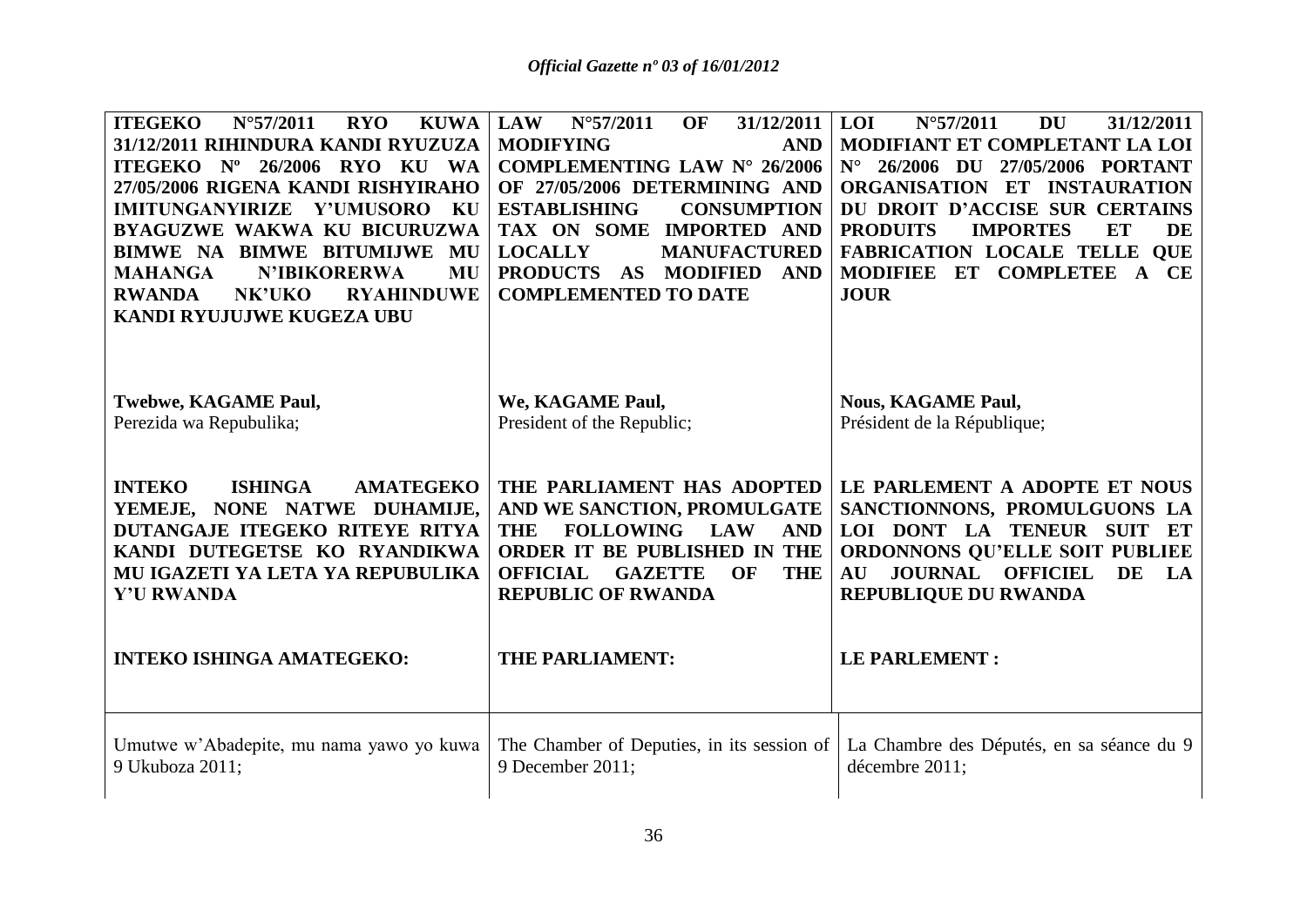| Ishingiye ku Itegeko Nshinga rya Repubulika<br>y'u Rwanda ryo kuwa 04 Kamena 2003 nk'uko<br>ryavuguruwe kugeza ubu, cyane cyane mu<br>ngingo zaryo, iya 62, iya 66, iya 67, iya 81, iya<br>91, iya 92, iya 93, iya 94, iya 108 n'iya 201;                                                                                                                          | the Constitution of the<br>Pursuant to<br>Republic of Rwanda of 04 June 2003 as<br>amended to date, especially in Articles 62,<br>66, 67, 81, 91, 92, 93, 94, 108 and 201;                                                                                                        | Vu la Constitution de la République du<br>Rwanda du 04 juin 2003 telle que révisée à ce<br>jour, spécialement en ses articles 62, 66, 67,<br>81, 91, 92, 93, 94, 108 et 201;                                                                                                                                                |
|--------------------------------------------------------------------------------------------------------------------------------------------------------------------------------------------------------------------------------------------------------------------------------------------------------------------------------------------------------------------|-----------------------------------------------------------------------------------------------------------------------------------------------------------------------------------------------------------------------------------------------------------------------------------|-----------------------------------------------------------------------------------------------------------------------------------------------------------------------------------------------------------------------------------------------------------------------------------------------------------------------------|
| Isubiye ku Itegeko n° 26/2006 ryo kuwa<br>kandi<br>27/05/2006<br>rishyiraho<br>rigena<br>imitunganyirize y'umusoro ku byaguzwe wakwa<br>ku bicuruzwa bimwe na bimwe bitumijwe mu<br>mahanga n'ibikorerwa mu Rwanda nk'uko<br>ryahinduwe kandi ryujujwe kugeza ubu, cyane<br>cyane mu ngingo yaryo ya 4;                                                            | Having reviewed Law $n^{\circ}$ 26/2006 of<br>27/05/2006 determining and establishing<br>consumption tax on some imported and<br>locally manufactured products as modified<br>and complemented to date, especially in<br>Article 4:                                               | Revu la Loi nº 26/2006 du 27/05/2006 portant<br>organisation et instauration du droit d'accise<br>sur certains produits importés et<br>de<br>fabrication locale telle que modifiée et<br>complétée à ce jour, spécialement en son<br>article 4;                                                                             |
| YEMEJE:                                                                                                                                                                                                                                                                                                                                                            | <b>ADOPTS:</b>                                                                                                                                                                                                                                                                    | <b>ADOPTE:</b>                                                                                                                                                                                                                                                                                                              |
|                                                                                                                                                                                                                                                                                                                                                                    |                                                                                                                                                                                                                                                                                   |                                                                                                                                                                                                                                                                                                                             |
| Ingingo ya mbere: Ibicuruzwa n'ibipimo<br>byabyo by'umusoro                                                                                                                                                                                                                                                                                                        | <b>Article One: Products and corresponding</b><br>rates                                                                                                                                                                                                                           | <b>Produits</b><br><b>Article</b><br>premier:<br><b>et</b><br>taux<br>correspondants                                                                                                                                                                                                                                        |
| Ingingo ya 4 y'Itegeko nº 26/2006 ryo kuwa<br>27/05/2006<br>kandi<br>rishyiraho<br>rigena<br>imitunganyirize y'umusoro ku byaguzwe wakwa<br>ku bicuruzwa bimwe na bimwe bitumijwe mu<br>mahanga n'ibikorerwa mu Rwanda, nk'uko<br>ryahinduwe kandi ry'ujujwe kugeza ubu,<br>ihinduwe kandi yujujwe ku buryo bukurikira:<br>«Umusoro ku byaguzwe wakwa ku bicuruzwa | Article 4 of Law n° 26/2006 of 27/05/2006<br>determining and establishing consumption<br>tax on some imported and locally<br>manufactured products as modified and<br>complemented to date is modified and<br>complemented as follows:<br>«Consumption tax shall be levied on the | L'article 4 de la Loi n° $26/2006$<br>du<br>27/05/2006<br>portant<br>organisation<br>et<br>instauration du droit d'accise sur certains<br>produits importés et de fabrication locale,<br>telle que modifiée et complétée à ce jour est<br>modifié et complété comme suit :<br>«Le droit d'accise est imposé aux produits et |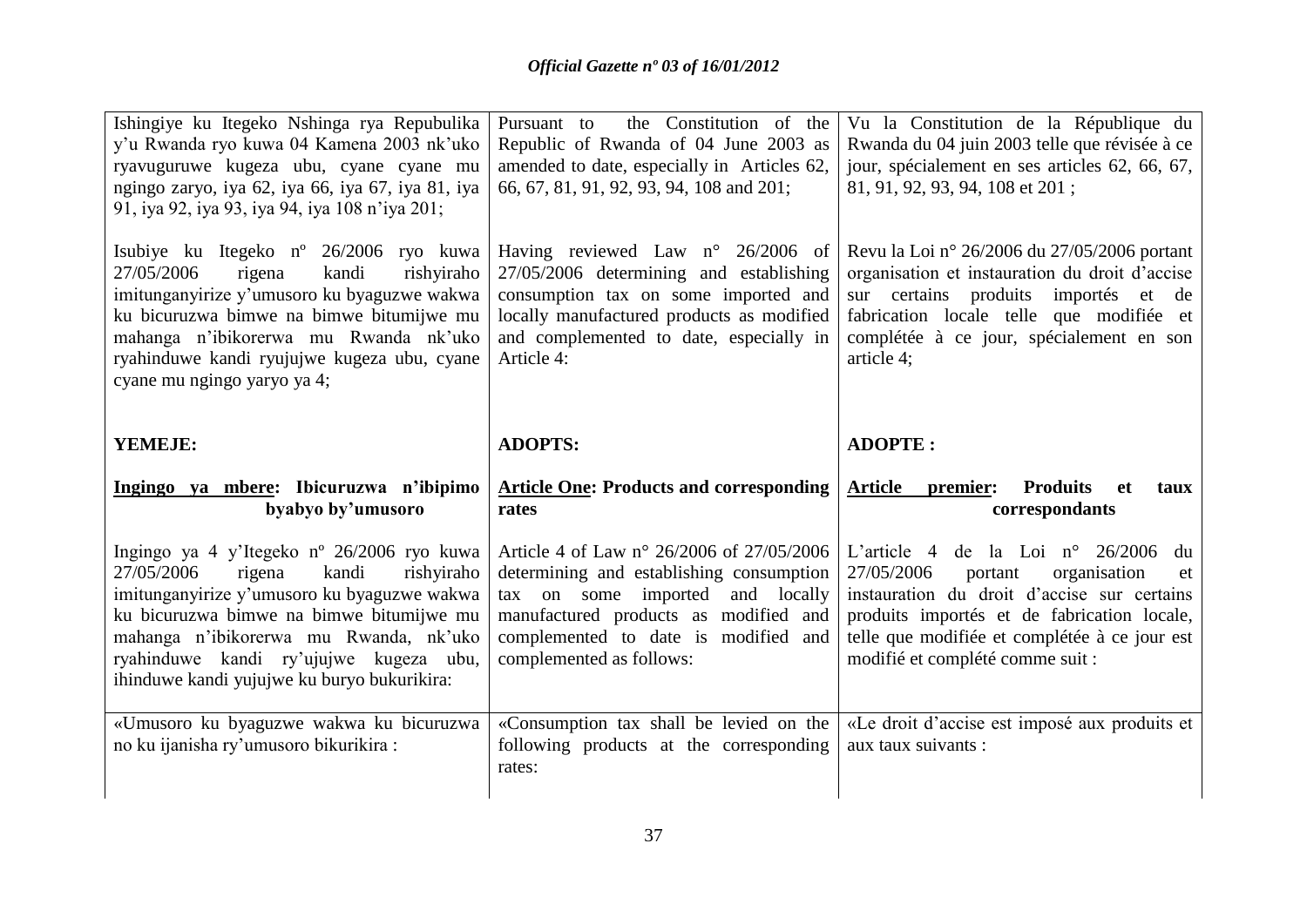| <b>Ibicuruzwa</b>                                                               | Ibipimo                           | <b>Products</b>                                                    | Tax rate                    | <b>Produits</b>                                                                      | <b>Taux d'imposition</b>          |
|---------------------------------------------------------------------------------|-----------------------------------|--------------------------------------------------------------------|-----------------------------|--------------------------------------------------------------------------------------|-----------------------------------|
| Imitobe y'imbuto                                                                | 5%                                | <b>Fruit Juices</b>                                                | 5%                          | Jus de fruits                                                                        | 5 %                               |
| Limonades, soda n'indi mitobe                                                   | 39 %                              | Lemonade, Soda and other<br>juices                                 | 39%                         | Limonades, sodas<br>et autres jus                                                    | 39%                               |
| Amazi mvaruganda                                                                | 10 %                              | Mineral Water                                                      | 10%                         | Eaux minérales                                                                       | 10%                               |
| <b>Byeri</b>                                                                    | 60 %                              | Beer                                                               | 60%                         | <b>Bières</b>                                                                        | 60%                               |
| Divayi                                                                          | 70 %                              | Wine                                                               | 70%                         | Vins                                                                                 | 70%                               |
| Ibyotsi, Likeri naWisiki                                                        | 70 %                              | Brandies, liquors and whisky                                       | 70%                         | Eaux-de-vie,<br>liqueurs et<br>whiskies                                              | 70%                               |
| Itabi                                                                           | 150%                              | Cigarettes                                                         | 150%                        | Tabacs                                                                               | 150%                              |
| iy'indege)<br>Lisansi<br><i>(itari)</i><br>na<br>mazutu                         | $183$ Frw/ilitiro<br>kuri lisansi | Premium (excluding benzene)<br>and Gas oil                         | 183 Rwf/liter<br>On Premium | Essence<br>(exception)<br>faite                                                      | $183$ Frw/litre pour<br>l'essence |
|                                                                                 | 150 Frw/ilitiro<br>kuri mazutu    |                                                                    | 150 Rwf/liter<br>On Gas oil | du benzène) et<br>mazout                                                             | 150 Frw/litre pour<br>le mazout   |
| Amavuta                                                                         | 37%                               | Lubricants                                                         | 37%                         | Lubrifiants                                                                          | 37%                               |
| Imodoka zifite moteri zifite<br>ubushobozi buri munsi ya 1500<br>cc             | 5 %                               | Vehicles with<br>an engine<br>capacity of less than 1500cc         | 5%                          | Véhicules<br>avec<br>un moteur d'une<br>puissance<br>inférieure à<br>1500cc          | 5%                                |
| Imodoka zifite moteri<br>zifite<br>ubushobozi buri hagati ya 1500<br>na 2500 cc | 10 %                              | Vehicles with an engine<br>capacity of between 1500 and<br>2500 cc | 10%                         | Véhicules<br>avec<br>un moteur<br>d'une puissance<br>variant entre<br>1500 et 2500cc | 10%                               |
|                                                                                 |                                   |                                                                    |                             |                                                                                      |                                   |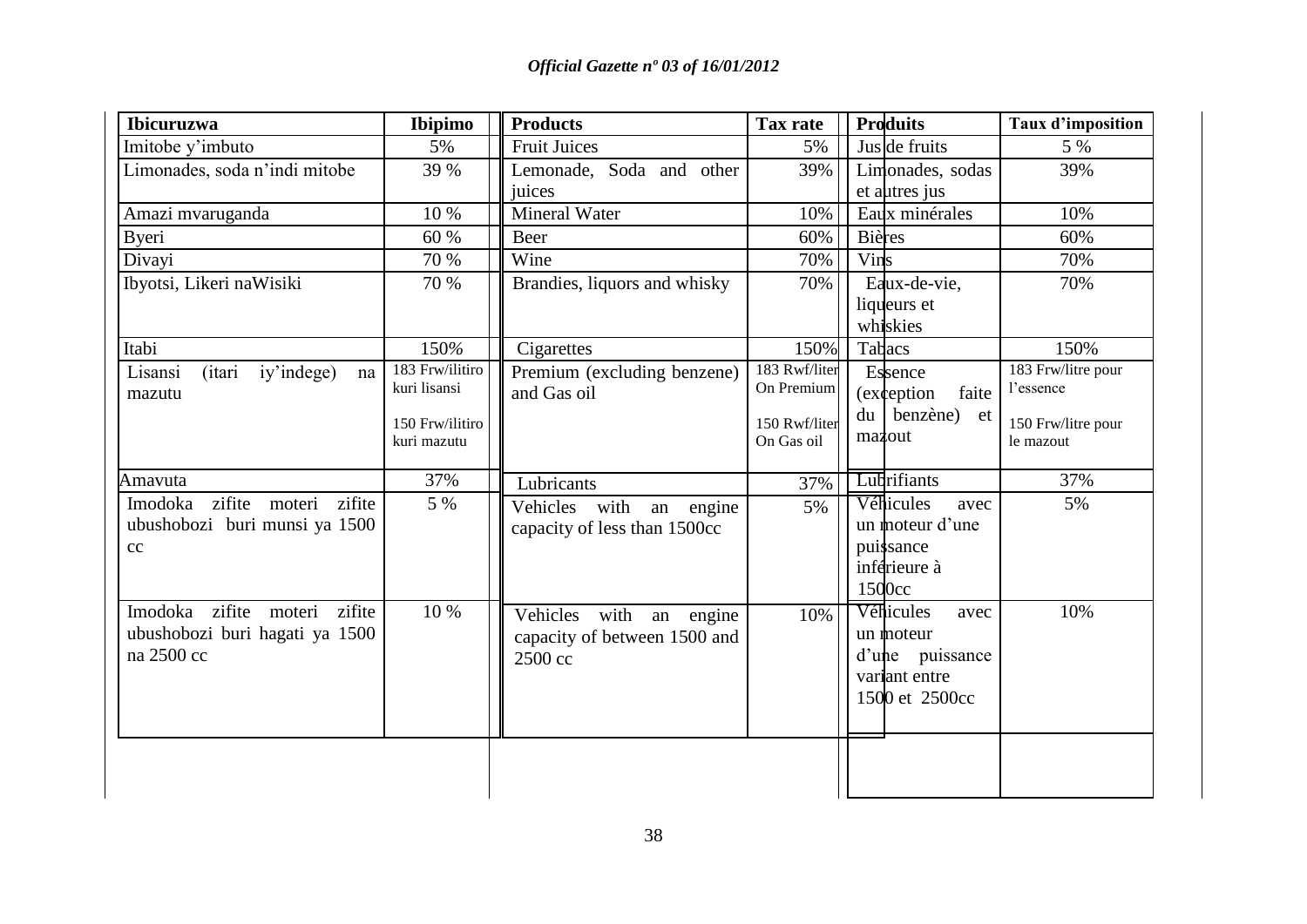| Imodoka zifite moteri zifite<br>ubushobozi buri hejuru ya 2500<br>cc                                                                                                      | 15 %                    | Vehicles with an engine<br>capacity of above 2500 cc                                                                                                                    | 15% | 2500cc                                                                                     | Véhicules<br>avec<br>un moteur d'une<br>puissance<br>à<br>supérieure | 15%                                                                                                                                 |
|---------------------------------------------------------------------------------------------------------------------------------------------------------------------------|-------------------------|-------------------------------------------------------------------------------------------------------------------------------------------------------------------------|-----|--------------------------------------------------------------------------------------------|----------------------------------------------------------------------|-------------------------------------------------------------------------------------------------------------------------------------|
| Amata y'ifu                                                                                                                                                               | 10 %                    | <b>Powdered Milk</b>                                                                                                                                                    | 10% |                                                                                            | Lait en poudre                                                       | 10%                                                                                                                                 |
| Itumanaho rikoresheje telefoni                                                                                                                                            | 8%                      | Telephone communications                                                                                                                                                | 8%  |                                                                                            | Communications<br>téléphoniques                                      | 8%                                                                                                                                  |
| Ingingo ya 2: Itegurwa, isuzumwa n'itorwa<br>ry'iri tegeko                                                                                                                |                         | <b>Article 2: Drafting, consideration and</b><br>adoption of this Law                                                                                                   |     |                                                                                            | <b>Article 2: Initiation, examen et</b>                              | adoption de la présente loi                                                                                                         |
| Iri tegeko ryateguwe mu rurimi rw'Icyongereza,<br>kandi<br>risuzumwa<br>rw'Ikinyarwanda.                                                                                  | ritorwa<br>mu<br>rurimi | Law was drafted in English,<br>This<br>considered and adopted in Kinyarwanda.                                                                                           |     | La présente loi a été initiée en Anglais et a été<br>examinée et adoptée en Kinyarwanda.   |                                                                      |                                                                                                                                     |
| <b>Ingingo</b><br>$ya$ 3:<br>zinyuranyije n'iri tegeko                                                                                                                    | ry'ingingo<br>Ivanwaho  | <b>Article 3: Repealing provision</b>                                                                                                                                   |     | <b>Article 3: Disposition abrogatoire</b>                                                  |                                                                      |                                                                                                                                     |
| Ingingo zose z'amategeko abanziriza iri kandi<br>zinyuranyije na ryo zivanyweho.                                                                                          |                         | All prior provisions contrary to this Law are<br>hereby repealed.                                                                                                       |     | Toutes les dispositions légales antérieures<br>contraires à la présente loi sont abrogées. |                                                                      |                                                                                                                                     |
| Ingingo ya 4: Igihe itegeko<br>gukurikizwa                                                                                                                                | ritangira               | <b>Article 4: Commencement</b>                                                                                                                                          |     |                                                                                            | Article 4: Entrée en vigueur                                         |                                                                                                                                     |
| Iri tegeko ritangira gukurikizwa guhera ku munsi<br>ritangarijweho mu Igazeti ya Leta ya Repubulika<br>y'u Rwanda. Agaciro karyo gahera ku itariki ya<br>1 Mutarama 2012. |                         | This Law shall come into force on the day<br>of its publication in the Official Gazette of<br>the Republic of Rwanda. It shall take effect<br>as of $1st$ January 2012. |     |                                                                                            | partir du premier janvier 2012.                                      | La présente loi entre en vigueur le jour de sa<br>publication au Journal Officiel de la<br>République du Rwanda. Elle prend effet à |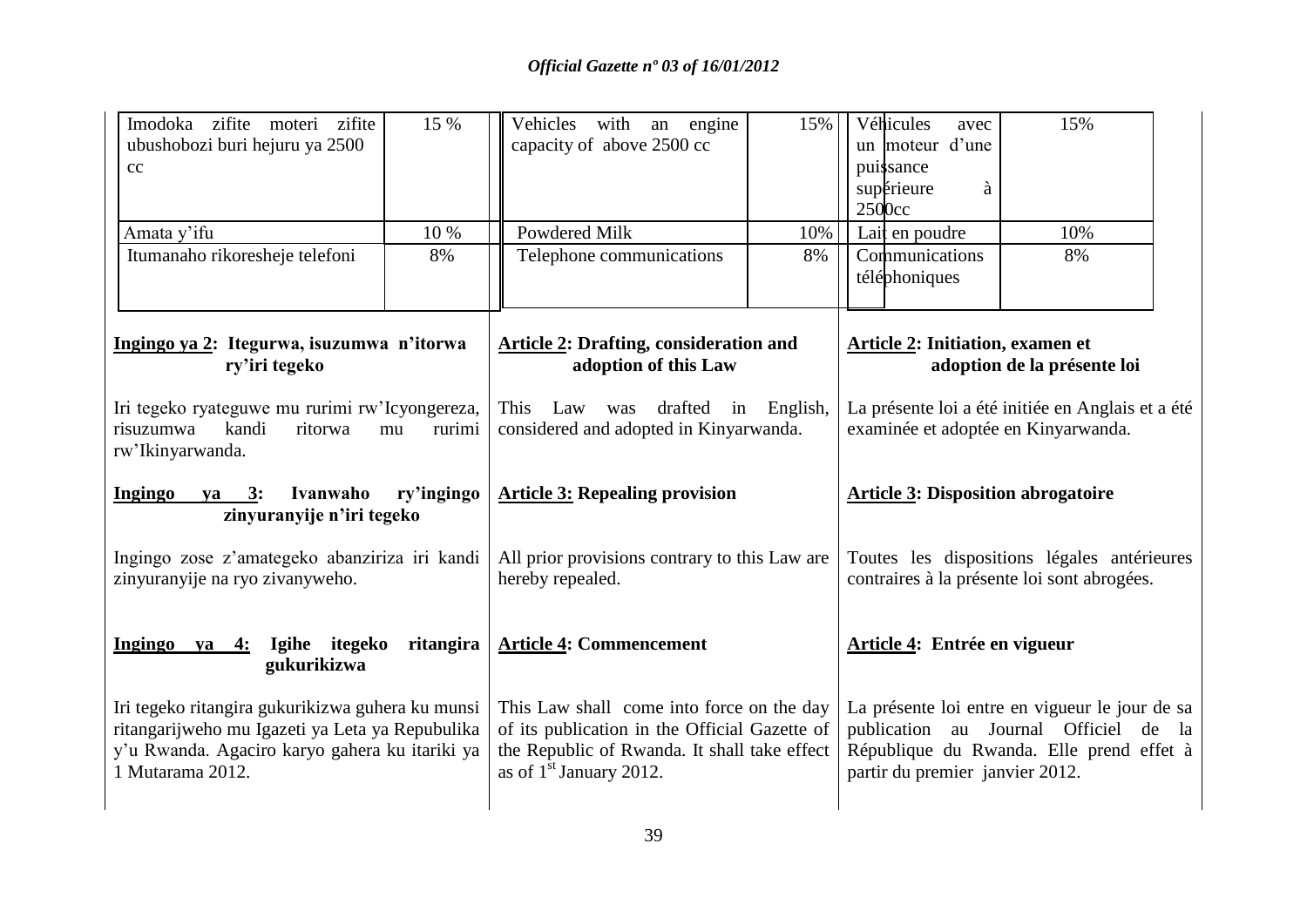| Kigali, kuwa 31/12/2011                                                      | Kigali, on 31/12/2011                                                | Kigali, le 31/12/2011                                                   |
|------------------------------------------------------------------------------|----------------------------------------------------------------------|-------------------------------------------------------------------------|
| $(s\acute{e})$                                                               | $(s\acute{e})$                                                       | $(s\acute{e})$                                                          |
| <b>KAGAME Paul</b><br>Perezida wa Repubulika                                 | <b>KAGAME Paul</b><br>President of the Republic                      | <b>KAGAME Paul</b><br>Président de la République                        |
| $(s\acute{e})$                                                               | $(s\acute{e})$                                                       | $(s\acute{e})$                                                          |
| <b>HABUMUREMYI Pierre Damien</b><br>Minisitiri w'Intebe                      | <b>HABUMUREMYI Pierre Damien</b><br>Prime Minister                   | <b>HABUMUREMYI Pierre Damien</b><br><b>Premier Ministre</b>             |
| Bibonywe kandi bishyizweho Ikirango cya<br>Repubulika:                       | Seen and sealed with the Seal of the<br><b>Republic:</b>             | Vu et scellé du Sceau de la République :                                |
| $(s\acute{e})$                                                               | $(s\acute{e})$                                                       | $(s\acute{e})$                                                          |
| <b>KARUGARAMA Tharcisse</b><br>Minisitiri w'Ubutabera/ Intumwa Nkuru ya Leta | <b>KARUGARAMA Tharcisse</b><br>Minister of Justice/ Attorney General | <b>KARUGARAMA Tharcisse</b><br>Ministre de la Justice/ Garde des Sceaux |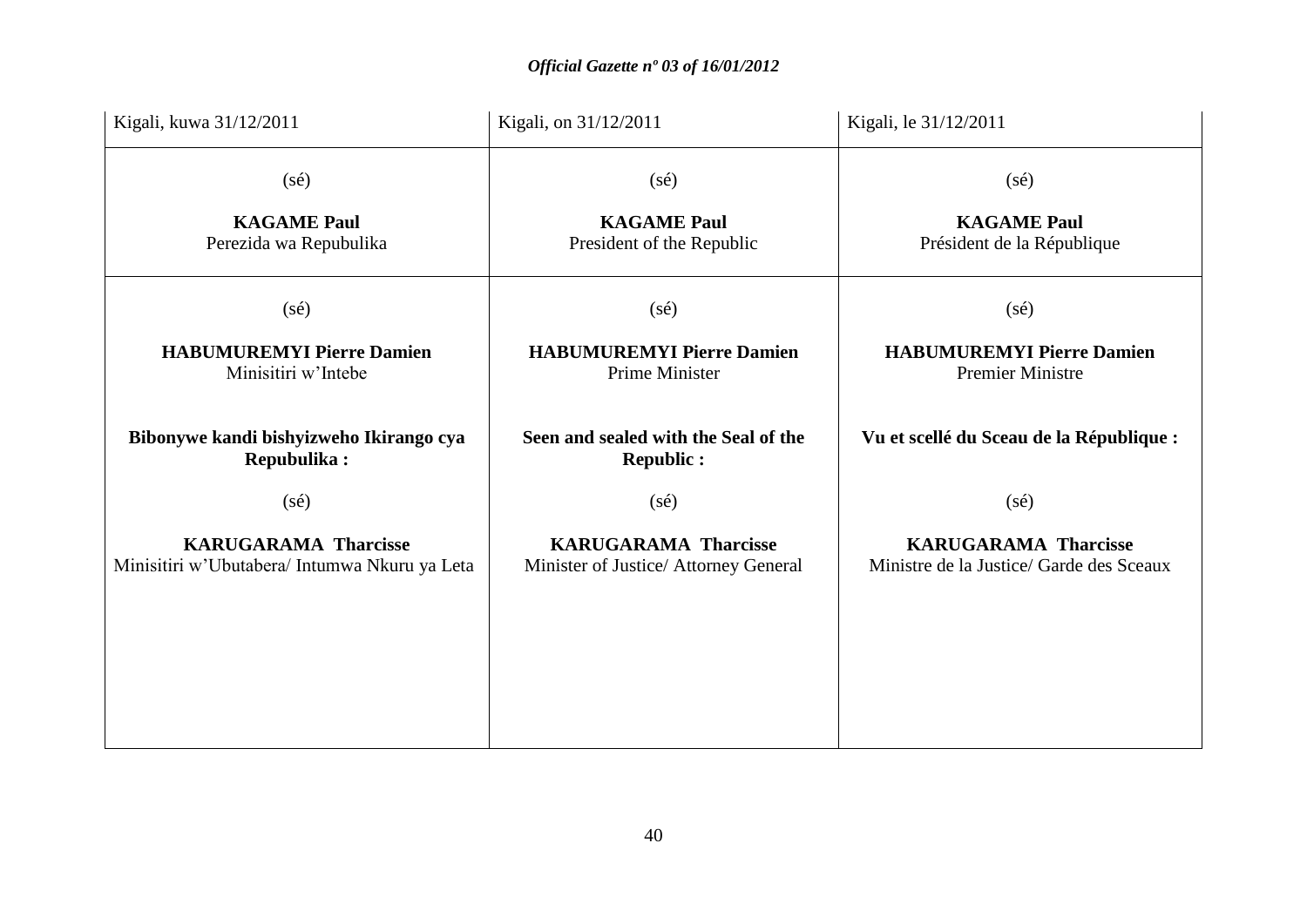**ITEKA RYA PEREZIDA Nº109bis/01 RYO PRESIDENTIAL ORDER Nº109bis/01 OF ARRETE PRESIDENTIEL Nº109bis/01 DU KUWA 03/10/2011 RYEMEZA BURUNDU 03/10/2011 RATIFYING THE NORTHERN 03/10/2011 RATIFIANT L'ACCORD DE AMASEZERANO ASHYIRAHO UBURYO BWO CORRIDOR TRANSIT AND TRANSPORT TRANSIT ET DE TRANSPORT DU GUTWARA IBINTU NO KUBITAMBUTSA AGREEMENT WITH ITS ELEVEN CORRIDOR NORD ET SES ONZE HAKORESHEJWE Y'AMAJYARUGURU HAMWE N'IMIGEREKA OCTOBER 2007, BETWEEN THE OCTOBRE 2007, ENTRE LES**  YAYO CUMI N'UMWE BYASHYIRIWEHO GOVERNMENTS OF THE REPUBLIC OF GOUVERNEMENTS DE LA REPUBLIQUE **UMUKONO I NAIROBI KUWA 06 UKWAKIRA 2007 HAGATI YA GUVERINOMA REPUBLIC OF CONGO, THE REPUBLIC DEMOCRATIQUE DU CONGO, DE LA ZA REPUBULIKA Y'U** REPUBULIKA IHARANIRA DEMOKARASI RWANDA AND THE REPUBLIC OF REPUBLIQUE DU RWANDA ET DE LA **YA KONGO, REPUBULIKA YA KENYA, UGANDA REPUBULIKA Y'U RWANDA NA REPUBULIKA YA UGANDA** 

**PROTOCOLS SIGNED IN NAIROBI ON 06 PROTOCOLES SIGNES A NAIROBI LE 06 BURUNDI, THE DEMOCRATIC DU BURUNDI, DE LA REPUBLIQUE OF KENYA, THE REPUBLIC OF REPUBLIQUE DU KENYA, DE LA REPUBLIQUE DE L'OUGANDA** 

### **ISHAKIRO**

### **TABLE OF CONTENTS**

### **TABLE DES MATIERES**

| Ingingo ya mbere: Kwemeza burundu               | <b>Article One: Ratification</b>                                           | <b>Article premier : Ratification</b>                              |
|-------------------------------------------------|----------------------------------------------------------------------------|--------------------------------------------------------------------|
| Ingingo ya 2: Abashinzwe kubahiriza iri teka    | Article 2: Authorities responsible for the<br>implementation of this Order | Article 2 : Autorités chargées de l'exécution du<br>présent arrêté |
| Ingingo ya 3: Igihe iteka ritangira gukurikizwa | <b>Article 3: Commencement</b>                                             | Article 3 : Entrée en vigueur                                      |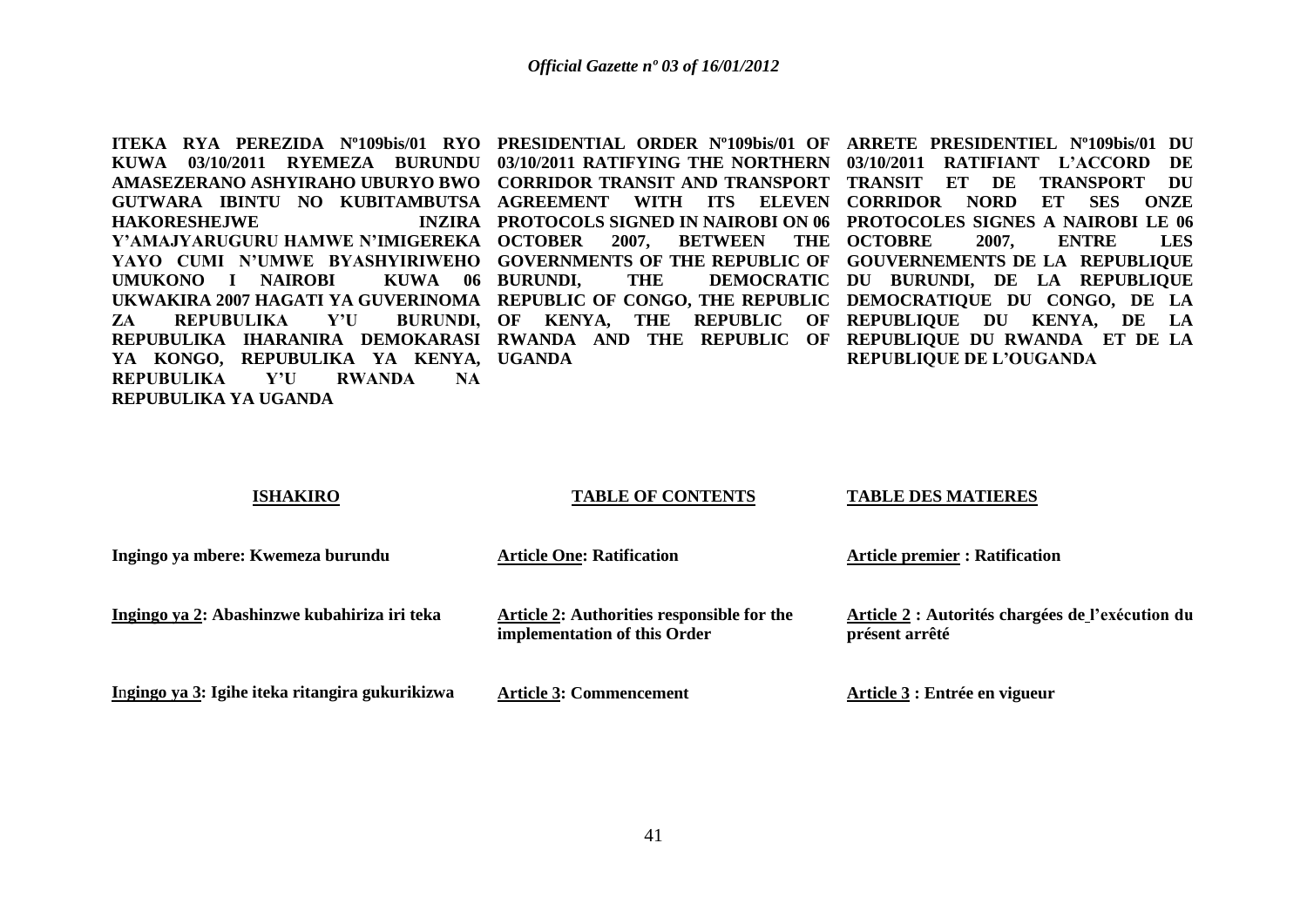**ITEKA RYA PEREZIDA N°109bis/01 RYO PRESIDENTIAL ORDER N°109bis/01 OF ARRETE PRESIDENTIEL N°109bis/01 DU KUWA 03/10/2011 RYEMEZA BURUNDU 03/10/2011 RATIFYING THE NORTHERN 03/10/2011 RATIFIANT L'ACCORD DE AMASEZERANO ASHYIRAHO UBURYO BWO CORRIDOR TRANSIT AND TRANSPORT TRANSIT ET DE TRANSPORT DU GUTWARA IBINTU NO KUBITAMBUTSA AGREEMENT WITH ITS ELEVEN CORRIDOR NORD ET SES ONZE HAKORESHEJWE Y'AMAJYARUGURU HAMWE N'IMIGEREKA**  YAYO CUMI N'UMWE BYASHYIRIWEHO GOVERNMENTS OF THE REPUBLIC OF GOUVERNEMENTS DE LA REPUBLIQUE **UMUKONO I NAIROBI KUWA 06 UKWAKIRA 2007 HAGATI YA GUVERINOMA REPUBLIC OF CONGO, THE REPUBLIC DEMOCRATIQUE DU CONGO, DE LA ZA REPUBULIKA Y'U** REPUBULIKA IHARANIRA DEMOKARASI RWANDA AND THE REPUBLIC OF REPUBLIQUE DU RWANDA ET DE LA **YA KONGO, REPUBULIKA YA KENYA, UGANDA REPUBULIKA Y'U RWANDA NA REPUBULIKA YA UGANDA** 

**2007, BETWEEN** BURUNDI, OF KENYA, THE REPUBLIC OF

# **PROTOCOLS SIGNED IN NAIROBI ON 06 PROTOCOLES SIGNES A NAIROBI LE 06**  BURUNDI, THE DEMOCRATIC DU BURUNDI, DE LA REPUBLIQUE THE OCTOBRE 2007, ENTRE LES **REPUBLIQUE DU KENYA, DE LA REPUBLIQUE DE L'OUGANDA**

### **Twebwe, KAGAME Paul,**

Perezida wa Repubulika;

Dushingiye ku Itegeko Nshinga rya Repubulika y'u Pursuant to the Constitution of the Republic of Rwanda ryo kuwa 04 Kamena 2003, nk'uko Rwanda of 04 June 2003, as amended to date, ryavuguruwe kugeza ubu, cyane cyane mu ngingo especially in Articles 98, 112, 121, 189, 190 and zaryo iya 98, iya 112, iya 121, iya 189, iya 190 n'iya 201; 201;

Dushingiye ku Itegeko n° 38/2011 ryo kuwa Pursuant to Law n° 38/2011 of 13/09/2011 13/09/2011 ryemerera kwemeza burundu Amasezerano ashyiraho Uburyo bwo Gutwara Ibintu no Kubitambutsa hakoreshejwe y'Amajyaruguru hamwe n'imigereka yayo cumi n'umwe byashyiriweho umukono i Nairobi kuwa 06 ukwakira 2007 hagati ya Guverinoma za Repubulika y'u Burundi, Repubulika Iharanira Demokarasi ya Kongo, Repubulika ya Kenya, Repubulika y'u Rwanda na Repubulika ya Uganda;

### **We, KAGAME Paul,**

President of the Republic;

authorising the ratification of the Northern Corridor Transit and Transport Agreement with Inzira its eleven protocols signed in Nairobi on 06 October 2007, between the Governments of the Republic of Burundi, the Democratic Republic of Congo, the Republic of Kenya, the Republic of Rwanda and the Republic of Uganda;

## **Nous, KAGAME Paul,**

Président de la République ;

Vu la Constitution de la République du Rwanda du 04 juin 2003, telle que révisée à ce jour, spécialement en ses articles 98, 112, 121, 189, 190 et 201 ;

Vu la Loi n° 38/2011 du 13/09/2011 autorisant la ratification de l'Accord de Transit et de Transport du Corridor Nord et ses onze protocoles signés à Nairobi le 06 octobre 2007, entre les Gouvernements de la République du Burundi, de la République Démocratique du Congo, de la République du Kenya, de la République du Rwanda et de la République de l'Ouganda ;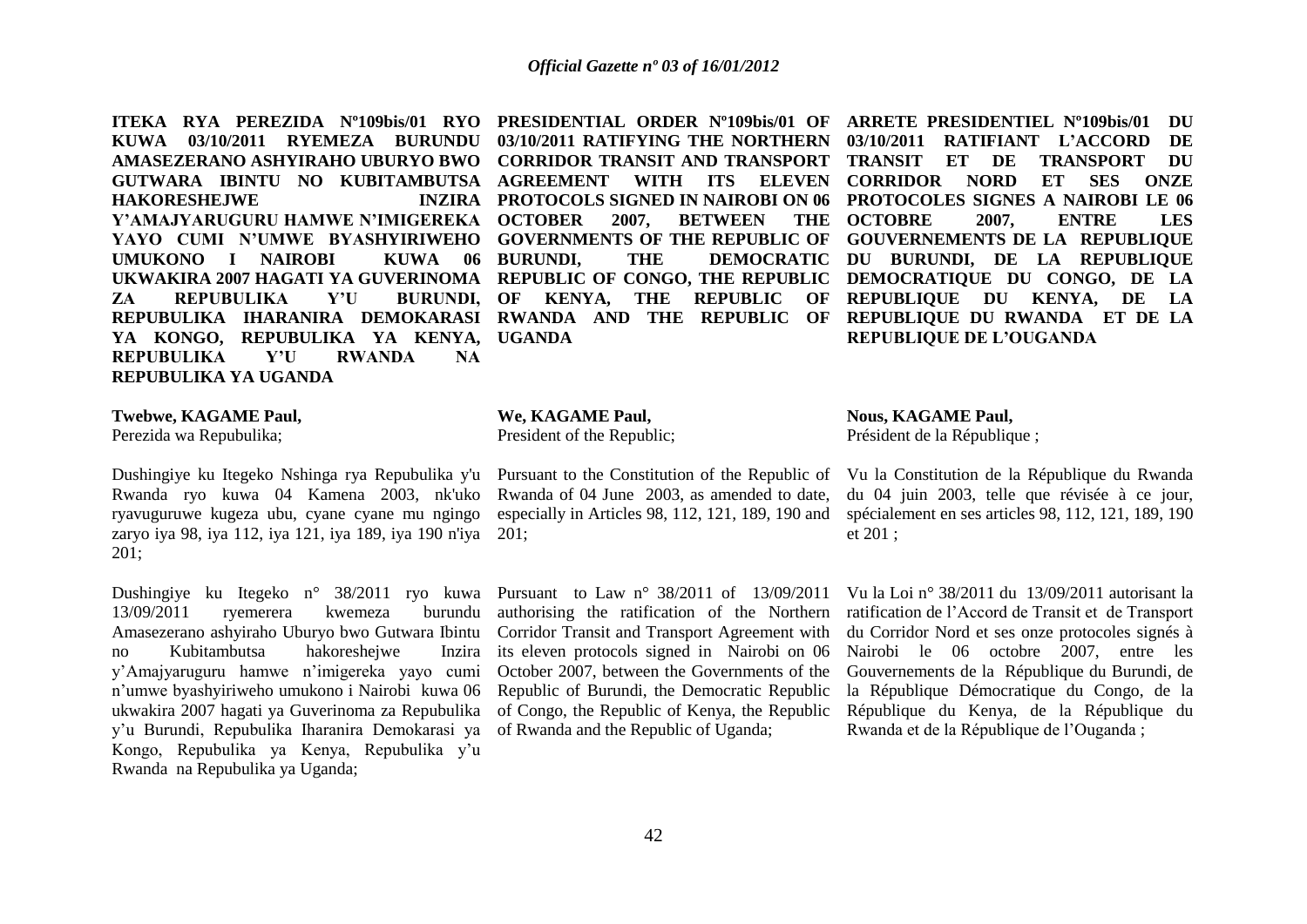Tumaze kubona Amasezerano ashyiraho Uburyo bwo Having considered the Northern Corridor Considérant l'Accord de Transit et de Transport Gutwara Ibintu no Kubitambutsa hakoreshejwe Inzira y'Amajyaruguru hamwe n'imigereka yayo cumi n'umwe byashyiriweho umukono i Nairobi kuwa 06 ukwakira 2007 hagati ya Guverinoma za Repubulika y'u Burundi, Repubulika Iharanira Demokarasi ya Kongo, Repubulika ya Kenya, Repubulika y'u Rwanda na Repubulika ya Uganda;

Bisabwe na Minisitiri w'Ibikorwa Remezo;

Inama y'Abaminisitiri maze kubyemeza;

### **TWATEGETSE KANDI DUTEGETSE:**

### **Ingingo ya mbere: Kwemeza burundu**

no Kubitambutsa hakoreshejwe Inzira y'Amajyaruguru hamwe n'imigereka yayo cumi n'umwe byashyiriweho umukono i Nairobi kuwa 06 ukwakira 2007 hagati ya Guverinoma za Repubulika y'u Burundi, Repubulika Iharanira Demokarasi ya Kongo, Repubulika ya Kenya, Repubulika y'u Rwanda na Repubulika ya Uganda, yemejwe becomes fully effective. burundu kandi atangiye gukurikizwa mu ngingo zayo zose.

### **Ingingo ya 2: Abashinzwe kubahiriza iri teka**

Minisitiri w'Intebe, Minisitiri w'Ibikorwa Remezo, Minisitiri w'Ubucuruzi n'Inganda na Minisitiri

Transit and Transport Agreement with its eleven protocols signed in Nairobi on 06 October 2007, between the Governments of the Republic of Burundi, the Democratic Republic of Congo, the Republic of Kenya, the Republic of Rwanda and the Republic of Uganda;

- On proposal by the Minister of Infrastructure;
- kubisuzuma no After consideration and approval by the Cabinet;

### **HAVE ORDERED AND HEREBY ORDER:**

### **Article One: Ratification**

Agreement with its eleven protocols signed in Nairobi on 06 October 2007, between the Governments of the Republic of Burundi, the Democratic Republic of Congo, the Republic of Kenya, the Republic of Rwanda and the Republic of Uganda, is hereby ratified and

### **Article premier : Ratification**

**AVONS ARRETE ET ARRETONS**

Amasezerano ashyiraho Uburyo bwo Gutwara Ibintu The Northern Corridor Transit and Transport L'Accord de Transit et de Transport du Corridor Nord et ses onze protocoles signés à Nairobi le 06 octobre 2007, entre les Gouvernements de la République du Burundi, de la République Démocratique du Congo, de la République du Kenya, de la République du Rwanda et de la République de l'Ouganda, est ratifié et sort son plein et entier effet.

## **implementation of this Order**

### **Article 2: Authorities responsible for the Article 2 : Autorités chargées de l'exécution du présent arrêté**

w'Imari n'Igenamigambi, basabwe kubahiriza iri teka. Industry and the Minister of Finance and l'Industrie et le Ministre des Finances et de la The Prime Minister, the Minister of Le Premier Ministre, le Ministre des Infrastructure, the Minister of Trade and Infrastructures, le Ministre du Commerce et de

du Corridor Nord et ses onze protocoles signés à Nairobi le 06 octobre 2007, entre les Gouvernements de la République du Burundi, de la République Démocratique du Congo, de la République du Kenya, de la République du Rwanda et de la République de l'Ouganda ;

Sur proposition du Ministre des Infrastrucctures;

Après examen et adoption par le Conseil des Ministres;